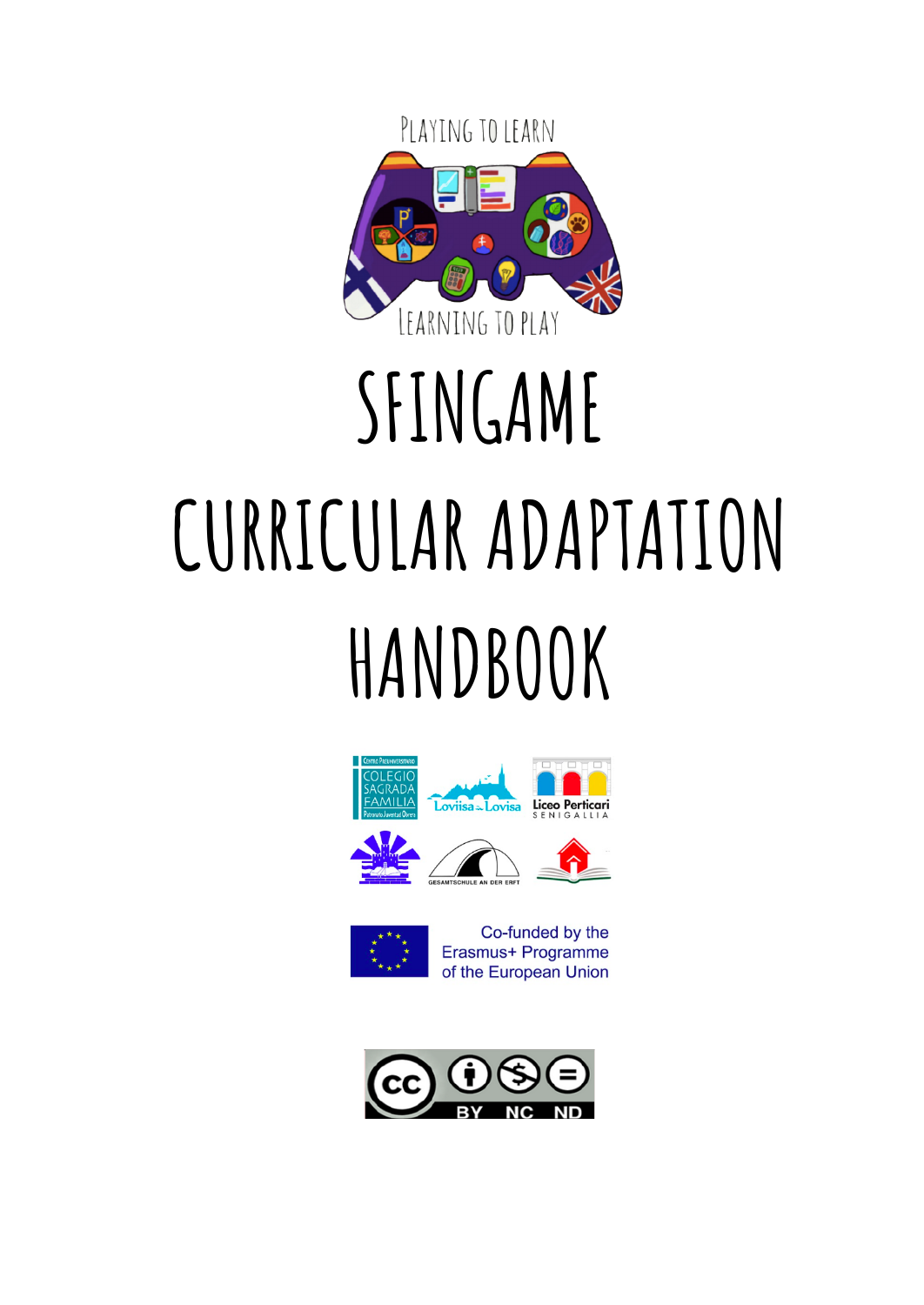



#### **INDEX**

**\_\_\_\_\_\_\_\_\_\_\_\_\_\_\_\_\_\_\_\_\_\_\_\_\_\_\_\_\_\_\_\_\_\_\_\_\_\_\_\_\_\_\_\_\_\_\_\_\_\_\_\_\_\_\_\_\_\_\_\_\_\_\_\_\_\_\_\_\_\_\_\_\_\_\_**

| 1. Introduction                                                        | $\overline{\mathbf{2}}$ |
|------------------------------------------------------------------------|-------------------------|
| 2. Problems and justification                                          | 3                       |
| <b>3. Gamification</b>                                                 | 4                       |
| 4. Use of tics                                                         | 5                       |
| 5. Objectives                                                          | 6                       |
| <b>6. Contents</b>                                                     | 7                       |
| 6.1. Spain                                                             | 7                       |
| 6.2. Finland                                                           | 15                      |
| 6.3. Italy                                                             | 23                      |
| 6.4 Germany                                                            | 28                      |
| 6.5. Slovakia                                                          | 31                      |
| 6.6. United Kingdom                                                    | 32                      |
| 7. Methodology                                                         | 40                      |
| 7.1. How will the videogame be used in the classroom?                  | 40                      |
| 7.2. Levels of difficulty                                              | 43                      |
| 7.3 Moment of the use of video games in the teaching-learning process. | 44                      |
| 8. Resources                                                           | 45                      |
| 9. Conclusion                                                          | 45                      |

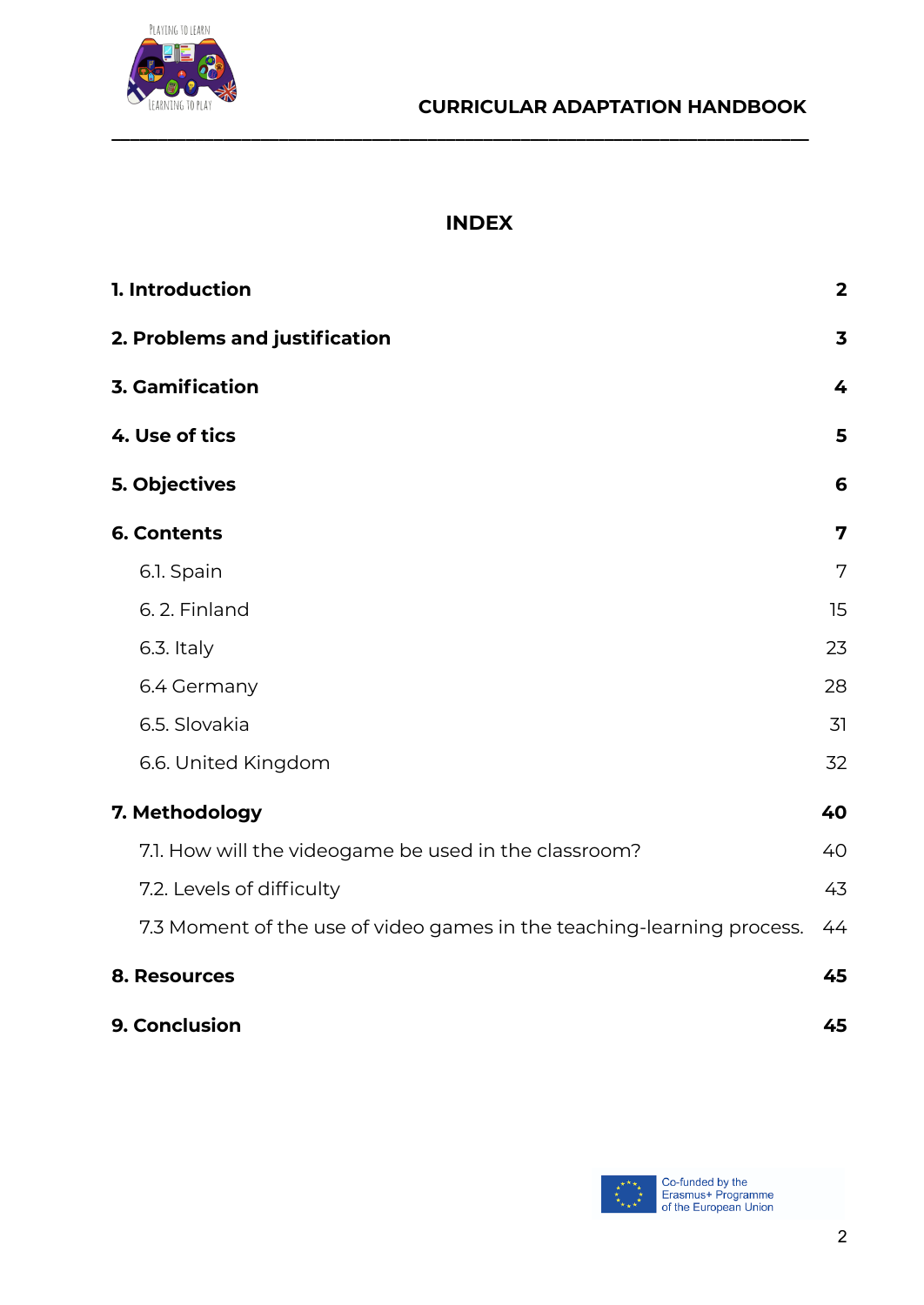



# 1. Introduction

This document pretends to be a guide of use of a video game called "SFINGAME", developed between 2018-2020 in the European Project ERASMUS +, "Learning to Play, Playing to Learn" co-funded by the European Union.

<span id="page-2-0"></span>**\_\_\_\_\_\_\_\_\_\_\_\_\_\_\_\_\_\_\_\_\_\_\_\_\_\_\_\_\_\_\_\_\_\_\_\_\_\_\_\_\_\_\_\_\_\_\_\_\_\_\_\_\_\_\_\_\_\_\_\_\_\_\_\_\_\_\_\_\_\_\_\_\_\_\_**

This video game has been created as a pedagogical tool to learn para STEM subjects (Math, Biology, Physics, Chemistry and European Culture) by the following high schools:

- PATRONATO JUVENTUD OBRERA
- CARRICKFFRGUS ACADEMY
- **GESAMTSCHULE AN DER ERFT**
- LICEO CLASSICO STATALE GIULIO PERTICARI
- **HARJURINTEEN KOULU**
- ZS A GYMNAZIUM S VJM

# <span id="page-2-1"></span>2. Problems and justification

Despite Europe's attempts to end school drop-out, it is still a recurring problem, especially for countries like Spain, which has a 18,98% rate (the second worst rate in Europe). The measures implemented in recent years have achieved progress, but it is still far from the EU's 2020 objective of a 10%.

Effectively fighting early school leaving requires a radical change in the concepts of education and pedagogy; a change involving holistic approaches to teaching methods and dynamic methodologies that connect with students, and effective training processes that appeal to young people, to motivate them and generate a fun self-learning experience that reinforces confidence in their academic possibilities. This

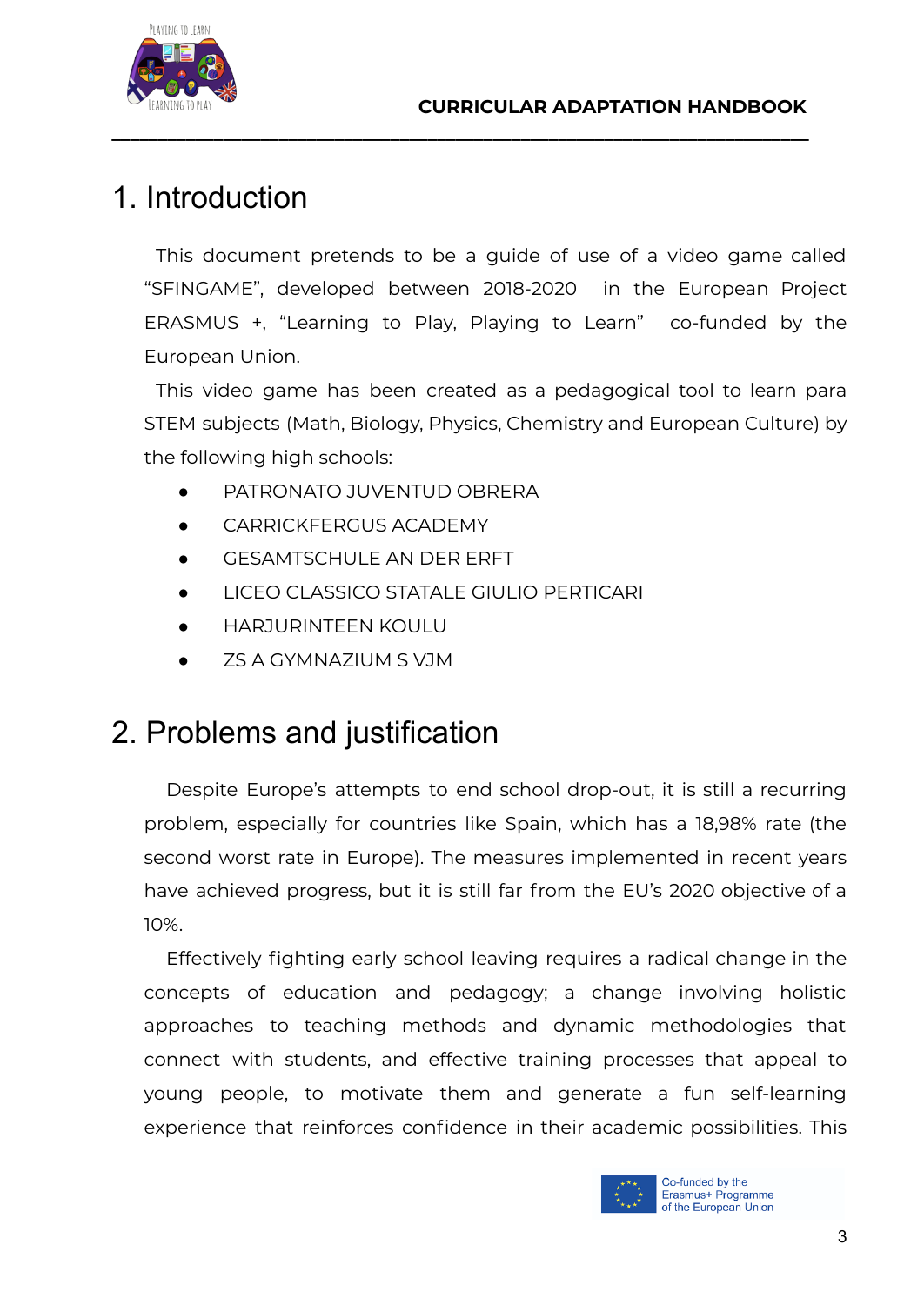

also requires to focus efforts on elementary students: only by working on inclusion, especially during the first years of childhood education, with specific and innovative pedagogies focused on underperforming students the school dropout rate can be reduced.

**\_\_\_\_\_\_\_\_\_\_\_\_\_\_\_\_\_\_\_\_\_\_\_\_\_\_\_\_\_\_\_\_\_\_\_\_\_\_\_\_\_\_\_\_\_\_\_\_\_\_\_\_\_\_\_\_\_\_\_\_\_\_\_\_\_\_\_\_\_\_\_\_\_\_\_**

This video game is structured in modules or lines of action that will encompass and develop the STEM skills through the action itself, allowing the users to develop and evaluate their learning through a system of success levels compatible with the objectives of the educational authorities of the partner countries, and by overcoming of the different levels of the game that will be defined from the students' proposals.

It allows the implementation of a dynamic and fun learning methodology that motivates the students' interest in the development of their skills (especially STEM ones) through self-learning between peers, and boosts the students' success rates, from one end of the academic spectrum to the other. The game aims to generate an educational framework where students can incorporate the contents of their learning experience in a meaningful way, through direct participation through duels with colleagues, groups, or individually, and unconsciously and transversally incorporating cooperative, cognitive, creative, attention, and memory skills at the same time.

# <span id="page-3-0"></span>3. Gamification

Students want to learn in class but at the same time they like having fun which does not have to be at odds. The term Gamification was coined by Nick Pelling in 2002, but it did not begin to gain popularity until 2010, as it was clearly oriented towards aspects related to the incorporation of gaming techniques,

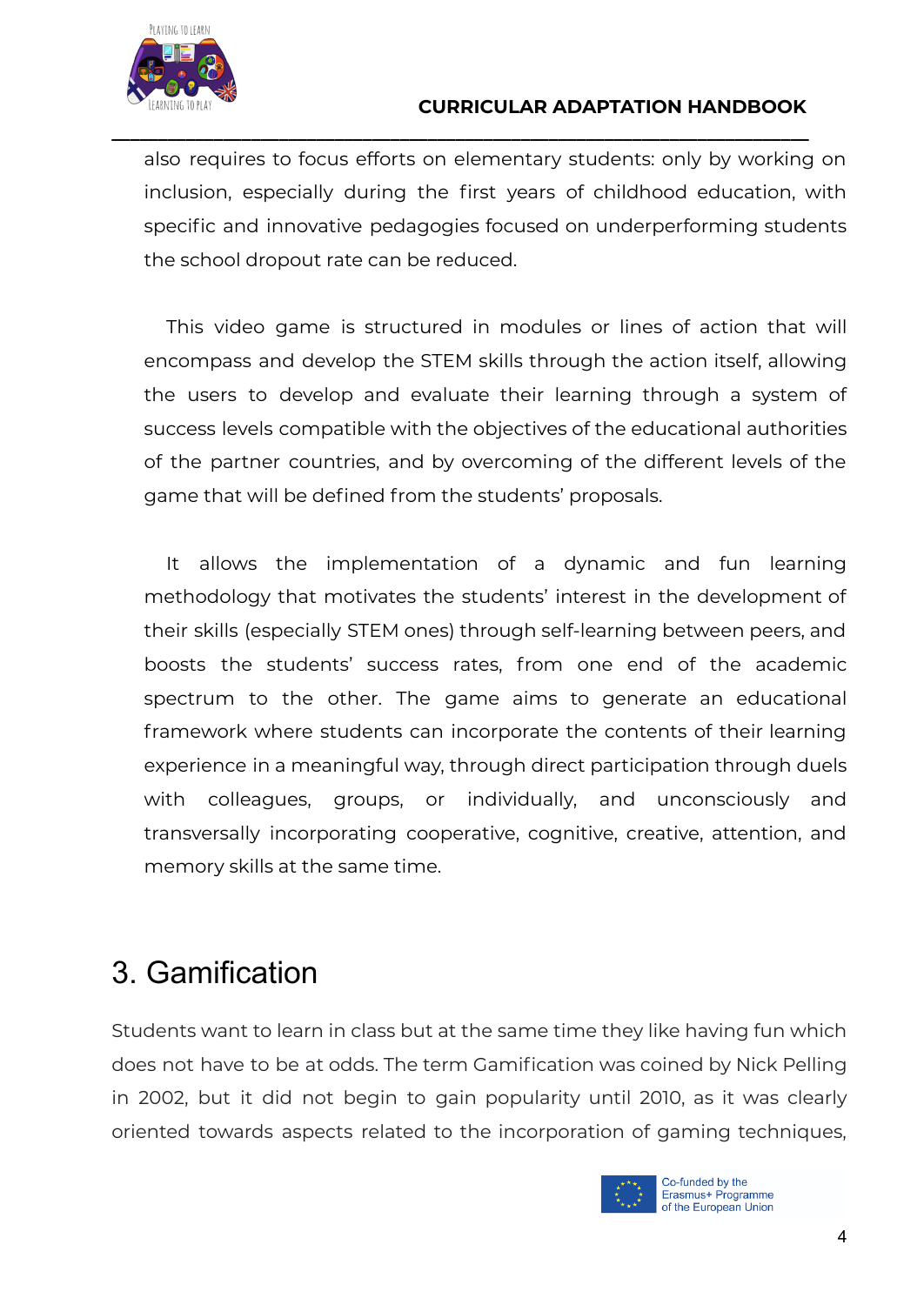

mainly rewards in digital networks. If we were to measure popularity around the world.

**\_\_\_\_\_\_\_\_\_\_\_\_\_\_\_\_\_\_\_\_\_\_\_\_\_\_\_\_\_\_\_\_\_\_\_\_\_\_\_\_\_\_\_\_\_\_\_\_\_\_\_\_\_\_\_\_\_\_\_\_\_\_\_\_\_\_\_\_\_\_\_\_\_\_\_**

Gamification increases our moral strength with each little victory and new learning, and it makes the tasks become easier and easier and we go for new difficulties. But it also erodes the difficulty of tasks, metaphorically speaking, since they stop intimidating us and producing laziness by making them more fun or "enjoyable".

Apart from this, we only learn when we are motivated, when there are internal or external factors that encourage us to take interest in those things that we must do. Boring or not, the challenge of Gamification is to make them fun.

That is why we believe that this video game will motivate those students who may have more difficulties or deficiencies and, consequently, will increase their level of confidence and their learning and subsequent consolidation in STEAM subjects.

# <span id="page-4-0"></span>4. Use of tics

The incorporation of ICT in classrooms and educational institutions is a priority in a society that wants to be the protagonist of its future. The use of ICT tends to increase motivation, since as has been proven (Ruthven, Hennessy and Deaney, 2005), learning any discipline with the support of a computer produces enjoyment in the student and is perceived as important. In diverse researches have been able to verify how an intervention program based on ICT produces significant improvements in knowledge of one's own culture and that of another, as well as in democratic and citizen values. For that reason our

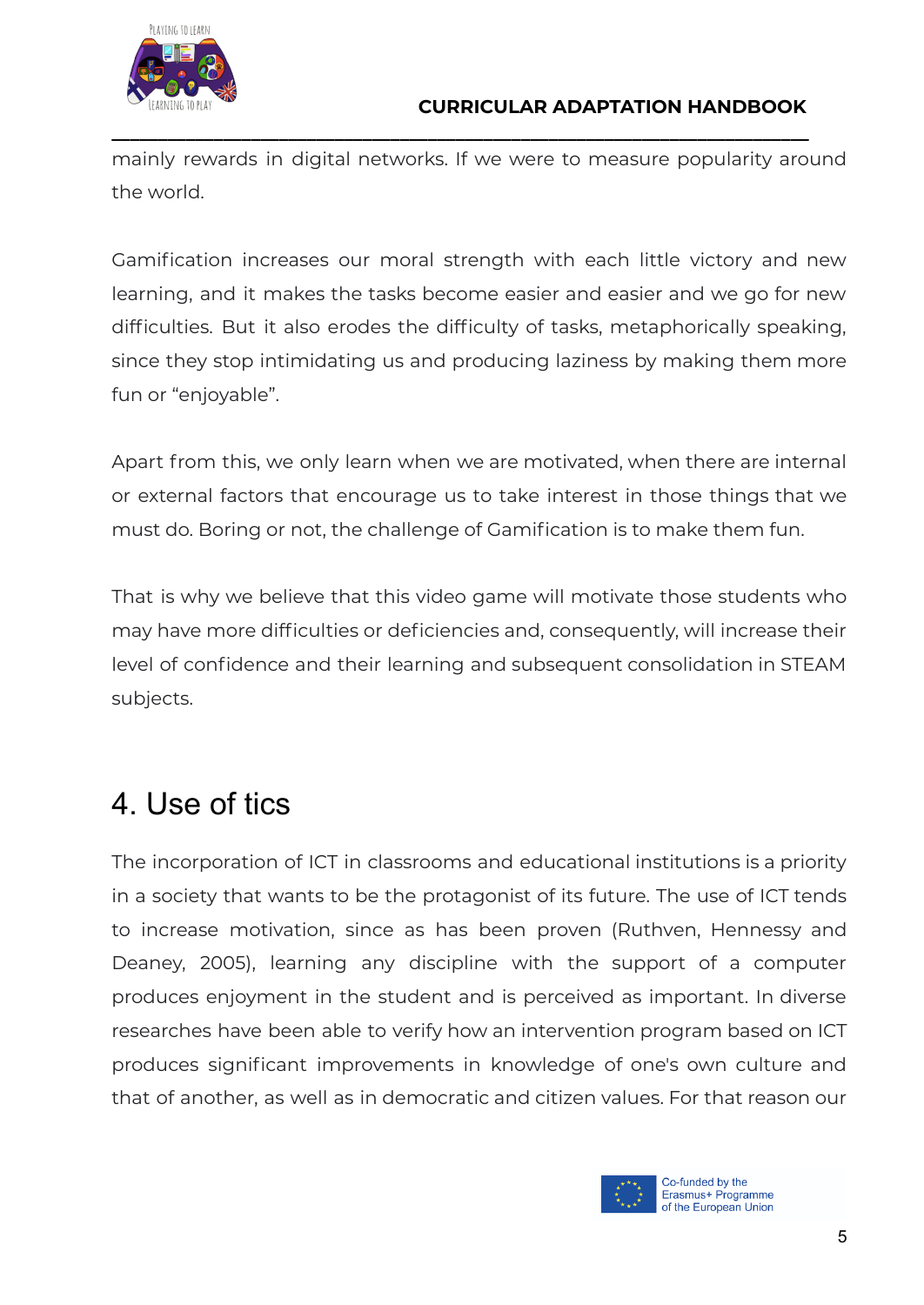

videogame helps to get better the skills of the students not only in STEAM subjects but also in their own personal development.

**\_\_\_\_\_\_\_\_\_\_\_\_\_\_\_\_\_\_\_\_\_\_\_\_\_\_\_\_\_\_\_\_\_\_\_\_\_\_\_\_\_\_\_\_\_\_\_\_\_\_\_\_\_\_\_\_\_\_\_\_\_\_\_\_\_\_\_\_\_\_\_\_\_\_\_**

# <span id="page-5-0"></span>5. Objectives

This video game has been created by intersectorial partners, experts in secondary education has been designed by teachers and experts in the field of secondary education after 24 months working in order to:

- To motivate students with special educational needs.
- To improve the learning process of students with serious difficulties during the classroom: ADHD, dyslexia, etc.
- To use multiple intelligences to improve student performance and avoid early school leaving.
- To boost concentration and effort through play.
- To encourage the self-learning process that helps in their own academic career.
- To increase his/her ability to work in a team where each student has an assigned role and his/ her own task.
- To create an enabling work environment where negative aspects such as bullying disappear (discrimination, segregation, racism, bullying and violence).

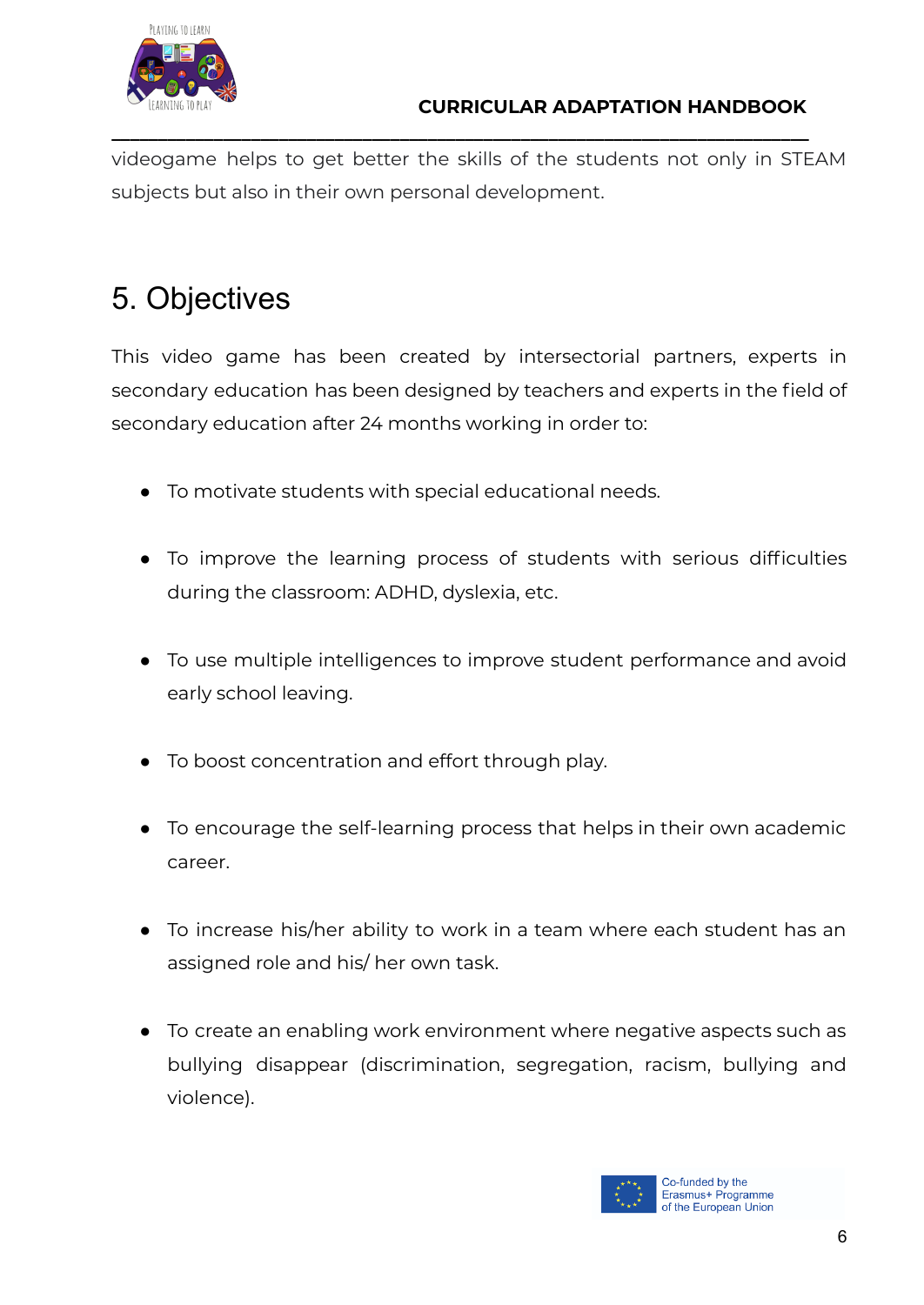

● To encourage inclusion, diversity, equality and non-discrimination in class activities and beyond.

**\_\_\_\_\_\_\_\_\_\_\_\_\_\_\_\_\_\_\_\_\_\_\_\_\_\_\_\_\_\_\_\_\_\_\_\_\_\_\_\_\_\_\_\_\_\_\_\_\_\_\_\_\_\_\_\_\_\_\_\_\_\_\_\_\_\_\_\_\_\_\_\_\_\_\_**

- To achieve a fun and motivating classroom learning system capable of boosting the students' interest in STEM subjects, the ones statistically most difficult for them.
- To create pedagogical innovations to fight for inclusion and against early school leaving.
- To implement the "gaming" and innovative methodological processes against school dropout, and develop a holistic learning, while still being compatible with the study plans of the centers involved.
- To develop effective methods to fight against school dropout through this unique video game.
- To create satisfactory learning environments, and through a manageable interface and an appealing virtual environment.
- To help in the development and enrichment of students with special needs. For example, the board has been adapted for those who suffer from vision problems such as daltonism.

# <span id="page-6-0"></span>6. Contents

The video game created may have different contents according to the subject chosen. These contents have been designed according to the contents of each country.

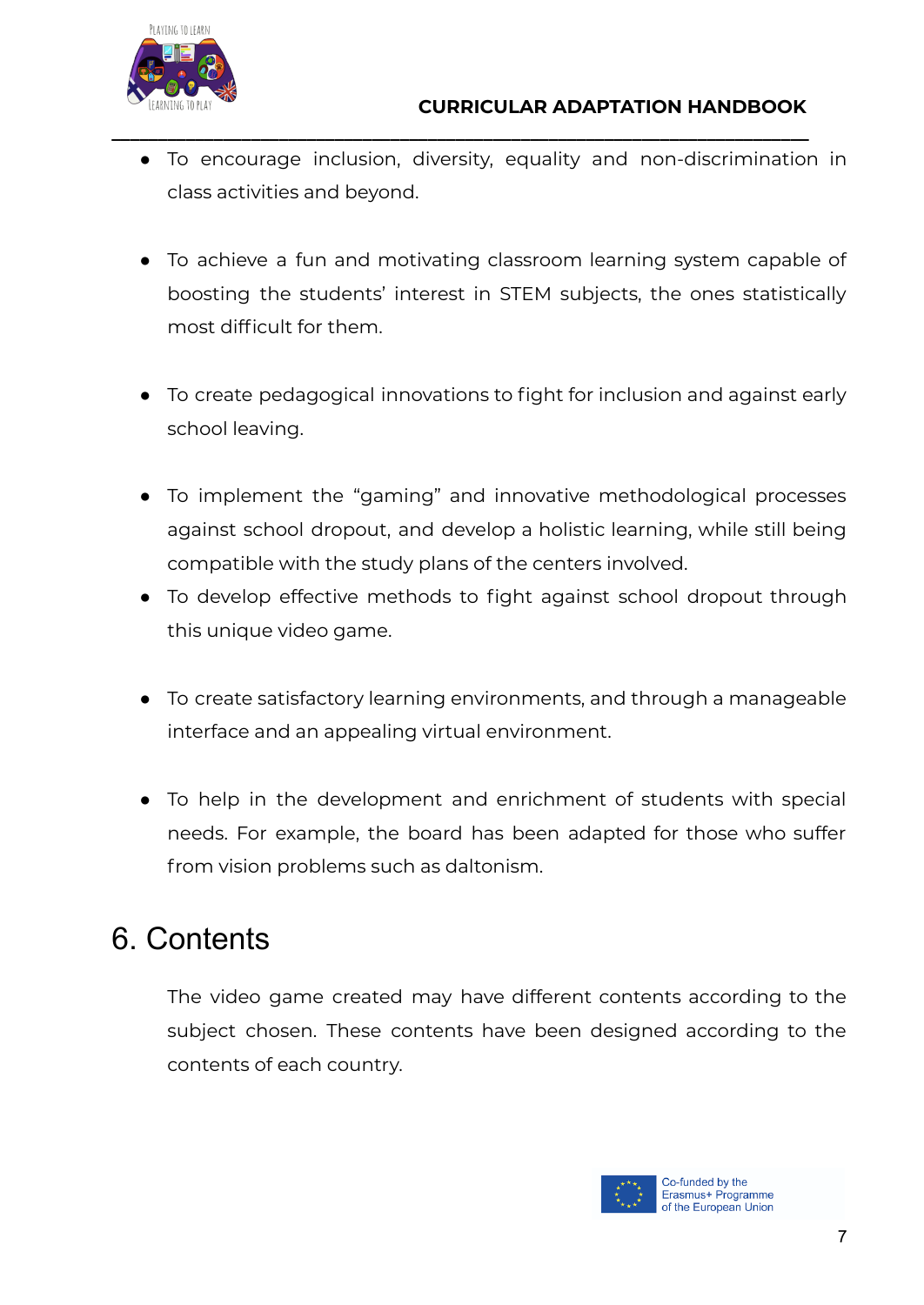

## 6.1. Spain

The questions of this video game are based on the Syllabus of Secondary Education of the subjects involved, according to the Decree 87/2015, June 5, by the Regional Ministry of Education, established the curriculum of Secondary Education of Comunidad Valenciana, and of the Regulation 45/2011 , June 8, of Regional Ministry of Education.

<span id="page-7-0"></span>**\_\_\_\_\_\_\_\_\_\_\_\_\_\_\_\_\_\_\_\_\_\_\_\_\_\_\_\_\_\_\_\_\_\_\_\_\_\_\_\_\_\_\_\_\_\_\_\_\_\_\_\_\_\_\_\_\_\_\_\_\_\_\_\_\_\_\_\_\_\_\_\_\_\_\_**

#### **MATHS**

#### **Block Numbers and algebra**

- Powers of rational numbers with integer exponent. Meaning and use. Powers of base 10. Application for expression of numbers in scientific notation. radical expressions. decimals and rational numbers. Transforming fractions into decimals and vice versa. exact decimal numbers and newspapers. fraction generatrix.
- Radical expressions. Transformation and operations. absolute and relative error. square roots. no exact roots. decimal expression. Operations with fractions and decimals. estimate and rounding. Significant numbers. Operations with numbers expressed in scientific notation. Hierarchy of operations.
- Research of regularities, relationships and properties that appear in sets of numbers. Expression using algebraic language. numerical sequences. Successions recurring arithmetic and geometric progressions.
- Transformation of algebraic expressions. equalities remarkable. Simple operations with polynomials.

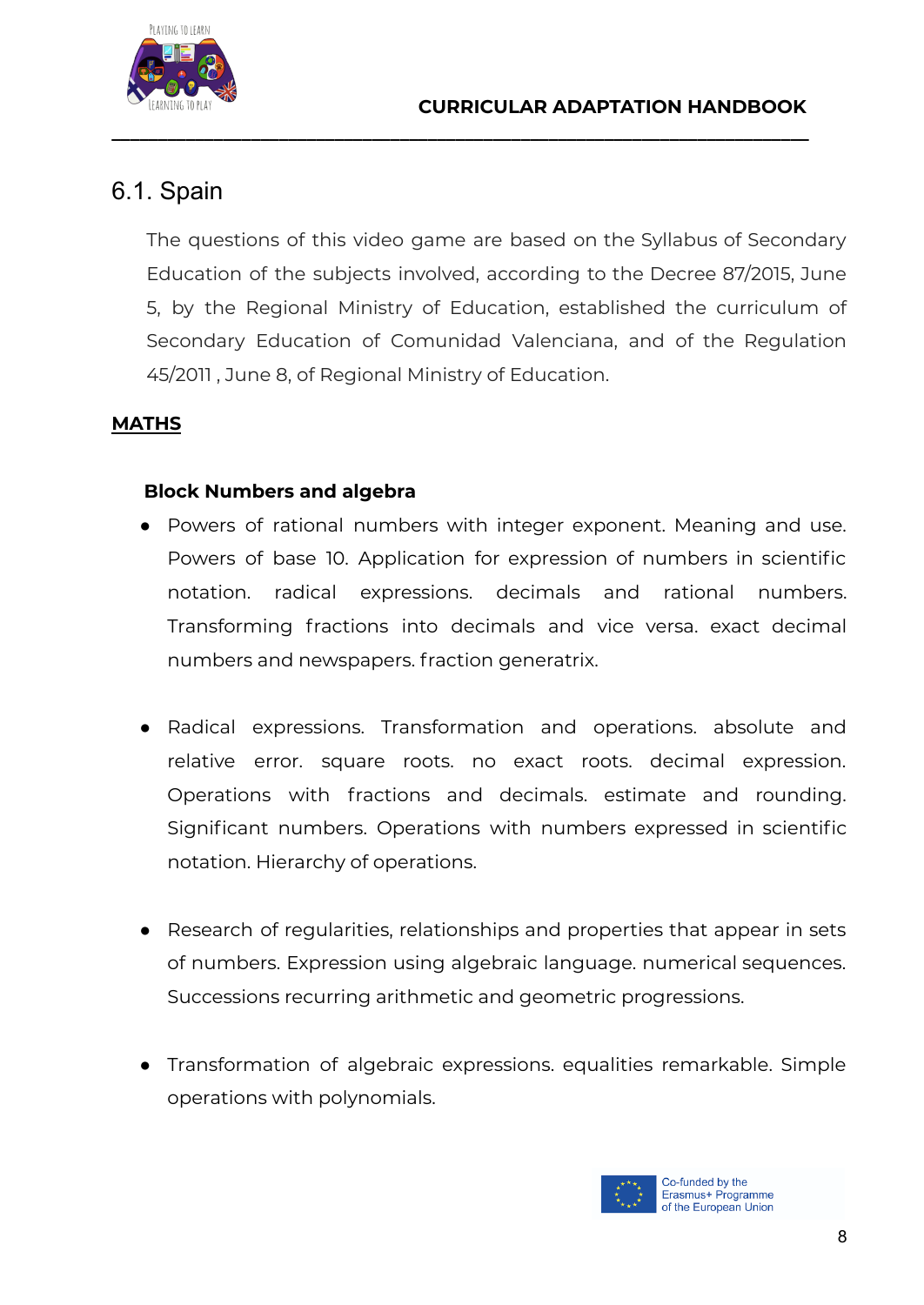

● Solving quadratic equations with one unknown. Solving simple equations of degree greater than two.

**\_\_\_\_\_\_\_\_\_\_\_\_\_\_\_\_\_\_\_\_\_\_\_\_\_\_\_\_\_\_\_\_\_\_\_\_\_\_\_\_\_\_\_\_\_\_\_\_\_\_\_\_\_\_\_\_\_\_\_\_\_\_\_\_\_\_\_\_\_\_\_\_\_\_\_**

● Requiring problem solving equations and systems.

#### **Block Geometry**

- Plane geometry. Locus. Such theorem. Divide a segment in proporcional parts. Translations, rotations and symmetries in the plane.
- Solid geometry. Plans of symmetry in the polyhedra. The sphere. Intersections of planes and spheres. The earth globe. Geographical coordinates and time zones. Longitude and latitude of a point.
- Solving geometric problems.
- Interest in the various cultural and artistic productions where the elements studied (films, short films, video art, animation, documentaries, commercials) appear.
- Interest and enjoy the possibilities offered by the different artistic environments: museums, exhibitions, art galleries, auditoriums, theaters, websites and blogs of museums, art exhibitions, art galleries.
- Respect and appreciation of different art forms.
- expression critique of knowledge, ideas, opinions and preferences regarding artistic expression.

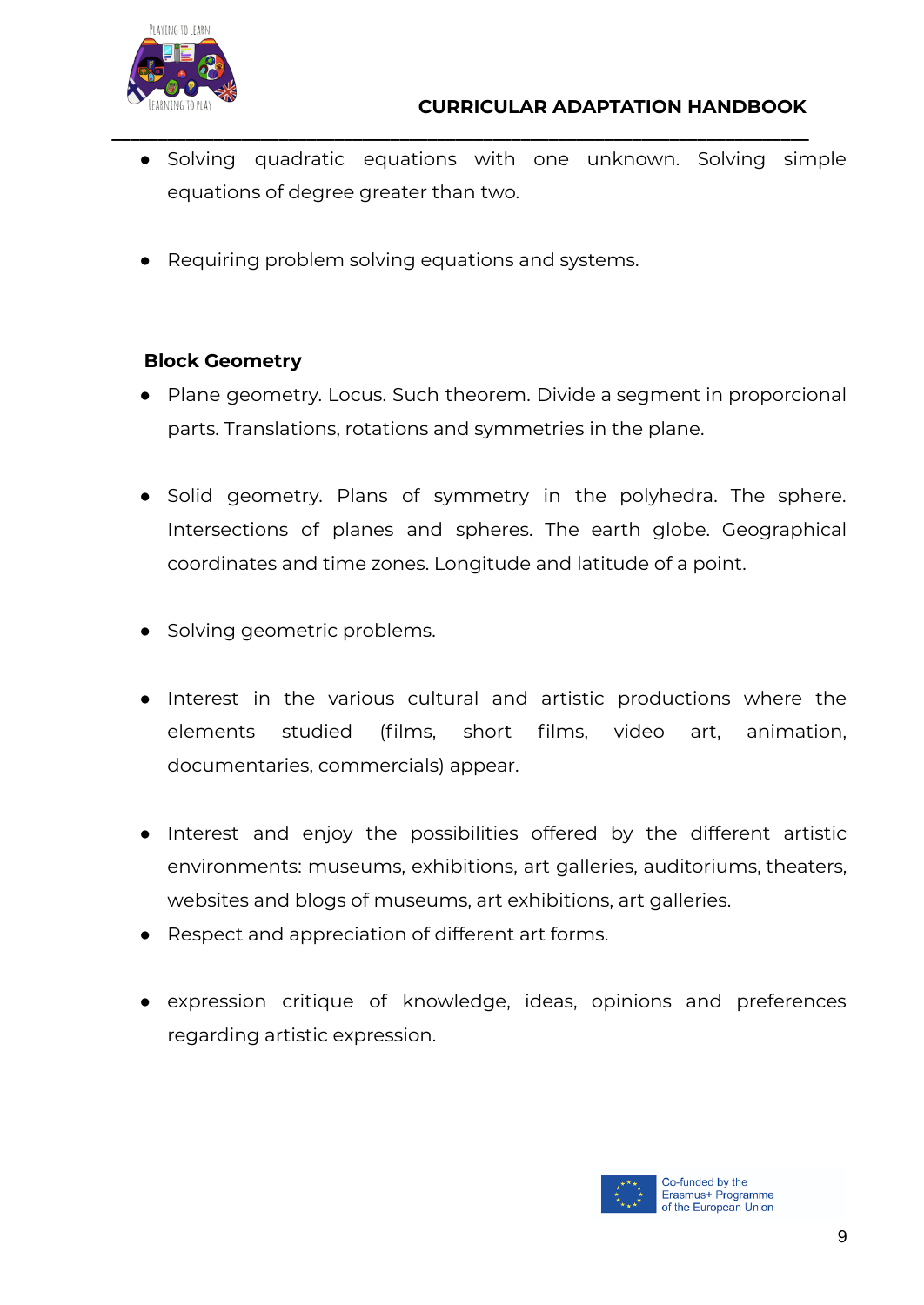

#### **Block Functions**

● qualitative description of graphs. Comparison of functional dependency situations and statements given by tables.

**\_\_\_\_\_\_\_\_\_\_\_\_\_\_\_\_\_\_\_\_\_\_\_\_\_\_\_\_\_\_\_\_\_\_\_\_\_\_\_\_\_\_\_\_\_\_\_\_\_\_\_\_\_\_\_\_\_\_\_\_\_\_\_\_\_\_\_\_\_\_\_\_\_\_\_**

- Using linear models by making the table, the graphical representation and obtaining the algebraic expression. Expressions line equation. Quadratic Functions. Graphic representation.
- Solving problems by studying functions.

#### **Block Statistics and Probability**

- Phases of a statistical study quantitative continuous and discrete variables. Sample selection. Representativity. Absolute, relative and cumulative frequency.
- Grouping data in intervals. Centralization parameters: mean, mode, median and quartiles. Interpretation and dispersion properties Parameters: range, interquartile range and standard deviation of the mean joint interpretation and box and whisker diagram Solving problems involving standard deviation statistical information.
- Random experiences. Tree diagrams. Permutations. Factorial of a number. Troubleshooting in which the calculation of probabilities involved.
- European Culture

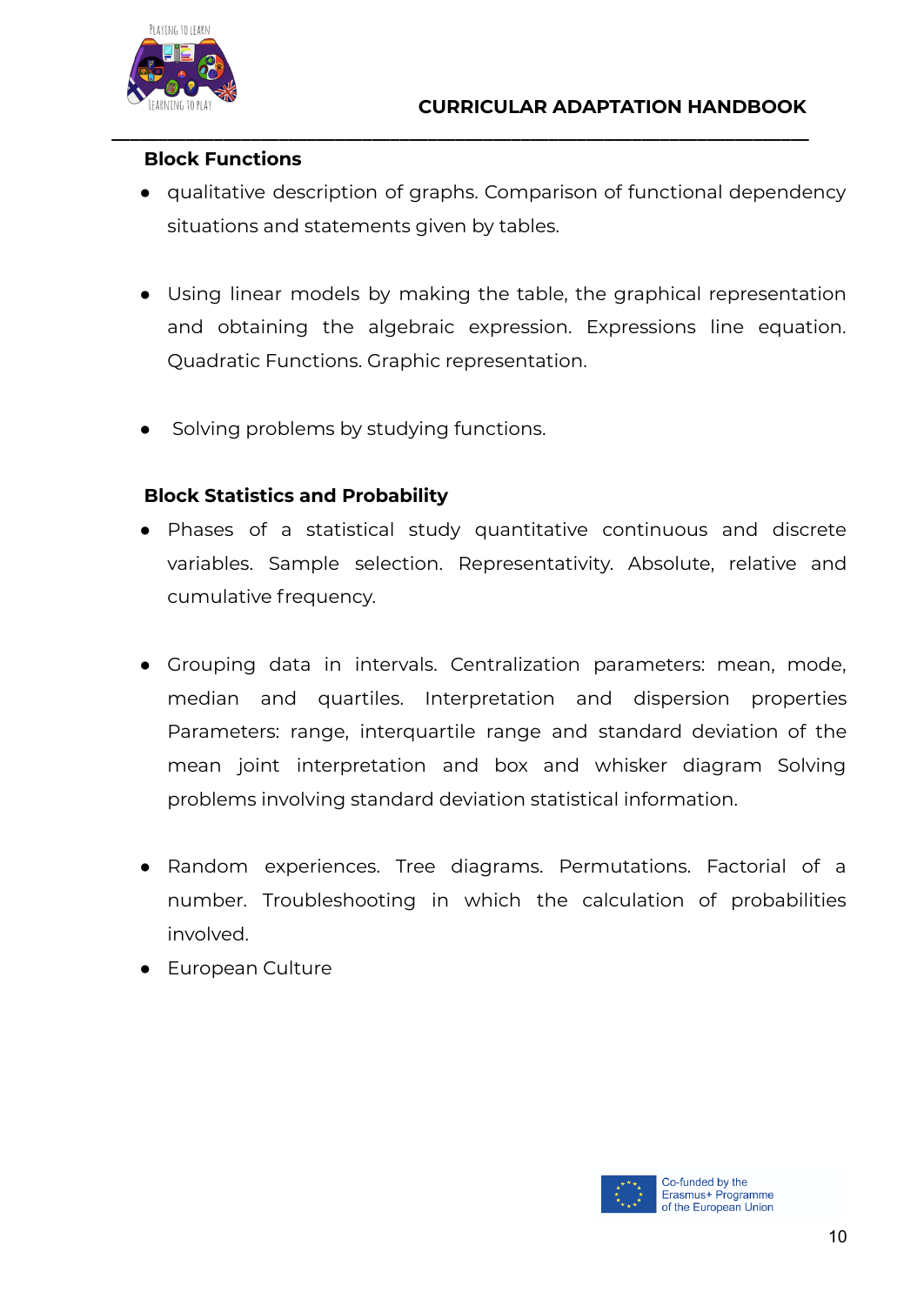

#### **PHYSICS AND CHEMISTRY**

#### **Block The scientific activity.**

- The scientific method: its stages.
- Measurement of magnitudes. International System of Units. Scientific notation.

**\_\_\_\_\_\_\_\_\_\_\_\_\_\_\_\_\_\_\_\_\_\_\_\_\_\_\_\_\_\_\_\_\_\_\_\_\_\_\_\_\_\_\_\_\_\_\_\_\_\_\_\_\_\_\_\_\_\_\_\_\_\_\_\_\_\_\_\_\_\_\_\_\_\_\_**

- Use of information and communications technology.
- Work in the laboratory. Investigation project.

#### **Block Matter.**

- Properties of matter.
- Aggregation states. State changes. molecular-kinetic model.
- Gas Laws
- pure substances and mixtures. Mixtures of particular interest: aqueous solutions, alloys and colloids.
- Methods of separation of mixtures.
- atomic structure. Isotope. atomic models.
- The Periodic Table of the Elements.
- Bonds between atoms: molecules and crystals.
- atomic and molecular mass.
- Elements and compounds of special interest for industrial, technological and biomedical applications.
- Formulation and nomenclature of binary compounds following the IUPAC rules.

#### **Block Changes.**

● Physical changes and chemical changes.

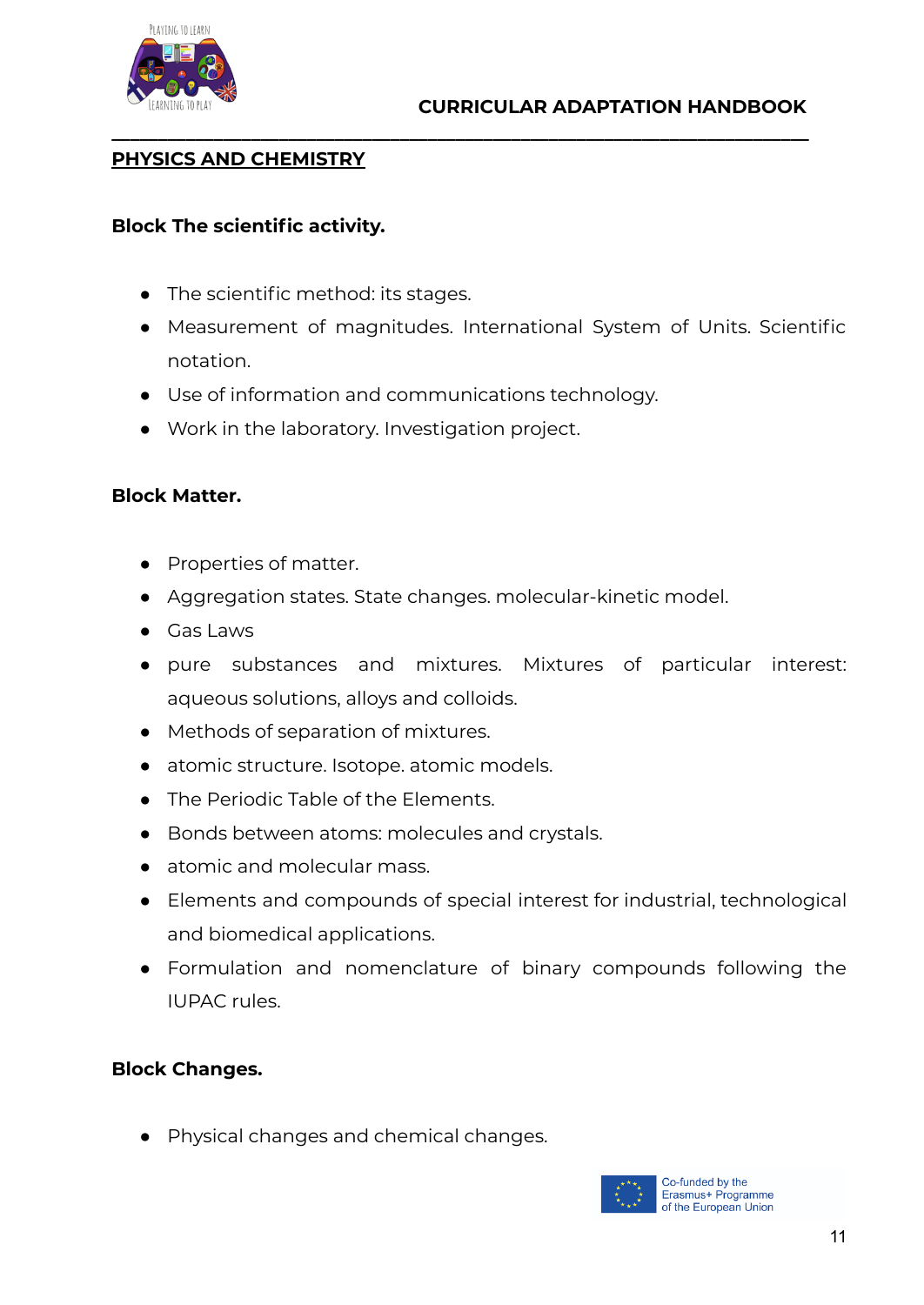

- The chemical reaction.
- Stoichiometric calculations simple.
- Law of conservation of mass.
- Chemistry in society and the environment.

#### **Block The movement and forces.**

- The strengths.
- Effects average speed, instantaneous velocity and acceleration. simple machines.

**\_\_\_\_\_\_\_\_\_\_\_\_\_\_\_\_\_\_\_\_\_\_\_\_\_\_\_\_\_\_\_\_\_\_\_\_\_\_\_\_\_\_\_\_\_\_\_\_\_\_\_\_\_\_\_\_\_\_\_\_\_\_\_\_\_\_\_\_\_\_\_\_\_\_\_**

● Forces of nature.

#### **Block Energy.**

- Energy. Units.
- Transformations types of energy and conservation.
- Thermal energy. Heat and temperature.
- Energy sources.
- Rational usage of energy. Electricity and electrical circuits.
- Ohm's law.
- Electronic devices often used.
- Industrial aspects of energy.

#### **BIOLOGY AND GEOLOGY**

#### **Block Scientific research project methodology.**

● Scientific knowledge as evolving human activity and review linked to the characteristics of society at every historical moment. Contribution of

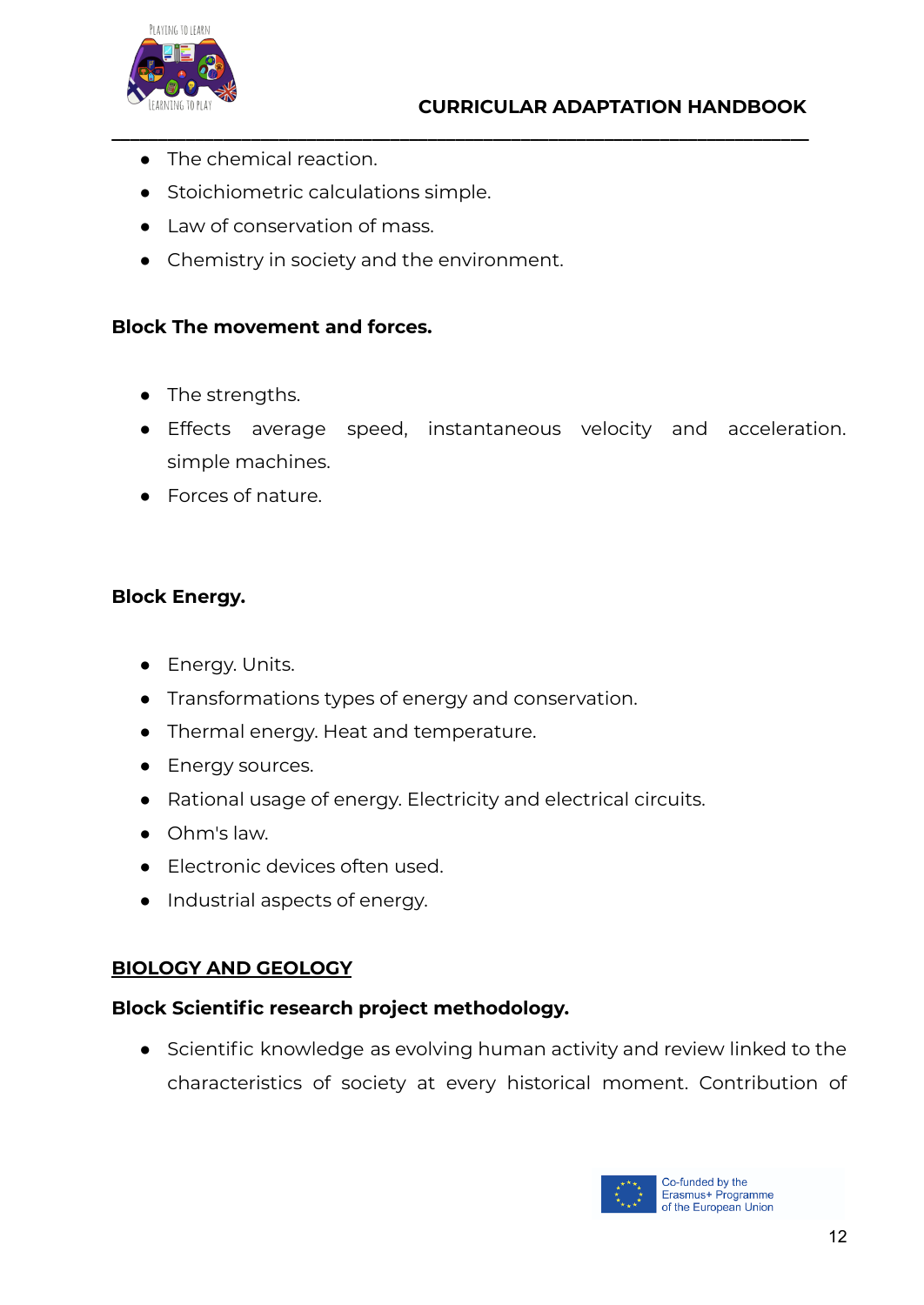

science to improve the quality of life and the acquisition of critical attitudes in making informed decisions to the problems of society.

**\_\_\_\_\_\_\_\_\_\_\_\_\_\_\_\_\_\_\_\_\_\_\_\_\_\_\_\_\_\_\_\_\_\_\_\_\_\_\_\_\_\_\_\_\_\_\_\_\_\_\_\_\_\_\_\_\_\_\_\_\_\_\_\_\_\_\_\_\_\_\_\_\_\_\_**

- Basic features of scientific methodology. Experimentation in Biology and Geology. Use of scientific language and vocabulary specific to the subject matter in understanding information and data, communication of ideas, reasoned discussion and argument about scientific problems.
- Search, selection, recording and interpretation of scientific information.
- Identification of questions and approach problems that can be answered by scientific research, hypothesis formulation, contrasting and tested through experimentation. Application of experimental laboratory procedures, control variables, and takes data representation, analysis and interpretation thereof. Careful handling of materials and basic laboratory instruments and respect for safety standards in it. Drawing conclusions, writing reports and communicating results.
- Application of the guidelines of scientific work through planning and implementation of a research project team studied on the natural environment.

#### **Block People and health.**

- Levels overall organization of the human body as a living being: cells, tissues, organs and systems. Health and illness. systemic health concept. determinants. Acquisition of healthy lifestyles.
- The substance abuse and its consequences. Prevention measures. critical attitude towards drug use and other risky behaviors. Consequences of prolonged use of technologies. addictive aspects of digital media. Balanced attitude towards technological use. Differentiation between the virtual world and the real world.
- Types of diseases. Causes, prevention and treatments. The immune system and vaccines. Transplants and cell donation, blood and organs.

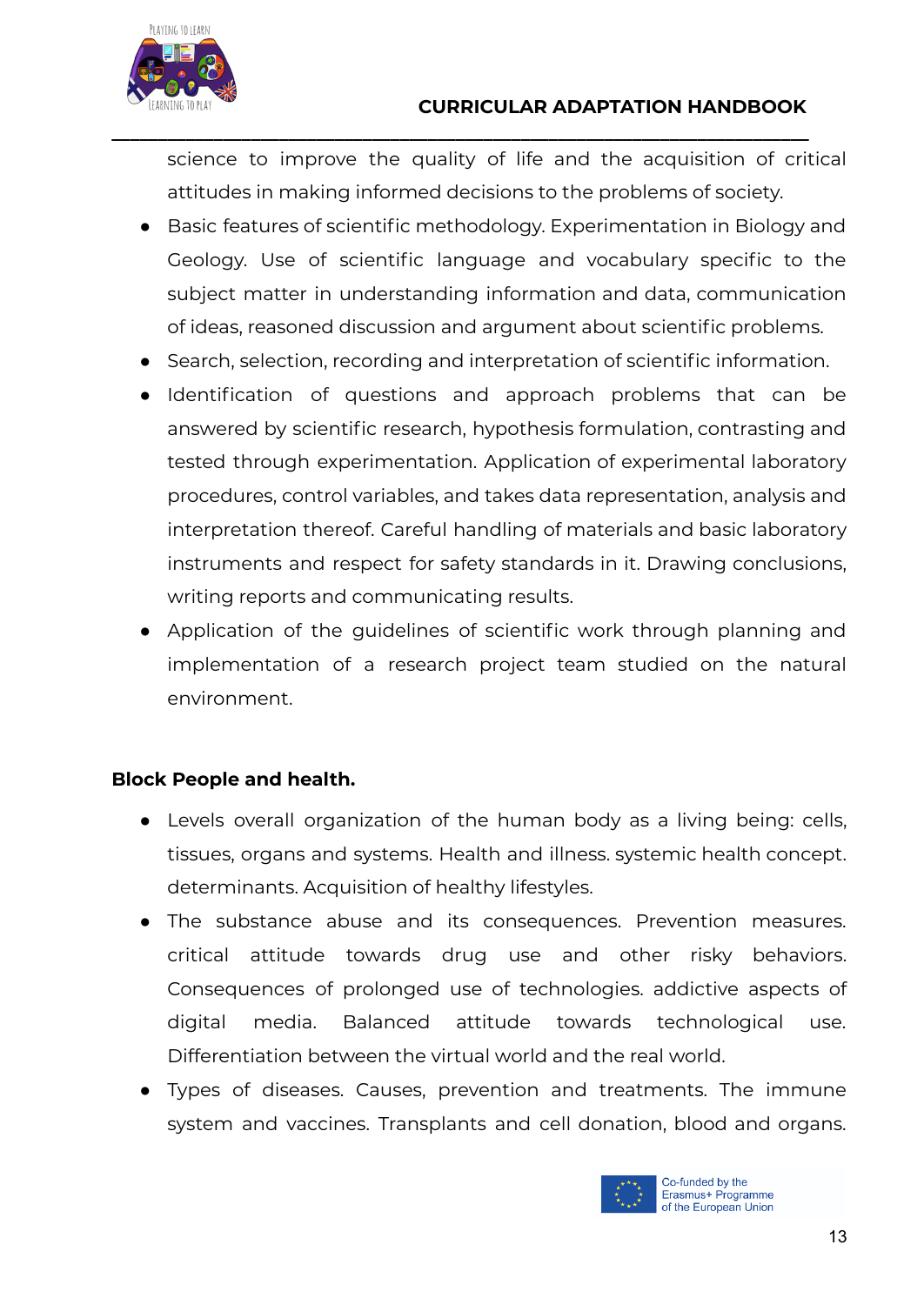

Use of the health system. Biomedical contributions to increased health and disease control sciences.

**\_\_\_\_\_\_\_\_\_\_\_\_\_\_\_\_\_\_\_\_\_\_\_\_\_\_\_\_\_\_\_\_\_\_\_\_\_\_\_\_\_\_\_\_\_\_\_\_\_\_\_\_\_\_\_\_\_\_\_\_\_\_\_\_\_\_\_\_\_\_\_\_\_\_\_**

- Nutrition, food and health. Nutrients, food and healthy eating habits. Balance diet. Obesity and eating disorder. Nutrition functions. Anatomy and physiology of the digestive, respiratory, circulatory and excretory. most frequent alterations and prevention. Healthy lifestyles related.
- Relationship functions. The nervious system. The endocrine system. The sense organs and sensory receptors. Neuroendocrine interactions. Common diseases and disorders, causes, risk factors and prevention measures.
- The locomotor. incorrect postural habits. Main diseases and injuries of the motor system. Postural ergonomics and safety. Prevention of injuries and accidents. First aid. Reproduction and sexuality. Anatomy and physiology of the reproductive system. physically and mentally throughout life changes. Respect for the physical, psychological or social individual characteristics such as emotional health factor.
- The menstrual cycle. Fertilization, pregnancy and childbirth. Analysis of different contraceptive methods. Assisted reproduction techniques.
- Sexuality as sole rational and emotional component of the human species. Human Sexual Response. healthy sexual habits of hygiene and prevention of sexually transmitted diseases. conducive to seek advice and support specialist at risk for sexual and reproductive health centers health provision.
- Equality between men and women. Prevention of discriminatory behavior and gender violence.

#### **Block Ecosystems.**

● Phases of a statistical study quantitative continuous and discrete variables. Sample selection. Representativity. Absolute, relative and cumulative frequency.

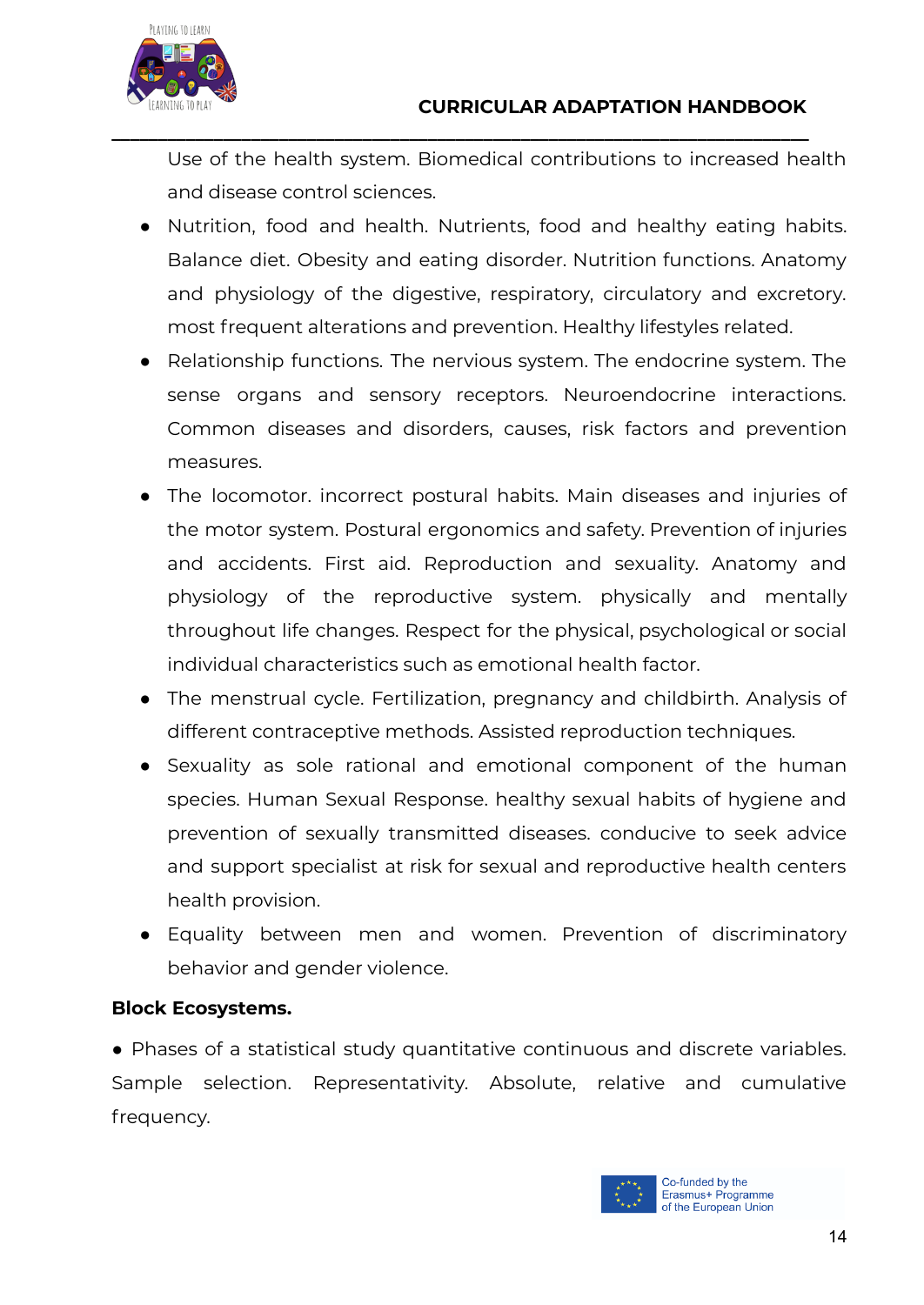

● Grouping data in intervals. Centralization parameters: mean, mode, median and quartiles. Interpretation and dispersion properties Parameters: range, interquartile range and standard deviation of the mean joint interpretation and box and whisker diagram Solving problems involving standard deviation statistical information.

**\_\_\_\_\_\_\_\_\_\_\_\_\_\_\_\_\_\_\_\_\_\_\_\_\_\_\_\_\_\_\_\_\_\_\_\_\_\_\_\_\_\_\_\_\_\_\_\_\_\_\_\_\_\_\_\_\_\_\_\_\_\_\_\_\_\_\_\_\_\_\_\_\_\_\_**

● Random experiences. Tree diagrams. Permutations. Factorial of a number. Troubleshooting in which the calculation of probabilities involved.

# <span id="page-14-0"></span>6. 2. Finland

#### **MATHS**

Key content areas related to the objectives of mathematics in grades 7-9

- Thinking skills and methods: The pupils practise activities requiring logical thinking, such as discovering rules and dependencies and presenting them accurately. They consider and determine the number of possible alternatives. The pupils' reasoning and argumentation skills are strengthened. The pupils practise interpreting and producing mathematical notations. They familiarise themselves with the basics of providing proof. They practise determining the truth value of propositions. The pupils deepen their algorithmic thinking. The pupils programme while learning good programming practices. They use their own or ready-made computer programmes as a part of learning mathematics.
- Numbers and operations: The pupils practise basic arithmetic operations also with negative numbers. They strengthen their arithmetic skills using fractions and learn to multiply and divide by fractions. They familiarise themselves with the concepts of opposite numbers, reciprocal numbers, and absolute values. The range of numbers is expanded to real numbers.

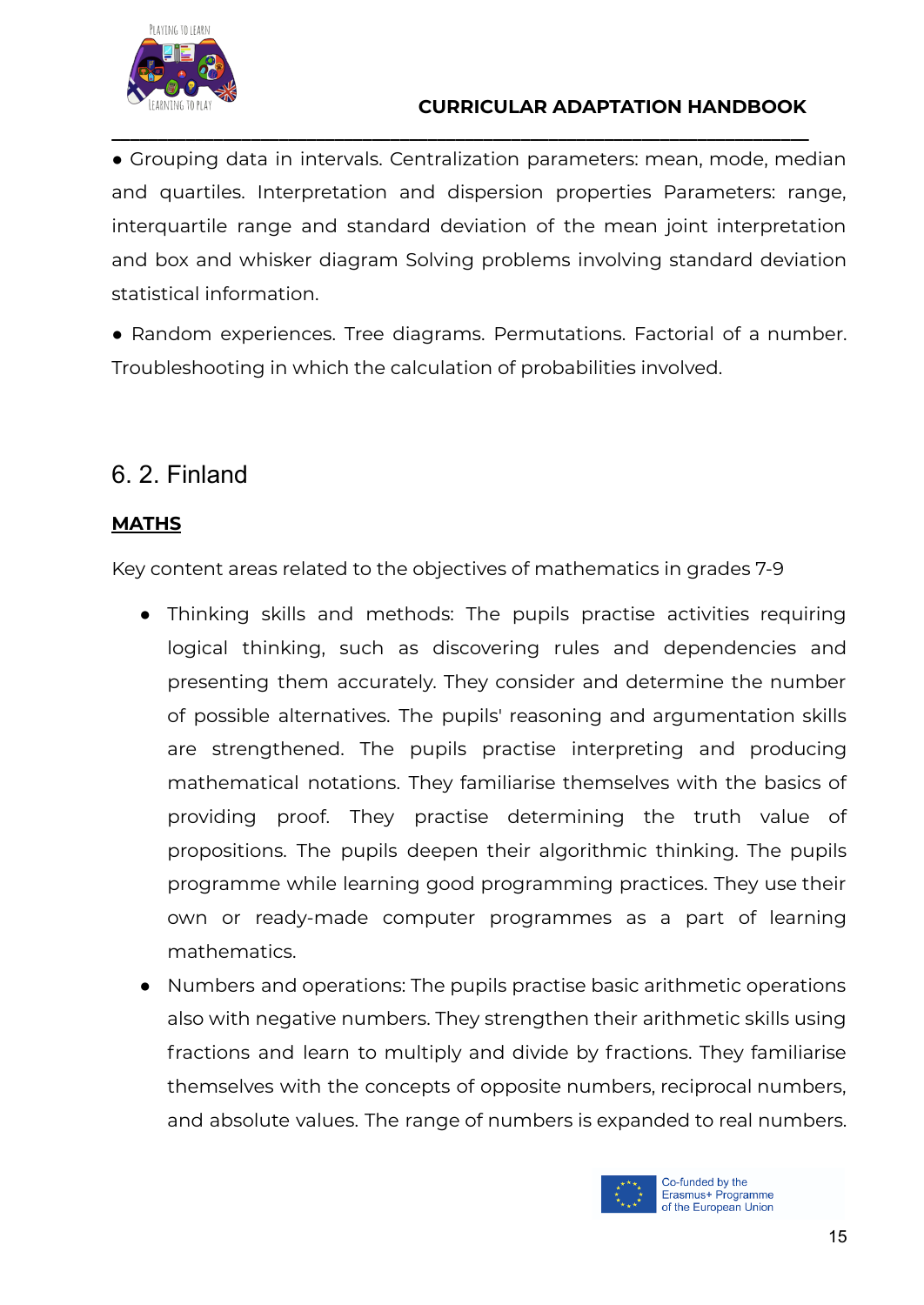

#### **CURRICULAR ADAPTATION HANDBOOK**

The pupils familiarise themselves with divisibility and divide numbers into prime factors. The pupils enhance their proficiency in performing operations on decimal fractions. They strengthen their understanding on the difference between exact values and approximations and rounding the results of operations. It is ensured that the pupils understand the concept of percentages. The pupils practise calculating percentages and calculating the amount a percentage expresses of a whole. The pupils also learn to calculate a changed value, a basic value, and percentage of change and comparison. The pupils practise calculating exponentials using whole-number exponents. They familiarise themselves with the concept of the square root and use the square root in operations.

**\_\_\_\_\_\_\_\_\_\_\_\_\_\_\_\_\_\_\_\_\_\_\_\_\_\_\_\_\_\_\_\_\_\_\_\_\_\_\_\_\_\_\_\_\_\_\_\_\_\_\_\_\_\_\_\_\_\_\_\_\_\_\_\_\_\_\_\_\_\_\_\_\_\_\_**

- Algebra: The pupils familiarise themselves with the concept of the variable and calculating the value of a mathematical expression. They practice reducing exponential expressions. They familiarise themselves with the concept of the polynomial and practise the addition, subtraction, and multiplication of polynomials. They practise forming and reducing expressions. They form and solve first-degree equations and incomplete second-degree equations. They solve pairs of equations graphically and algebraically. They familiarise themselves with first-degree inequalities and solve them. The pupils deepen their skills in examining and forming number sequences. They use proportion in solving problems.
- Functions: Correlations are depicted both graphically and algebraically. The pupils familiarise themselves with direct and inverse proportionality. They get acquainted with the concept of the function. The pupils draw straight lines and parabolas in the coordinate system. They learn the concepts of the angular coefficient and the constant term. They interpret graphs, for example by examining the increase and decrease of a function. They determine the null points of functions.

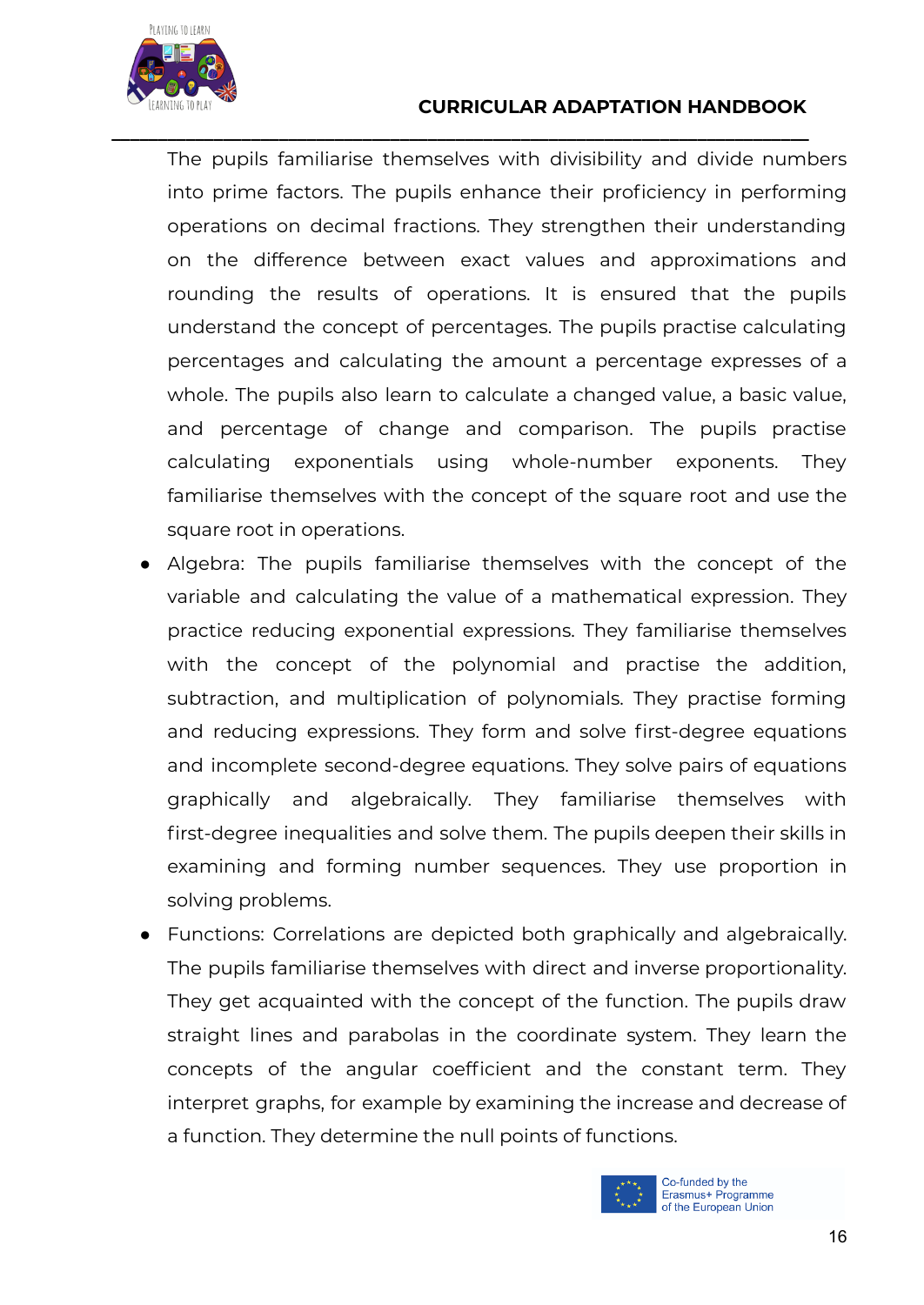



● Geometry: The pupils expand their understanding of the concepts of the point, line segment, straight line, and angle and familiarise themselves with the concepts of the line and ray. They examine properties connected to lines, angles, and polygons. They reinforce their understanding of the concepts of similarity and congruence. The pupils practise geometric construction. They learn to use the Pythagorean theorem, the converse of the Pythagorean theorem, and trigonometric functions. They learn about the inscribed angle and the central angle and familiarise themselves with the Thales' theorem.

**\_\_\_\_\_\_\_\_\_\_\_\_\_\_\_\_\_\_\_\_\_\_\_\_\_\_\_\_\_\_\_\_\_\_\_\_\_\_\_\_\_\_\_\_\_\_\_\_\_\_\_\_\_\_\_\_\_\_\_\_\_\_\_\_\_\_\_\_\_\_\_\_\_\_\_**

- The pupils calculate the circumferences and areas of polygons.
- The pupils practice calculating the area, length of the circumference, and the arc and the area of a sector of a circle.
- Three-dimensional figures are examined. The pupils learn to calculate the areas and volumes of the sphere, the cylinder, and the cone.
- The pupils reinforce and expand their command of the units of measurement and the conversion of units.
- Data processing, statistics, and probability: The pupils deepen their skills in collecting, structuring, and analysing data. It is ensured that the pupils understand the concepts of the average and mode. They practise defining frequency, relative frequency, and median. The pupils familiarise themselves with the concept of dispersion. They interpret and produce different diagrams. They calculate probability.

#### **PHYSICS**

● Scientific research: Suitable contents for accurately instructed and open-ended research are selected from different content areas as well from pupils' topics of interest. When conducting research, the relevant stages of the research process are emphasised, such as reflecting on a problem or a phenomenon, planning, setting up experiments, making observations and measuring, compiling and processing results, as well as

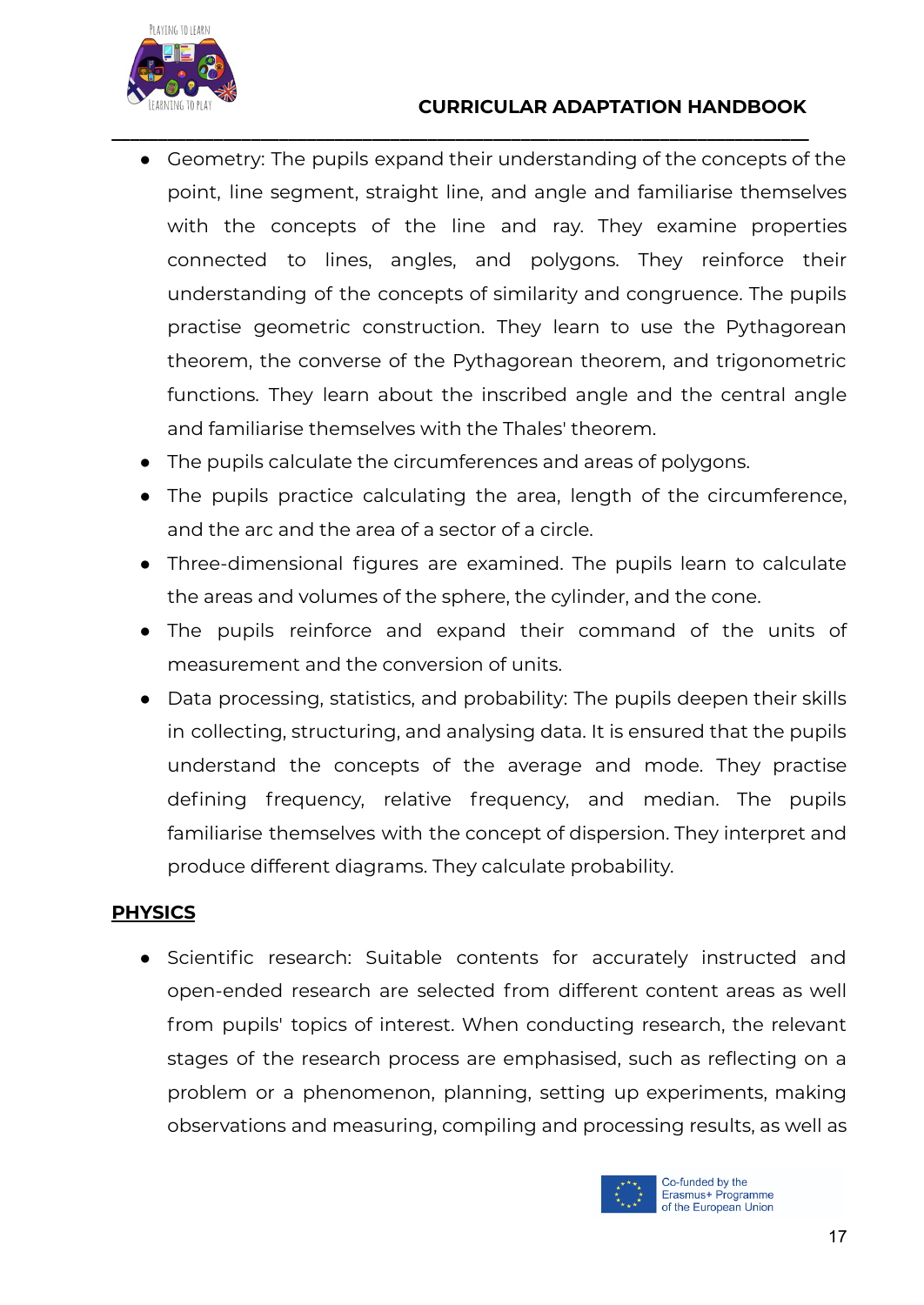

evaluating and presenting results. The pupils get acquainted with utilising information and communication technology at different stages of research.

**\_\_\_\_\_\_\_\_\_\_\_\_\_\_\_\_\_\_\_\_\_\_\_\_\_\_\_\_\_\_\_\_\_\_\_\_\_\_\_\_\_\_\_\_\_\_\_\_\_\_\_\_\_\_\_\_\_\_\_\_\_\_\_\_\_\_\_\_\_\_\_\_\_\_\_**

- Physics in the pupil's daily life and living environment: Contents are selected to allow the pupils to consider phenomena of their own lives and living environment, particularly from the viewpoint of health and safety. When selecting contents, possibilities of the local environment are taken into account. The pupils familiarise themselves with forms of electromagnetic and particle radiation. They focus on some phenomena of heat on the qualitative level.
- Physics in the society: Contents related to physical phenomena and technological applications are chosen, particularly from the viewpoint of the society and its development. The main emphasis is on energy production and sustainable use of energy resources. The pupils familiarise themselves with different educational paths and professions in which competence in physics is required.
- Physics shaping the worldview: Contents are selected to express the nature of physics as a discipline, the law of conservation of energy and the structures and dimensions of the universe. The contents also include familiarisation with physics-related news, current topics, applications, and modern-day research.
- Interaction and motion: The contents are related to different types of interaction and states of motion of objects. The instruction moves from interactions between two objects to forces affecting one object and the impact of these forces on the motion of the object. Motion is also described quantitatively using models for constant and changing motion. Mechanical work and power are connected to energy qualitatively.
- Electricity: The connection between voltage and the electric current is used as the basis for the examination of the electric circuit. The circuit is

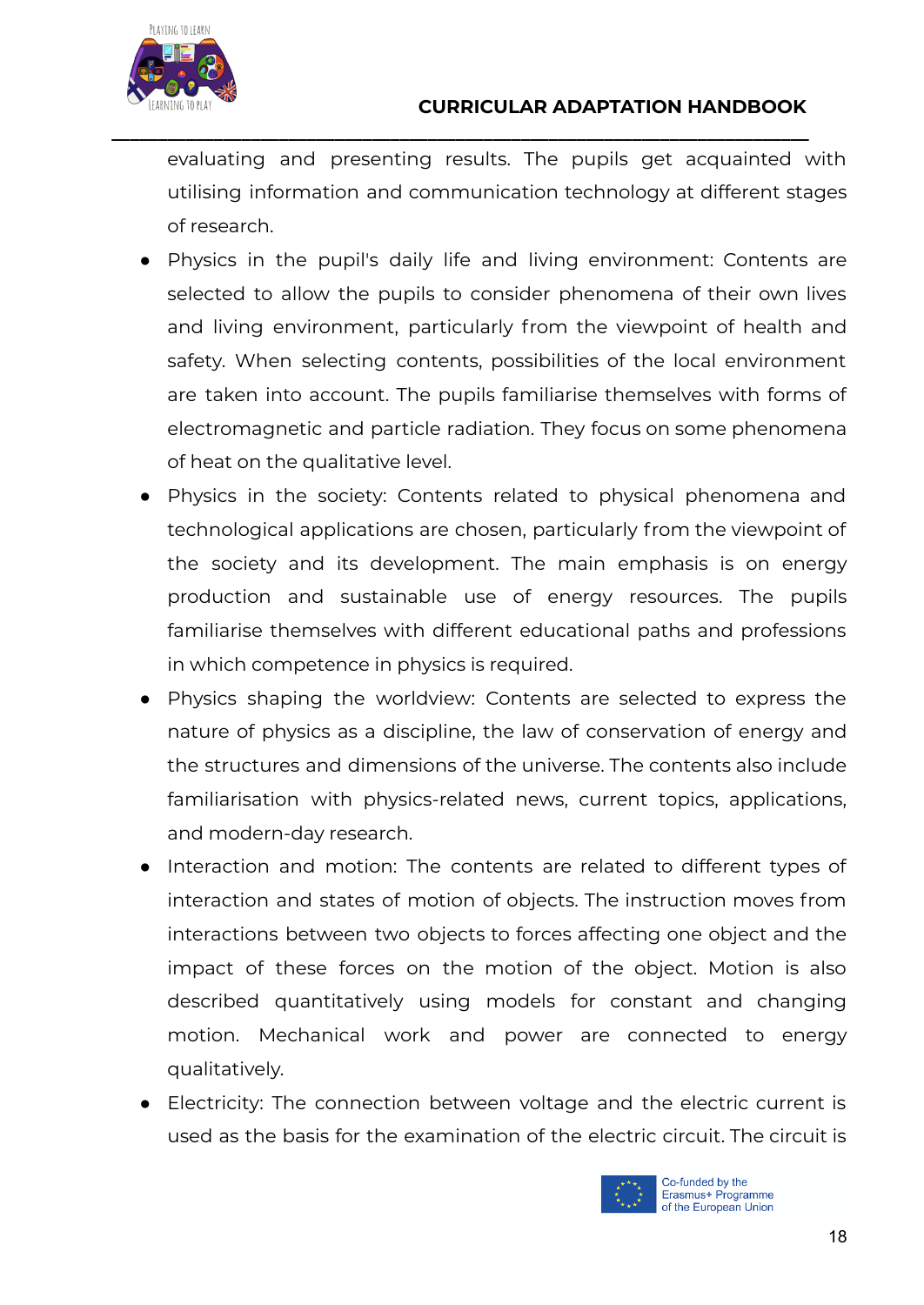

#### **CURRICULAR ADAPTATION HANDBOOK**

first examined qualitatively on the level of phenomena and properties, and then quantitatively by measuring the values of quantities and by examining dependencies between the quantities. Contents related to electrical safety at home and the use and generation of electricity are also selected. Electrical charge and magnetism are connected to the various phenomena of electric circuits qualitatively.

**\_\_\_\_\_\_\_\_\_\_\_\_\_\_\_\_\_\_\_\_\_\_\_\_\_\_\_\_\_\_\_\_\_\_\_\_\_\_\_\_\_\_\_\_\_\_\_\_\_\_\_\_\_\_\_\_\_\_\_\_\_\_\_\_\_\_\_\_\_\_\_\_\_\_\_**

#### **CHEMISTRY**

- Scientific research: The principles of working safely and basic working skills lay a foundation for experimental working. Suitable contents for closed-ended and open-ended research are selected from different content areas as well from pupils' topics of interest. When conducting research, the relevant stages of the research process are emphasised, such as reflecting on a problem or a phenomenon, planning, setting up an experiment, making observations, compiling and processing results, as well as evaluating and presenting results. The pupils get acquainted with utilising information and communication technology at different stages of research.
- Chemistry in the pupil's daily life and living environment: Contents are selected to allow the pupils to consider phenomena of their own lives and living environment, particularly from the viewpoint of health and safety. When selecting contents, the possibilities of the local environment and the state of the pupils' surroundings are taken into account. The pupils get acquainted with chemicals and fire safety at home. They examine changes in states of matter.
- Chemistry in the society: Contents related to chemical phenomena and applications are chosen particularly from the viewpoint of technology and the well-being of the humankind. The main emphasis is on sustainable use of natural resources, and the idea of product life cycle is

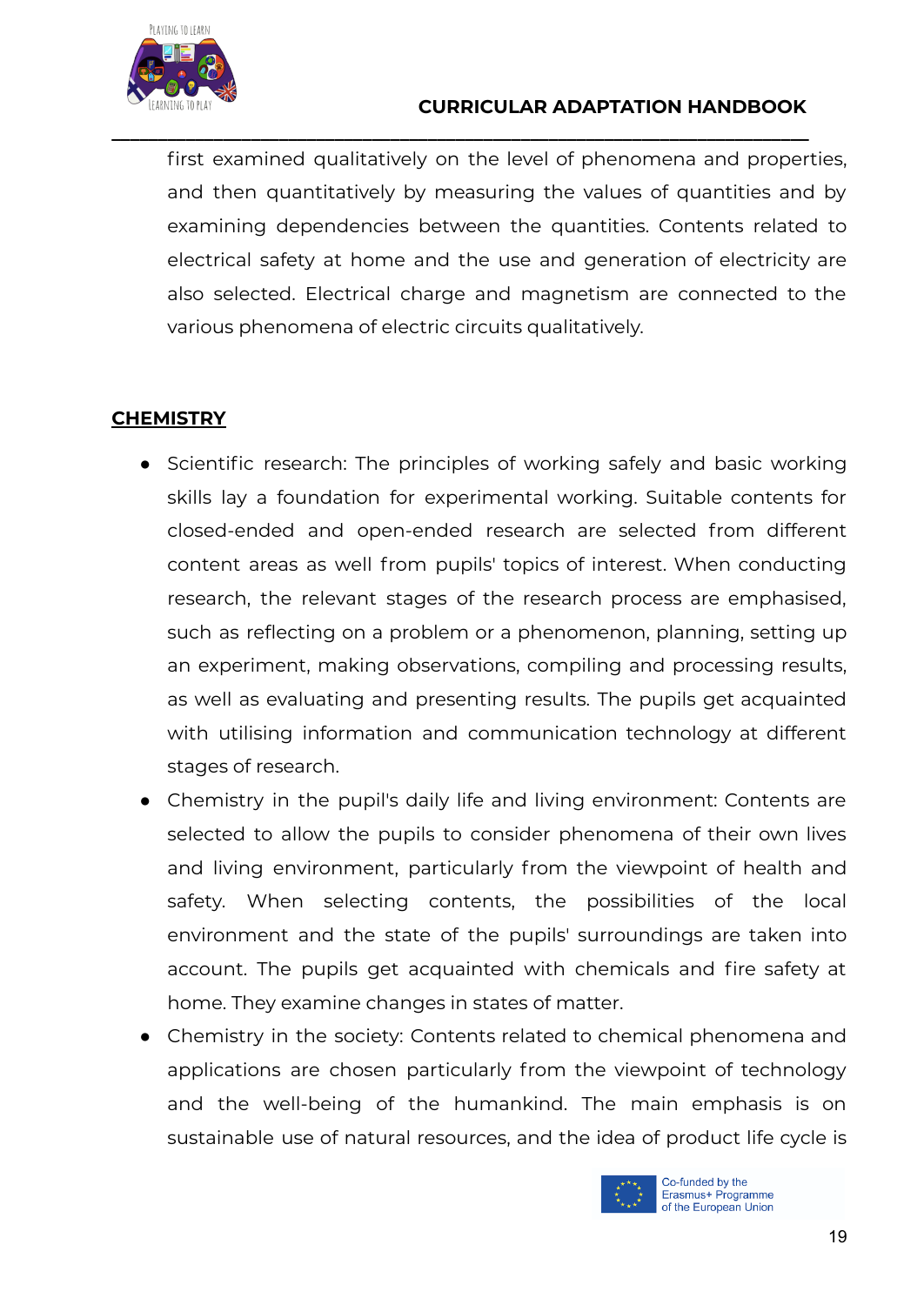

one of the used perspectives. The pupils familiarise themselves with different educational paths and professions in which competence in chemistry is required.

**\_\_\_\_\_\_\_\_\_\_\_\_\_\_\_\_\_\_\_\_\_\_\_\_\_\_\_\_\_\_\_\_\_\_\_\_\_\_\_\_\_\_\_\_\_\_\_\_\_\_\_\_\_\_\_\_\_\_\_\_\_\_\_\_\_\_\_\_\_\_\_\_\_\_\_**

- Chemistry shaping the worldview: Contents are selected to express the nature of chemistry as a discipline, the laws of conservation of mass and energy and the dimensions of nature. The contents include familiarisation with chemistry-related news, current topics, applications, and modern-day research.
- Properties and structure of substances: The pupils examine the properties of mixtures and pure substances, such as water solubility and fat solubility. Based on the characteristics of chemical elements, the pupils familiarise themselves with the atomic structure of matter, the structure of an atom, and the periodic table. Models and simulations are used to help the pupils perceive the structure of chemical compounds. The pupils familiarise themselves with carbon and its compounds as well as nutrients. They get acquainted with some organic compound group.
- Properties and changes in substances: The pupils familiarise themselves with the changes of energy and substances in chemical reactions. They make observations on reaction rate and consider factors that influence it. They get acquainted with the carbon cycle and its significance for life. They familiarise themselves with concentration and acidity in connection to everyday examples. They practise interpreting the language of chemical symbols and simple reaction equations.

#### **EUROPEAN CULTURE**

• The map and the regions of the world: The contents are selected to enhance the pupils' understanding of the basic concepts of the map as well as different field maps and thematicmaps. The contents focus on perceiving the world as a whole and learning key place names of

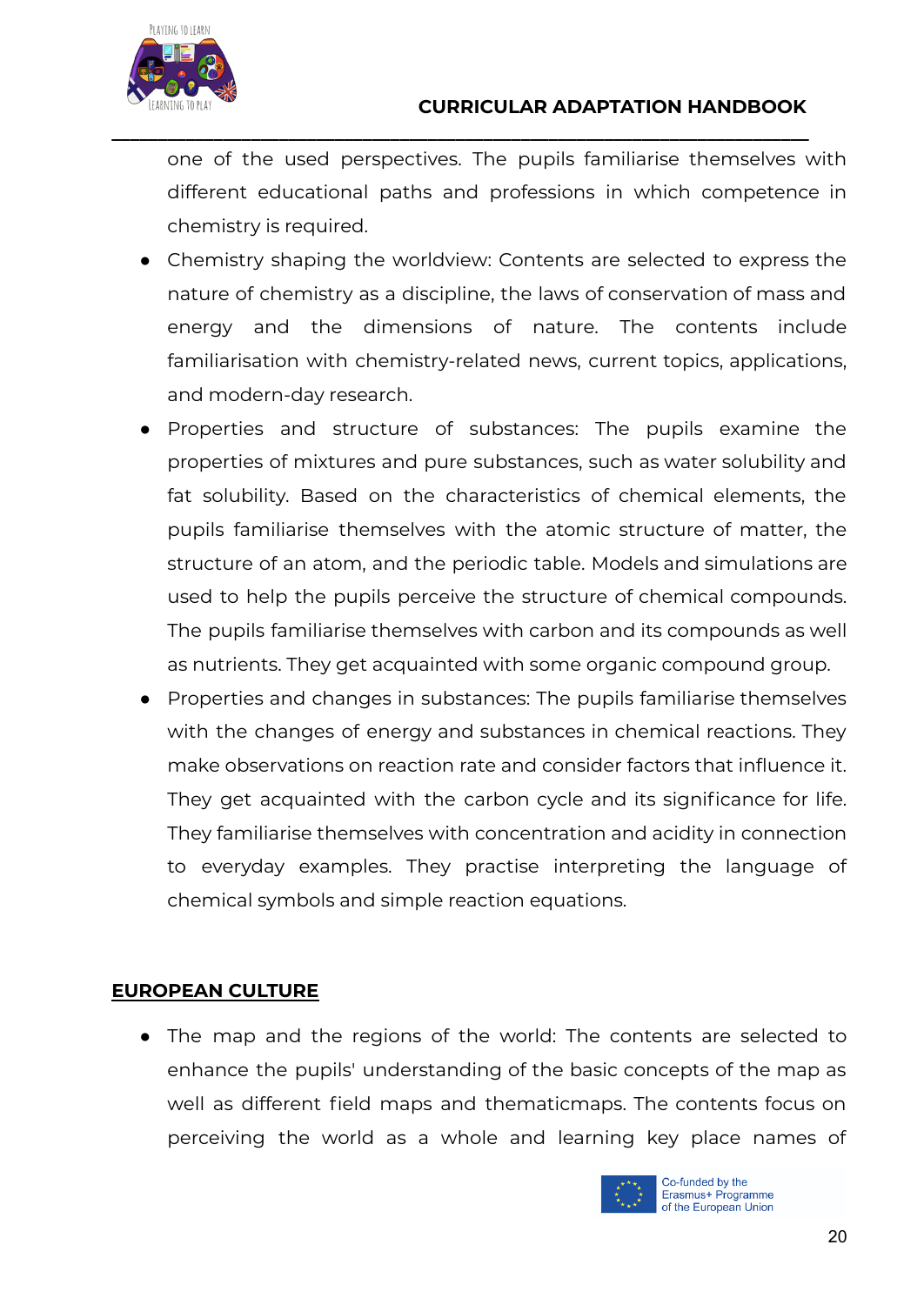

Finland, Europe, and the world. The use of maps, geographical information systems, and other geomedia is included in the learning of all other contents of geography.

**\_\_\_\_\_\_\_\_\_\_\_\_\_\_\_\_\_\_\_\_\_\_\_\_\_\_\_\_\_\_\_\_\_\_\_\_\_\_\_\_\_\_\_\_\_\_\_\_\_\_\_\_\_\_\_\_\_\_\_\_\_\_\_\_\_\_\_\_\_\_\_\_\_\_\_**

- The current, changing world: The pupils follow the latest news from different areas of the world and locate the news on the map. They reflect on the backgrounds and regional significance of news events critically. Following the news is combined with the learning of other contents of geography. The pupils familiarise themselves with geographical skills necessary in working life and in the different fields of the society.
- Basic conditions for life on Earth: The contents are related to planetarity and its impacts on the Earth. Changes in times of day, seasons, and climate as well as vegetation zones are discussed. The pupils examine the basic conditions for life, such as clean air, water, and nutrition, their occurrence and sustainable use.
- Changing landscapes and living environments: The pupils observe the special features of their local area and landscape areas in Finland. They conduct field studies in their surroundings. They also participate in preserving diversity in their surroundings as well as in planning and improving its comfort and safety. The natural and cultural landscapes of different areas of the world are studied through examples.
- People and cultures on Earth: The pupils familiarise themselves with cultures, people's way of life, housing, and industries in Finland, Europe and other parts of the world. Examples are used to observe the impacts of the environment on livelihood, housing, and other human activity. Human rights and the prerequisites for a good life are discussed, particularly from the viewpoint of children and young people.
- A sustainable way of living and sustainable use of natural resources: The instruction focuses on sustainable use of natural resources and the possibilities of bioeconomy in Finland and elsewhere in the world. The pupils examine the life cycles of products and consider their personal

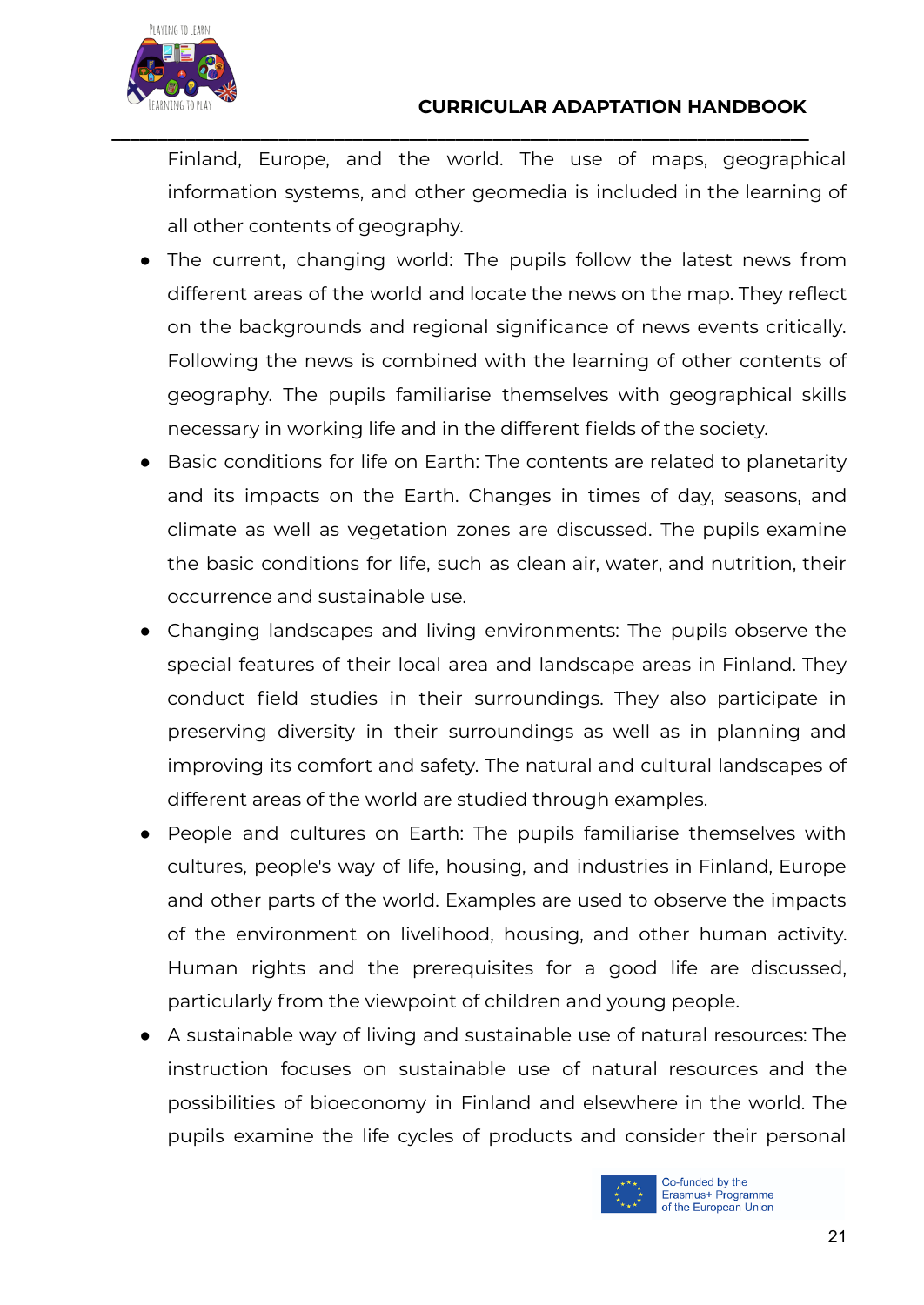

#### **CURRICULAR ADAPTATION HANDBOOK**

consumer choices and activity as responsible citizens. They get acquainted with environmental changes, particularly the climate change and the loss of biodiversity. The state of the environment and possibilities for cooperation in the Baltic Sea region are discussed. The effects of globalisation and questions of regional development are reflected on through examples.

**\_\_\_\_\_\_\_\_\_\_\_\_\_\_\_\_\_\_\_\_\_\_\_\_\_\_\_\_\_\_\_\_\_\_\_\_\_\_\_\_\_\_\_\_\_\_\_\_\_\_\_\_\_\_\_\_\_\_\_\_\_\_\_\_\_\_\_\_\_\_\_\_\_\_\_**

#### **BIOLOGY**

- Biological research: Contents are selected to allow the pupils to get acquainted with the stages of biological research through their own activity.
- Field trips to nature and the surroundings: When selecting contents, the emphasis is on moving in nature responsibly and the knowledge of species as well as exploring and comparing the forest and other ecosystems. In field work, the pupils observe and evaluate the environment, its changes and human impact on them.
- The basic structure and function of an ecosystem: The structure and function of the Finnish forest ecosystem and the actions and impacts of human activities in them are emphasised in the contents. Basic knowledge on aquatic, marsh, fell, and urban ecosystems is also included. The pupils familiarise themselves with the ecology of different species and the interdependencies between them. Compiling a collection of organisms is also a part of teaching and learning. When selecting contents, the importance of biodiversity in ecosystems is emphasised.
- What is life?: In the contents, the focus is on examining basic phenomena of life with research methods typical for biology. Plants are

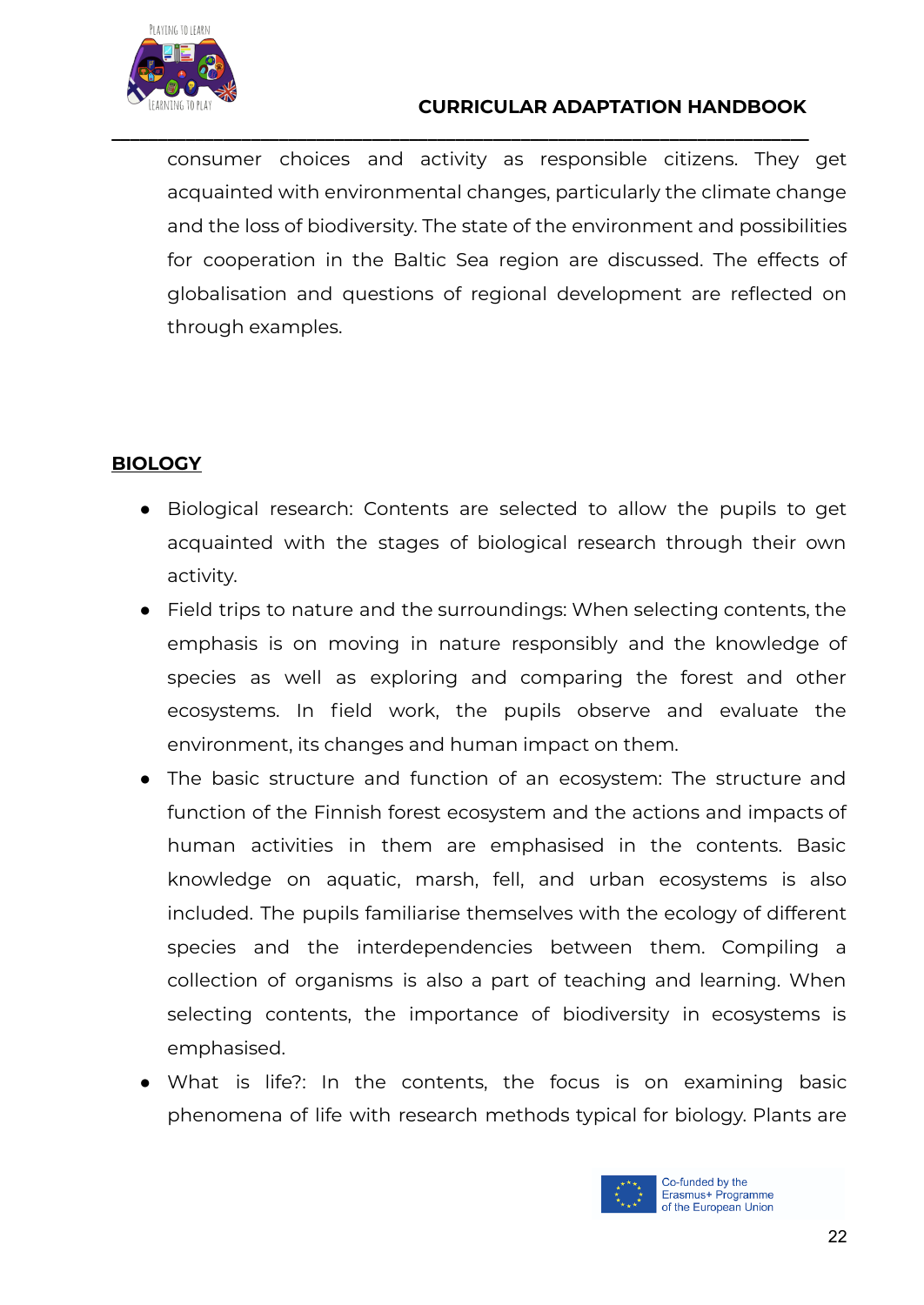

#### **CURRICULAR ADAPTATION HANDBOOK**

grown as a part of teaching and learning. The pupils familiarise themselves with the structure of the biological taxonomy by comparing the structures, vital functions, and habitats of organisms. They familiarise themselves with the basics of heredity and evolution. They examine the opportunities and challenges of biotechnology.

**\_\_\_\_\_\_\_\_\_\_\_\_\_\_\_\_\_\_\_\_\_\_\_\_\_\_\_\_\_\_\_\_\_\_\_\_\_\_\_\_\_\_\_\_\_\_\_\_\_\_\_\_\_\_\_\_\_\_\_\_\_\_\_\_\_\_\_\_\_\_\_\_\_\_\_**

- The human being: The contents focus on examining the functions of the human body and deepen the pupil's knowledge of the human structure, vital functions, and regulatory systems. The pupils examine the basics of the biological factors affecting growth, development, and health. They learn how genotype and the environment affect the development of different human characteristics.
- Towards a sustainable future: The contents include the preservation of biodiversity, the climate change, sustainable use of natural resources, and changes in the surroundings. The pupils reflect on the ecological, social, economic, and ethical principles of using natural resources, as well as sustainable food production and animal welfare. The opportunities provided by bioeconomy and ecosystem services for a sustainable future are discussed. The pupils get acquainted with the goals, approaches, and accomplishments of nature conservation.

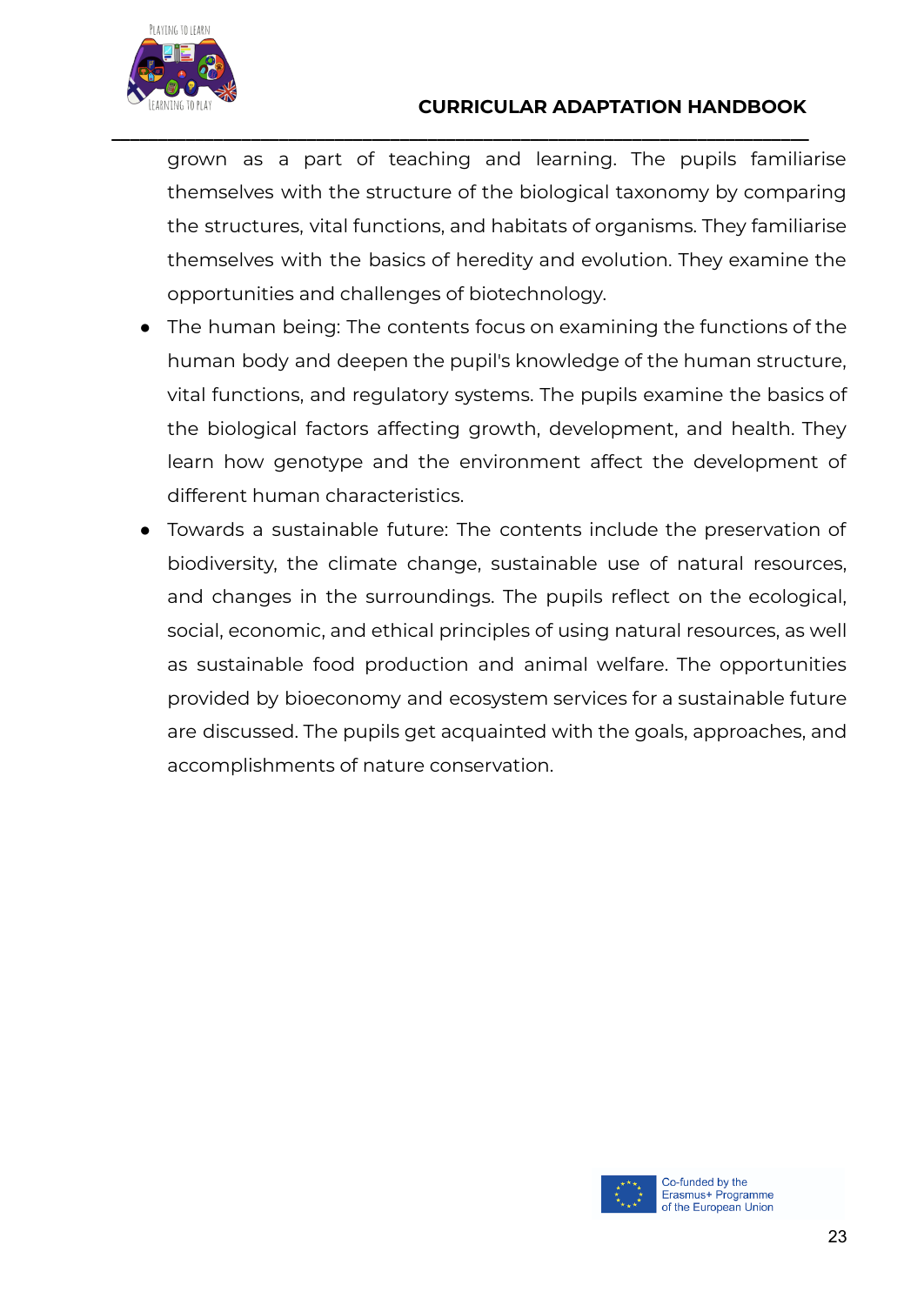

## <span id="page-23-0"></span>6.3. Italy

#### **MATHS**

#### **Block Numbers and algebra**

● Powers of rational numbers with integer exponent. Meaning and use. Powers of base 10. radical expressions. decimals and rational numbers. Transforming fractions into decimals and vice versa. Exact decimal numbers. Radical expressions. Transformation and operations. Square roots. Decimal expression. Operations with fractions and decimals. Significant numbers. Hierarchy of operations.

**\_\_\_\_\_\_\_\_\_\_\_\_\_\_\_\_\_\_\_\_\_\_\_\_\_\_\_\_\_\_\_\_\_\_\_\_\_\_\_\_\_\_\_\_\_\_\_\_\_\_\_\_\_\_\_\_\_\_\_\_\_\_\_\_\_\_\_\_\_\_\_\_\_\_\_**

- Expression using algebraic language.
- Transformation of algebraic expressions. Remarkable equalities. Operations with polynomials.
- Requiring problem solving equations and systems.

#### **Block Geometry**

- Euclidean geometry
- Lines, half-lines, segments, planes
- Plane geometry: quadrilaterals, triangles, polygons, circles. Locus.
- Concepts of postulate, axiom, definition, theorem, demonstration.
- Solid geometry. Plans of symmetry in the polyhedron. Intersections of planes and spheres.
- Solving geometric problems
- Translations, rotations, symmetries, similarities
- Cartesian coordinates.
- Parallelism, perpendicularity

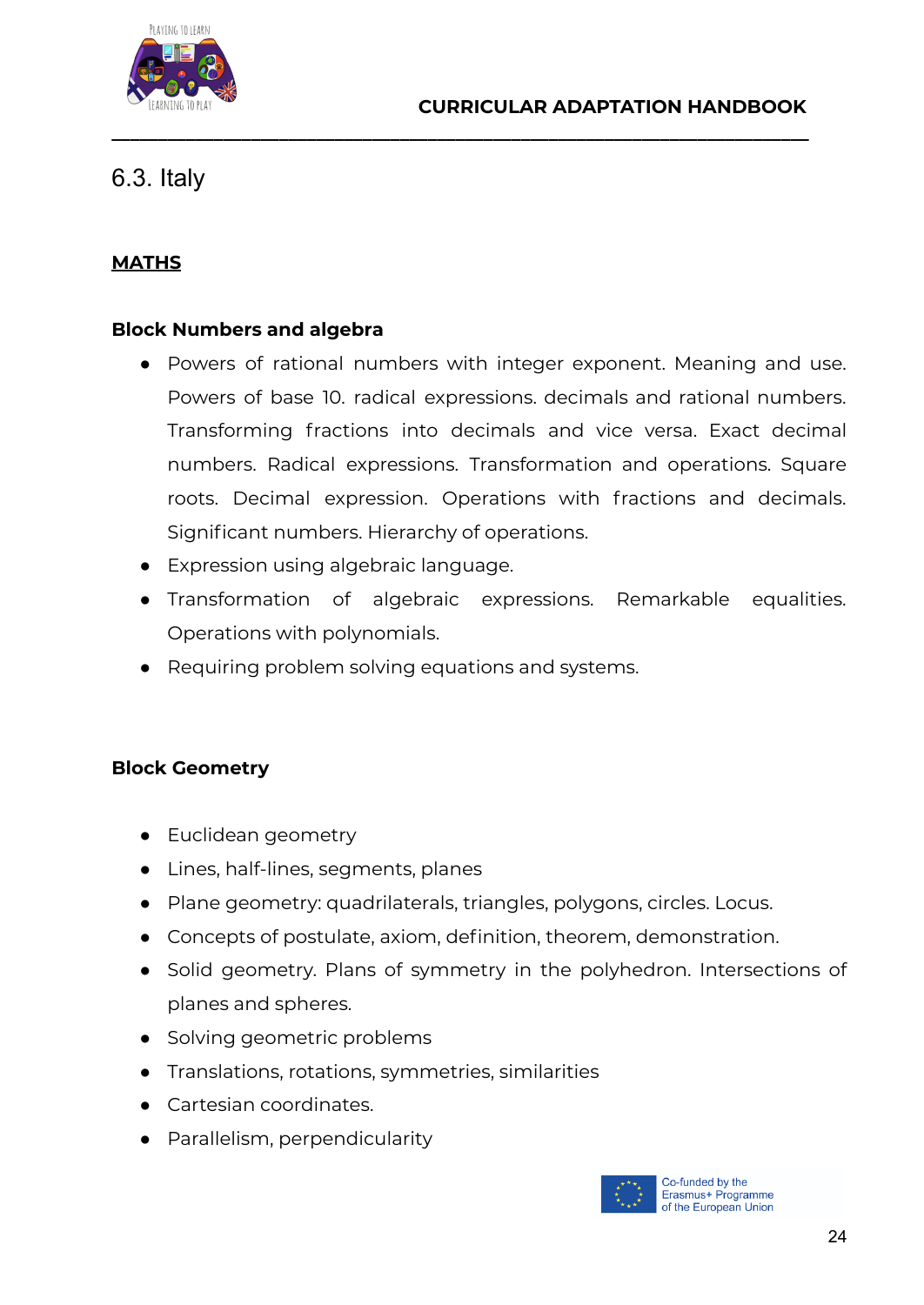

#### **Block Functions**

• Comparison of functional dependency situations and statements given by tables.

**\_\_\_\_\_\_\_\_\_\_\_\_\_\_\_\_\_\_\_\_\_\_\_\_\_\_\_\_\_\_\_\_\_\_\_\_\_\_\_\_\_\_\_\_\_\_\_\_\_\_\_\_\_\_\_\_\_\_\_\_\_\_\_\_\_\_\_\_\_\_\_\_\_\_\_**

- Domain, composition, inverse
- Using linear models by making the table, the graphical representation and obtaining the algebraic expression. Expressions line equation. Quadratic functions.
- Solving quadratic equations with one unknown. Solving simple equations of degree greater than two. Inequalities
- Graphic representation.

#### **PHYSICS AND CHEMISTRY**

#### **Block The scientific activity.**

- The scientific method: its stages.
- Measurement of magnitudes. International System of Units. Scientific notation.

#### **Block Matter.**

.

- Properties of matter.
- Aggregation states. State changes. molecular-kinetic model.
- Gas Laws
- Pure substances and mixtures. Mixtures of particular interest: aqueous solutions, alloys and colloids.
- Methods of separation of mixtures.

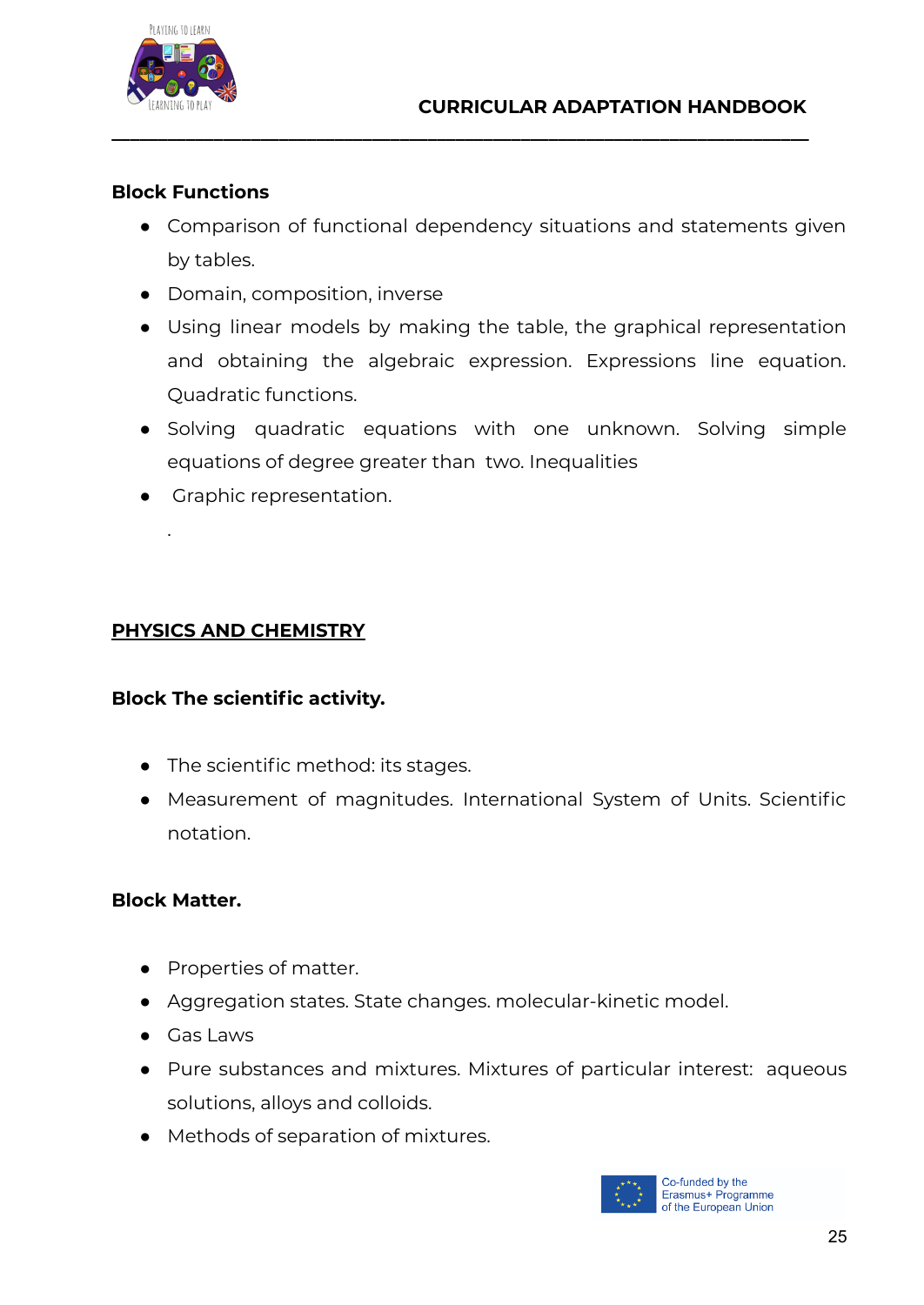

- Atomic structure. Isotope. Atomic models.
- The Periodic Table of the Elements
- Bonds between atoms: molecules and crystals.
- Atomic and molecular mass.
- Formulation and nomenclature of binary compounds following the IUPAC rules.

**\_\_\_\_\_\_\_\_\_\_\_\_\_\_\_\_\_\_\_\_\_\_\_\_\_\_\_\_\_\_\_\_\_\_\_\_\_\_\_\_\_\_\_\_\_\_\_\_\_\_\_\_\_\_\_\_\_\_\_\_\_\_\_\_\_\_\_\_\_\_\_\_\_\_\_**

- Carbon chemistry
- Biochemistry

#### **Block Changes.**

- Physical changes and chemical changes.
- The chemical reaction.

#### **Block The movement and forces.**

- The strengths.
- Effects average speed, instantaneous velocity and acceleration.
- Forces of nature.
- Application for expression of numbers in scientific notation
- absolute and relative error.

#### **Block Energy.**

- Energy. Units.
- Transformations types of energy and conservation.
- Thermal energy. Heat and temperature. Reading instruments.
- Energy sources.

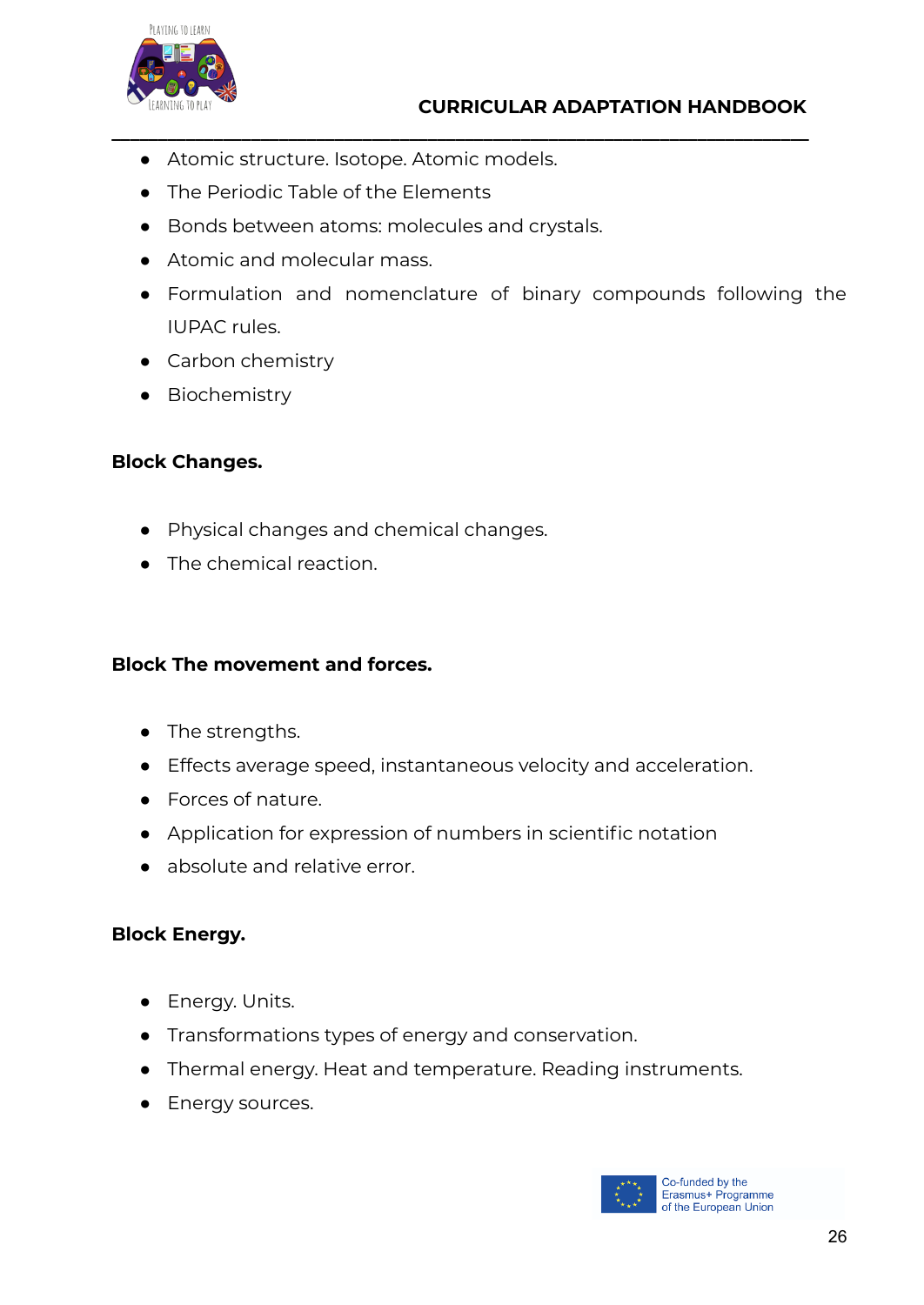

Rational usage of energy. Electricity and electrical circuits. Ohm's law.

**\_\_\_\_\_\_\_\_\_\_\_\_\_\_\_\_\_\_\_\_\_\_\_\_\_\_\_\_\_\_\_\_\_\_\_\_\_\_\_\_\_\_\_\_\_\_\_\_\_\_\_\_\_\_\_\_\_\_\_\_\_\_\_\_\_\_\_\_\_\_\_\_\_\_\_**

#### **BIOLOGY**

#### **Block Scientific research project methodology.**

- Use of scientific language and vocabulary specific to the subject matter in understanding information and data, communication of ideas, reasoned discussion and argument about scientific problems.
- Search, selection, recording and interpretation of scientific information.

#### **Block People and health.**

- The human body as a living being: cells, tissues, organs and systems. Health and illness. Systemic health concept. Acquisition of healthy lifestyles.
- Types of diseases. Causes, prevention and treatments. The immune system and vaccines. Transplants and donation, blood and organs. Nutrients, food and healthy eating habits. Balance diet. Obesity and eating disorder. Nutrition functions. Anatomy and physiology of the digestive, respiratory, circulatory systems.
- Anatomy and physiology of the reproductive system.
- Genetics DNA-chromosomes, karyotypes.
- Genetics principles and laws. Mendel laws
- Darwin and the origin of species
- Evolutionism and natural selection

#### **Block Ecosystems**

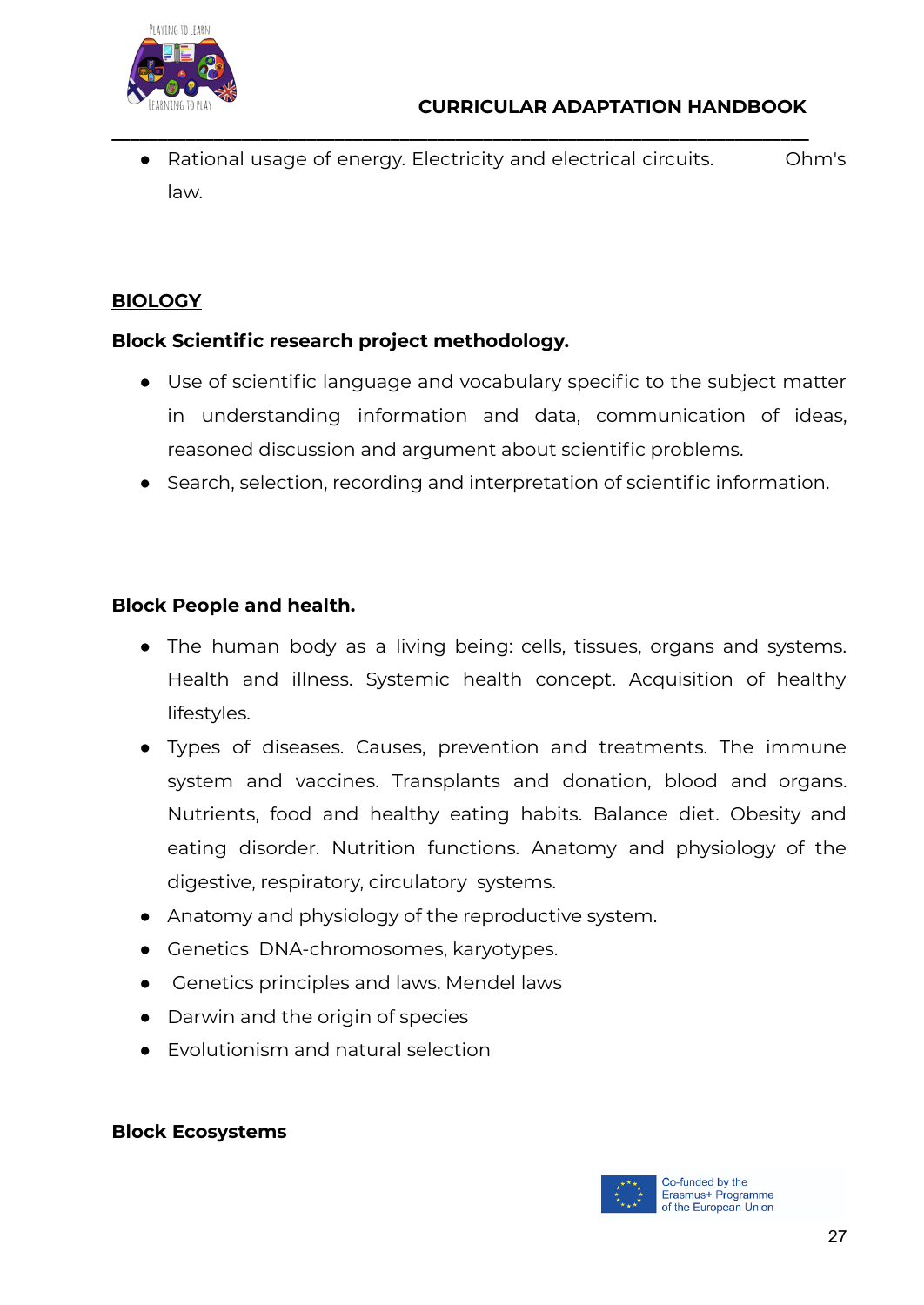

- Characteristics of living beings
- Principles of Ecology Ecosystems
- Producers, consumers, decompositors

**\_\_\_\_\_\_\_\_\_\_\_\_\_\_\_\_\_\_\_\_\_\_\_\_\_\_\_\_\_\_\_\_\_\_\_\_\_\_\_\_\_\_\_\_\_\_\_\_\_\_\_\_\_\_\_\_\_\_\_\_\_\_\_\_\_\_\_\_\_\_\_\_\_\_\_**

- Food chain and Energy
- **•** Biodiversity
- Communities

#### **EUROPEAN CULTURE**

- The European Union
- The Euro
- Geography
- Famous monuments, museums and buildings
- Artists and works of art
- Foreign languages
- National customs

## <span id="page-27-0"></span>6.4 Germany

#### **Maths:**

#### **Block arithmetics and algebra**

● Powers of rational numbers, comparisons and form of order (examples from extra-mathematicals fields).

#### **Block functions**

● Rule of three, percentage calculation, fractions, terms, binomial formula, linear and square functions, power functions.

#### **Block geometry**

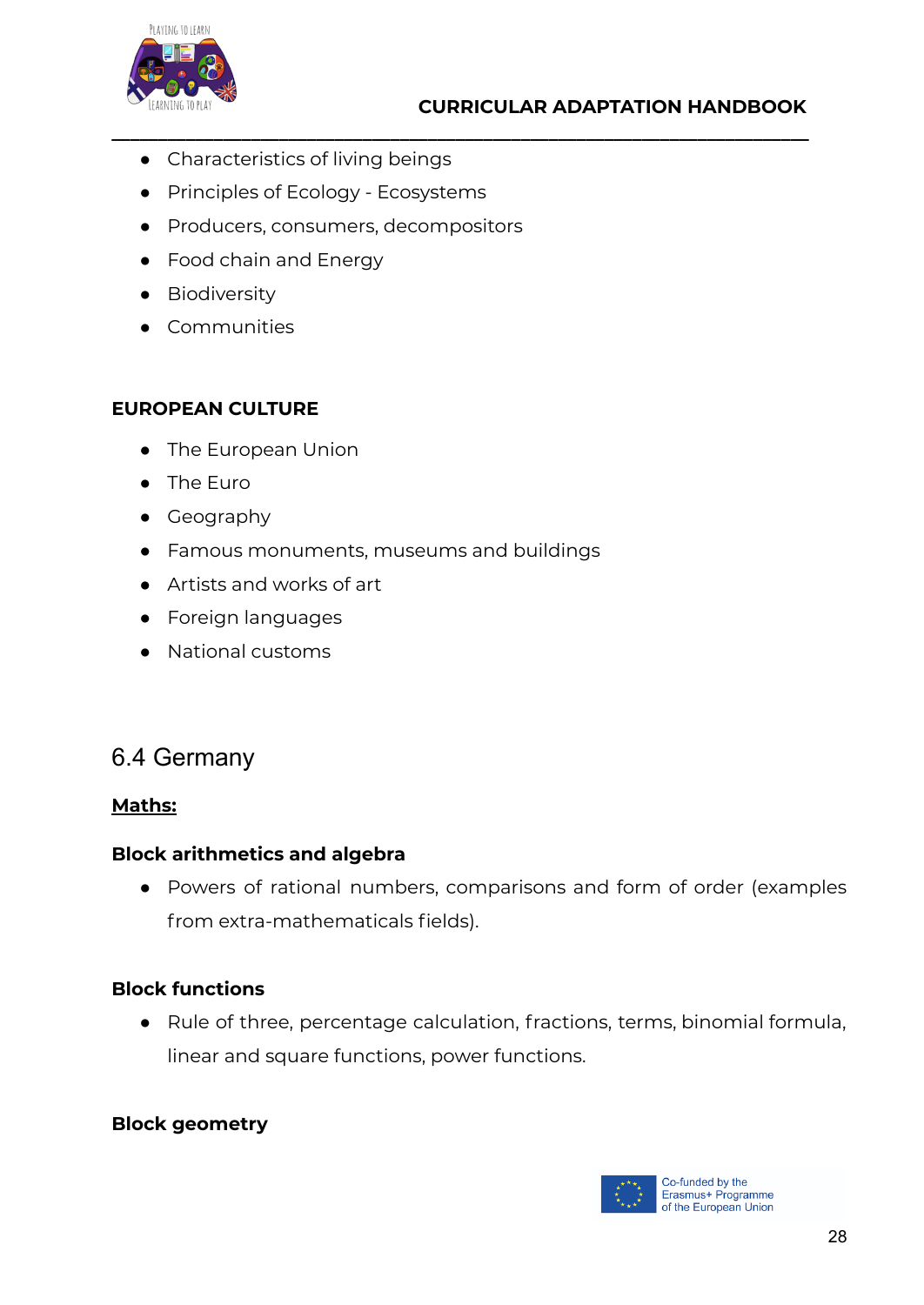

● Triangles: construction and caracteristiques; principle of congruence, minimizing and maximizing according to measures, body measurements, trigonometry, angles.

**\_\_\_\_\_\_\_\_\_\_\_\_\_\_\_\_\_\_\_\_\_\_\_\_\_\_\_\_\_\_\_\_\_\_\_\_\_\_\_\_\_\_\_\_\_\_\_\_\_\_\_\_\_\_\_\_\_\_\_\_\_\_\_\_\_\_\_\_\_\_\_\_\_\_\_**

#### **Block stochastics**

- Determine minimum, maximum and arithmetic mean.
- The game covers topics and learning fields for the age group 12 -17. The "easy" questions were developed for the classes 6-8. The learning range covers various topics in the fields of Algebra (fundamental rules of arithmetic, problem solving, percentage calculation etc.).
- The "normal" questions are destined to classes 8-10, i.e. 14-16 year old students. The topics here are geometry (triangles, circles, squares etc.) as well as functional equations, pq formula and binomial formula.
- The "difficult" questions are targeted to the older students, to classes 10-12. Here the focus lies on analysis, stochastics and derivatives and vectors.

#### **Biology:**

- The game covers topics and learning fields for the age group 10-17, i.e. classes 5-12. Here again the "easy" questions refer to subject matter of the first three classes and focuses on anatomy of the human body, anthropology and animals.
- The "normal" questions refer to topics that are taught in classes 8-10, and concentrate on the environment, nature and the above mentioned subject matters on a higher level.
- The "difficult" questions deal with topics like ecology, genetics, inheritance, biocenosis, crossing attempts or cell biology. These topics

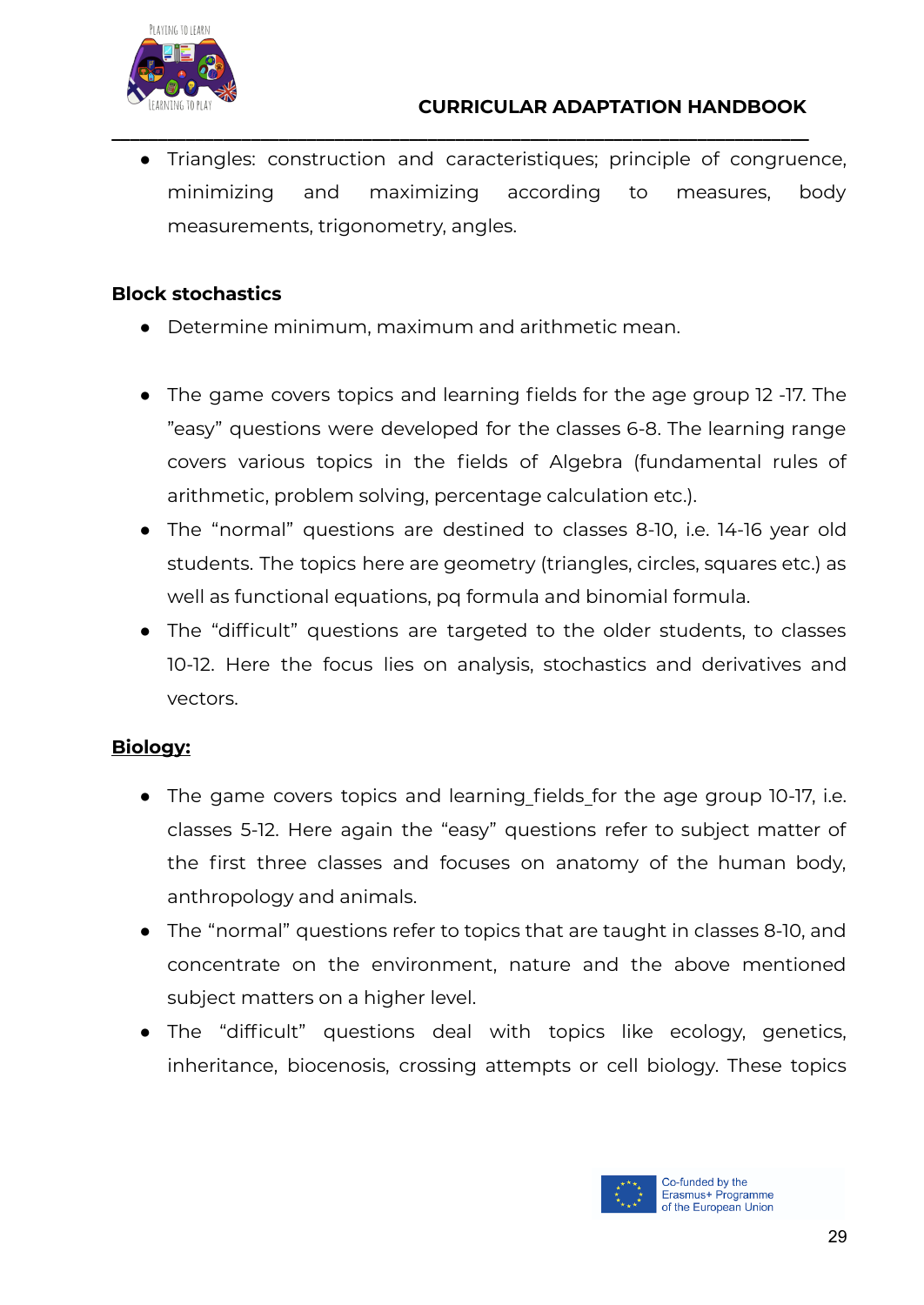

are taught in classes 10-12, and on different levels, basic or advanced courses.

**\_\_\_\_\_\_\_\_\_\_\_\_\_\_\_\_\_\_\_\_\_\_\_\_\_\_\_\_\_\_\_\_\_\_\_\_\_\_\_\_\_\_\_\_\_\_\_\_\_\_\_\_\_\_\_\_\_\_\_\_\_\_\_\_\_\_\_\_\_\_\_\_\_\_\_**

#### **Chemistry:**

#### **Block Matter**

● Characteristics of matter and mixture of matters, methods of separation of mixtures; aggregation states, state changes; carbon chemistry; the Periodic Table of the Elements; acids and bases; atomic structure; isotope; atomic models.

#### **Block Changes.**

● The chemical reaction.

#### **Block Energy.**

- Batteries and accumulators, fuel cell and electrolytic,
- Thermal/ sustainable energy. Heat and temperature. Reading instruments.
- The "easy" Chemistry questions refer to beginners, which means in our school class 8. The questions deal with substances and mixtures of substances. Basic chemical elements are also dealt with.
- "Normal" questions deal with similar topics on a more advanced level. In addition to that questions focus on basic elements of the periodic table and chemical formula.

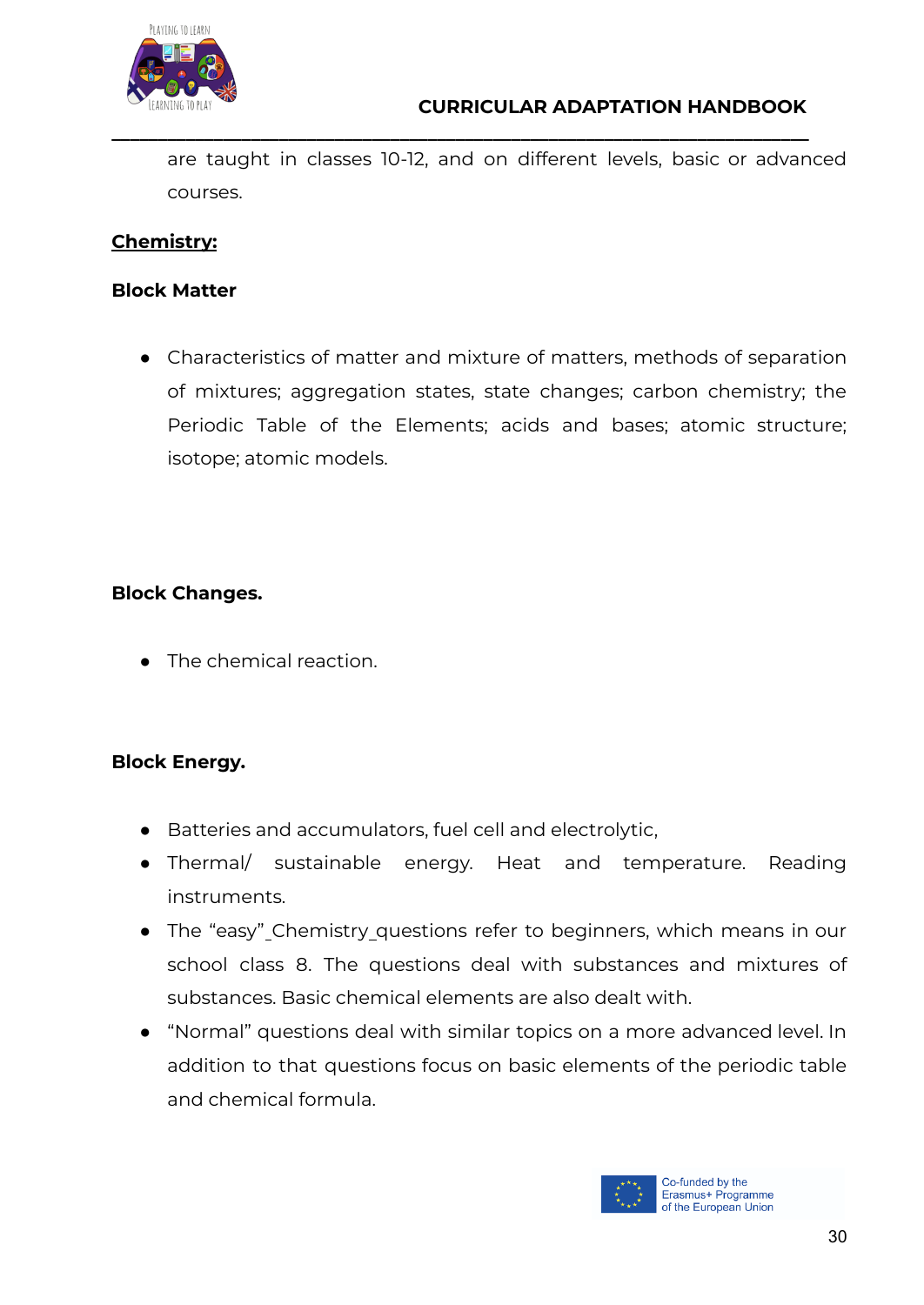

● "Difficult" questions concentrate on atomic structure and differentiation of groups in the periodic table. Mixtures of substances are also topics of the more advanced levels.

**\_\_\_\_\_\_\_\_\_\_\_\_\_\_\_\_\_\_\_\_\_\_\_\_\_\_\_\_\_\_\_\_\_\_\_\_\_\_\_\_\_\_\_\_\_\_\_\_\_\_\_\_\_\_\_\_\_\_\_\_\_\_\_\_\_\_\_\_\_\_\_\_\_\_\_**

#### **European Culture:**

- The European Union
- The Euro
- Geography (multilingual)
- Famous monuments, museums and buildings and historic context
- National customs (food, music, art, ...)
- Sports

### <span id="page-30-0"></span>6.5. Slovakia

#### **MATHS**

#### **Block 1**

● Decimal numbers, fractions, positive rational numbers, decimal numbers, number line

#### **Block 2**

- Pythagorean theorem for right triangle
- Geometrical incidency of triangels
- Circumference of bodies, volume and surface of bodies

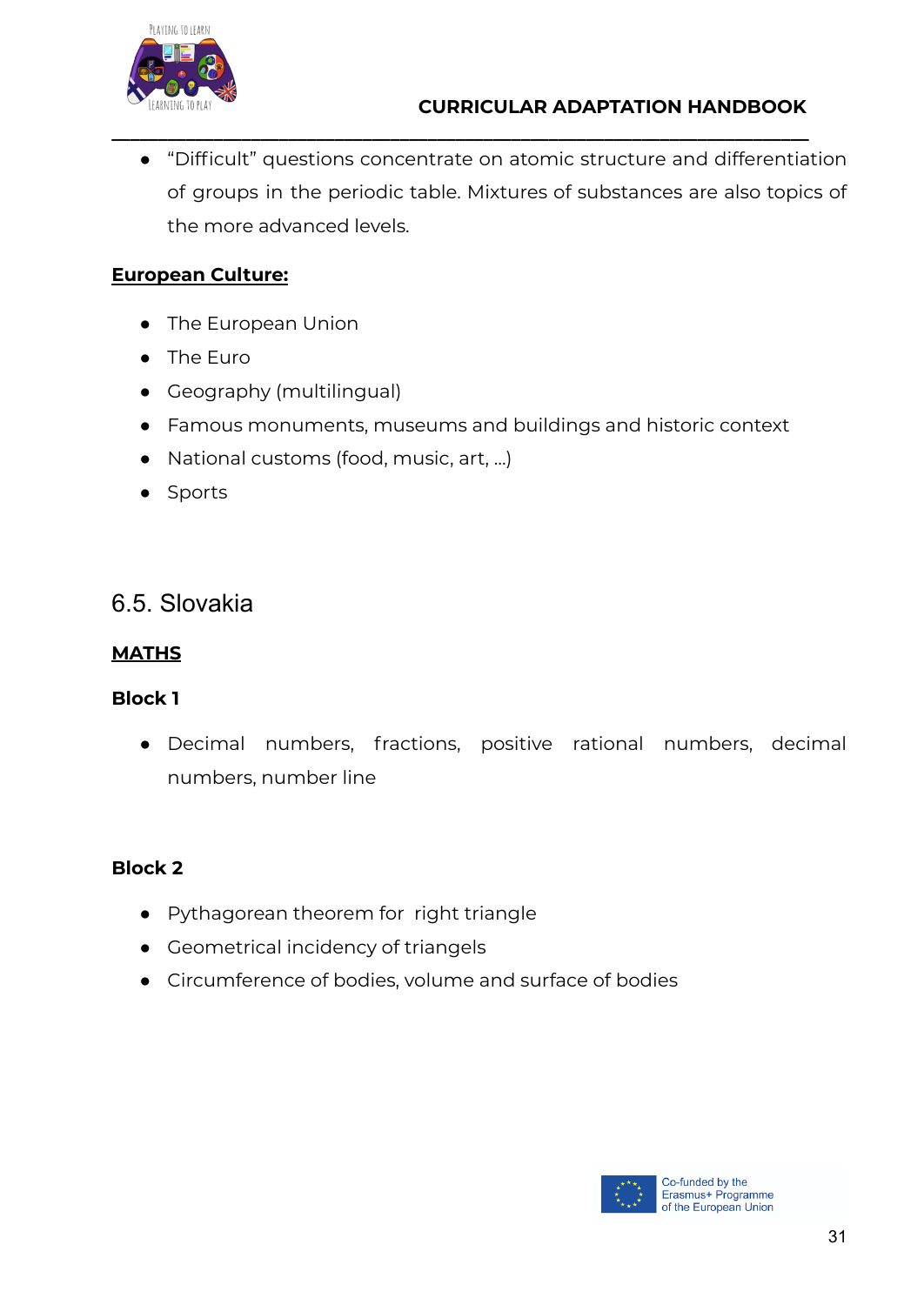

#### **Block 3**

● Solution of linear equations, equality and inequality of algebraic expressions

**\_\_\_\_\_\_\_\_\_\_\_\_\_\_\_\_\_\_\_\_\_\_\_\_\_\_\_\_\_\_\_\_\_\_\_\_\_\_\_\_\_\_\_\_\_\_\_\_\_\_\_\_\_\_\_\_\_\_\_\_\_\_\_\_\_\_\_\_\_\_\_\_\_\_\_**

#### **Block 4**

● Statistics, statistical survey, statistical methods, statistical uncertainty, statistical variations, graphs, charts

#### **PHYSICS**

#### **Block 1: SI**

● Measurement of magnitudes. International System of Units.

#### **Block 2: Motions**

● Uniform motion in a straight line, motion under constant acceleration.

#### **Block 3: Motions in the gravitational field**

- Free fall.
- Throws.

#### **Block 4: Curvilinear motion**

● Motion in a circular orbit.

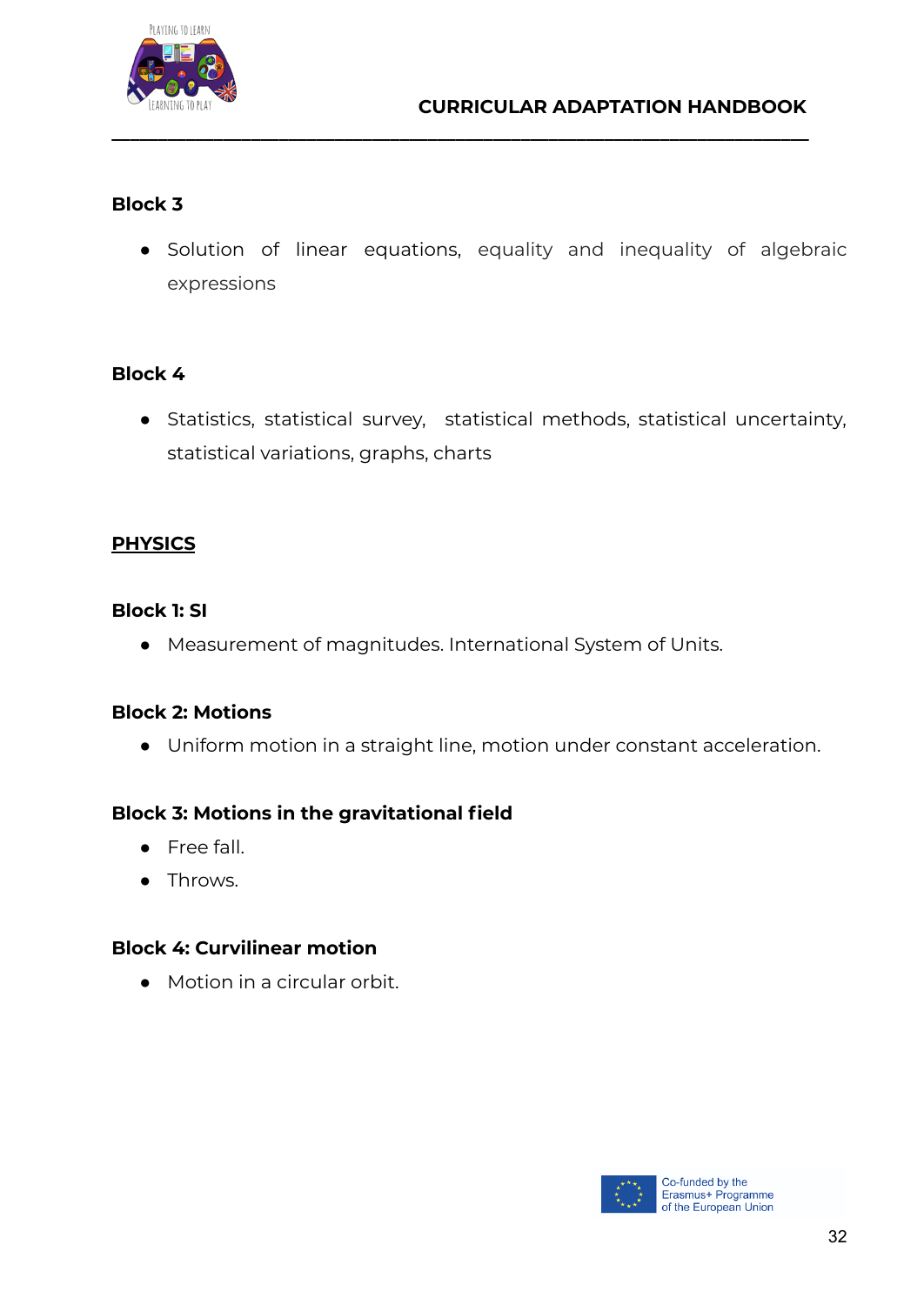

#### **BIOLOGY**

#### **Block 1**

● The human body, cells, tissues, organs and systems,health and illnesses, healthy lifestyle, the immune system,body systems

**\_\_\_\_\_\_\_\_\_\_\_\_\_\_\_\_\_\_\_\_\_\_\_\_\_\_\_\_\_\_\_\_\_\_\_\_\_\_\_\_\_\_\_\_\_\_\_\_\_\_\_\_\_\_\_\_\_\_\_\_\_\_\_\_\_\_\_\_\_\_\_\_\_\_\_**

#### **Block 2**

- Darwin and the origin of species
- Evolutionism and natural selection

## <span id="page-32-0"></span>6.6. United Kingdom

#### **MATHS**

#### **Number and algebra**

- **●** Calculate with money and solve simple problems in the context of finance, for example profit and loss, discount, wages and salaries, bank accounts, simple interest, budgeting, debt, annual percentage rate (APR) and annual equivalent rate (AER)
- **●** Distinguish the different roles that letter symbols play in algebra, using the correct notation
- **●** Understand and use the concepts and vocabulary of expressions, equations, formulae, inequalities, terms and factors
- **●** Interpret simple expressions as functions with inputs and outputs
- **●** Siimplify and manipulate algebraic expressions by collecting like terms and multiplying constant over a bracket
- **●** Manipulate algebraic expressions by taking out common factors that are constants
- **●** Write simple formulae and expressions from real-life contexts
- **●** Substitute numbers into formulae (which may be expressed in words or algebraically) and expressions

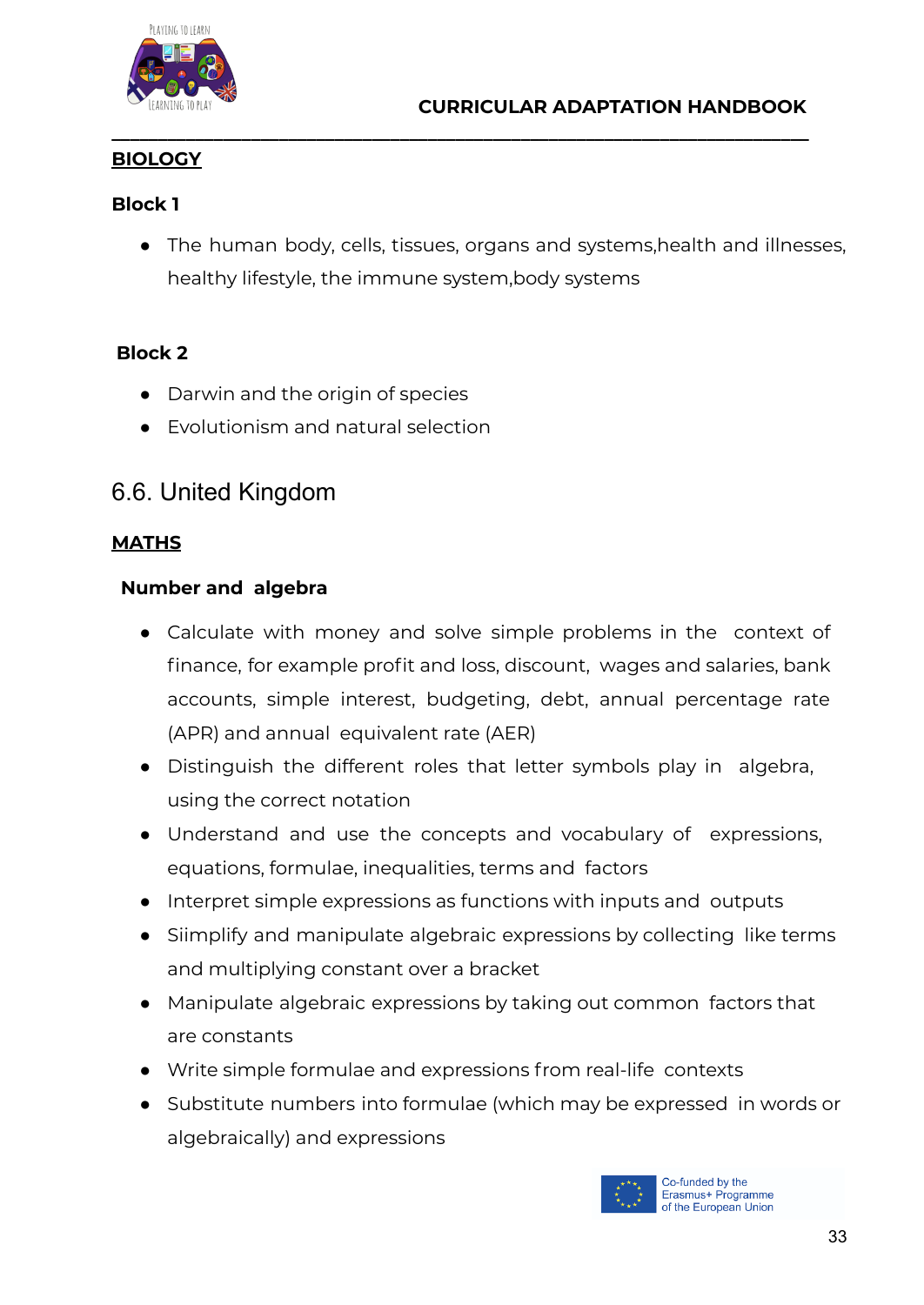

- **●** Use standard formulae
- **●** Set up and solve linear equations in one unknown
- **●** Work with coordinates in all 4 quadrants
- **●** Recognise and plot equations that correspond to straight line graphs in the coordinate plane

**\_\_\_\_\_\_\_\_\_\_\_\_\_\_\_\_\_\_\_\_\_\_\_\_\_\_\_\_\_\_\_\_\_\_\_\_\_\_\_\_\_\_\_\_\_\_\_\_\_\_\_\_\_\_\_\_\_\_\_\_\_\_\_\_\_\_\_\_\_\_\_\_\_\_\_**

**●** Construct and interpret linear graphs in real world contexts

#### **Geometry and measures**

- Use conventional terms and notations such as points, lines, vertices, edges, parallel lines, perpendicular lines, right angles, polygons, regular polygons and polygons with reflection and/or rotation symmetries
- Use the standard conventions for labelling and referring to the sides and angles of shapes
- Draw diagrams from a written description
- Apply the properties of angles:
- − at a point;
- − at a point on a straight line; and
- − vertically opposite
- Understand and use alternate and corresponding angles on parallel lines
- Identify and apply circle definitions and properties, including centre, radius, chord, diameter and circumference
- Apply the properties and definitions of triangles and quadrilaterals, including square, rectangle, parallelogram, trapezium, and kite and rhombus
- Identify properties of the faces, surfaces, edges and vertices of cubes, cuboids, prisms, cylinders, pyramids, cones and spheres

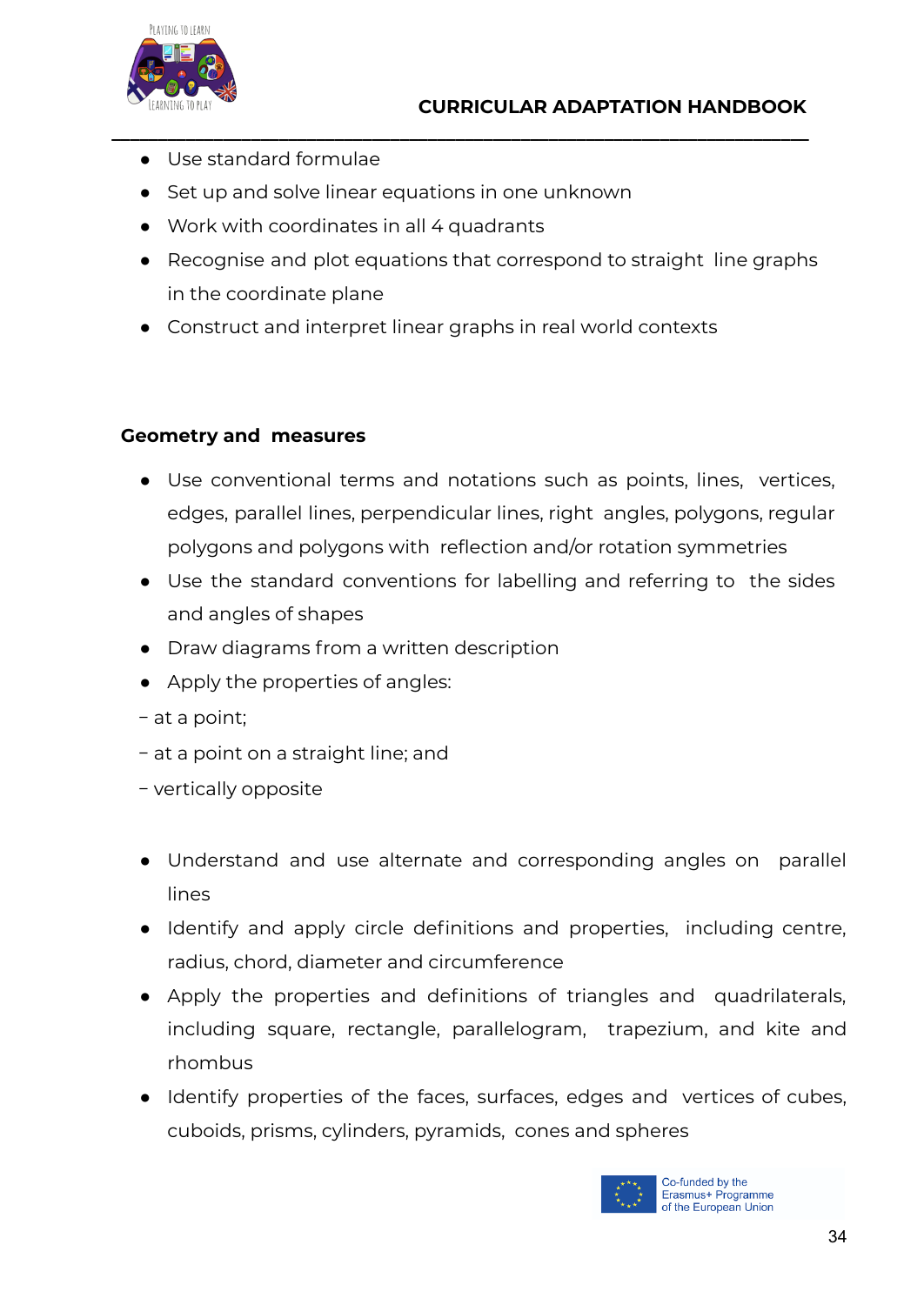

● Draw and interpret 2D representations of 3D shapes, for example nets, plans and elevations

**\_\_\_\_\_\_\_\_\_\_\_\_\_\_\_\_\_\_\_\_\_\_\_\_\_\_\_\_\_\_\_\_\_\_\_\_\_\_\_\_\_\_\_\_\_\_\_\_\_\_\_\_\_\_\_\_\_\_\_\_\_\_\_\_\_\_\_\_\_\_\_\_\_\_\_**

- Understand and use metric units of measurement
- Make sensible estimates of a range of measures
- Convert metric measurements from one unit to another
- Solve problems involving length, area, volume/capacity, mass, time, and temperature.

#### **Handling data**

- Construct and interpret a wide range of graphs and diagrams including frequency tables and diagrams, pictograms, bar charts, pie charts, line graphs, frequency trees and flow charts, recognising that graphs may be misleading
- Examine data to find patterns and exceptions
- Compare distributions and make inferences
- Plot and interpret scatter diagrams and recognise correlation.

#### **BIOLOGY**

#### **Cells Microscopy. Size and magnification**

- Make a temporary slide and use a light microscope to examine, draw and identify the structures of a typical plant and animal cell and produce labelled biological drawings
- Explain how greater resolution of electron microscopes has increased our understanding of cell structures
- Determine the size of biological specimens by: estimation; measurement in SI units (metre, millimetre, micrometre); calculation using the equation:

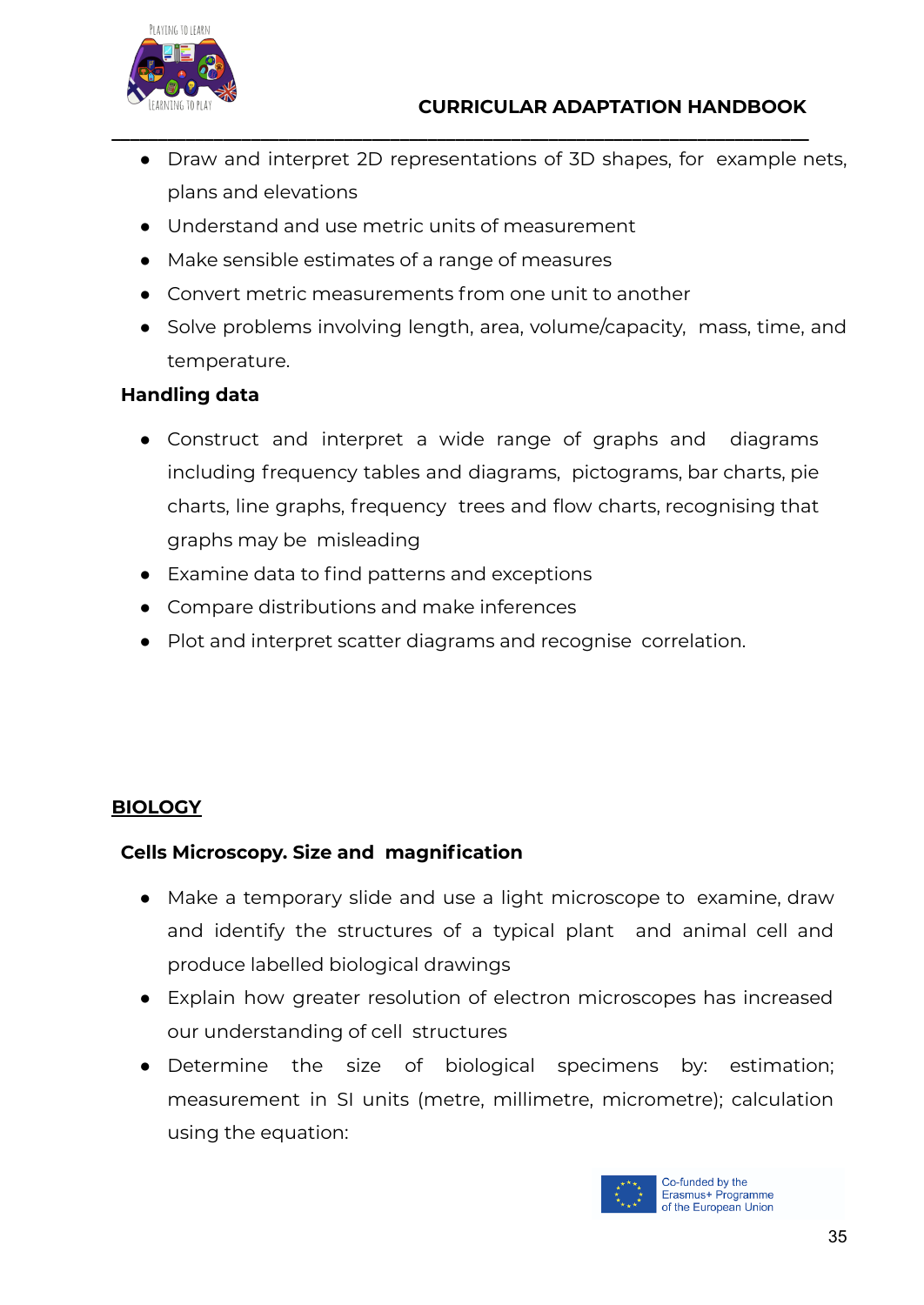

(magnification = size of image  $\div$  size of real object)

**\_\_\_\_\_\_\_\_\_\_\_\_\_\_\_\_\_\_\_\_\_\_\_\_\_\_\_\_\_\_\_\_\_\_\_\_\_\_\_\_\_\_\_\_\_\_\_\_\_\_\_\_\_\_\_\_\_\_\_\_\_\_\_\_\_\_\_\_\_\_\_\_\_\_\_**

#### **Animal cells. Plant cells. Bacterial cells. Stem cells**

- Demonstrate knowledge of the structure and function of animal cells, including nucleus and chromosomes, cytoplasm, mitochondria as the site of cell respiration, and cell and nuclear membranes
- Demonstrate knowledge that plant cells can have additional structures not found in animal cells: cellulose cell wall, large permanent vacuole and chloroplasts
- Compare and contrast the structure of bacterial cells with plant and animal cells: non-cellulose cell wall, absence of nucleus and presence of plasmids
- Demonstrate knowledge and understanding that a stem cell is a simple cell in animals and plants that has the ability to divide to form cells of the same type

#### **Global Warning**

- Demonstrate knowledge and understanding of the significance of photosynthesis, respiration, combustion, fossilisation, feeding, excretion, egestion and decomposition in the carbon cycle, and how substances are constantly removed from and returned to the environment;
- Evaluate the evidence for how environmental changes affect the distribution of organisms, limited to increasing levels of carbon dioxide leading to global warming and demonstrate knowledge and understanding of: the causes, including combustion of fossil fuels and deforestation; and the problems associated with this, including:

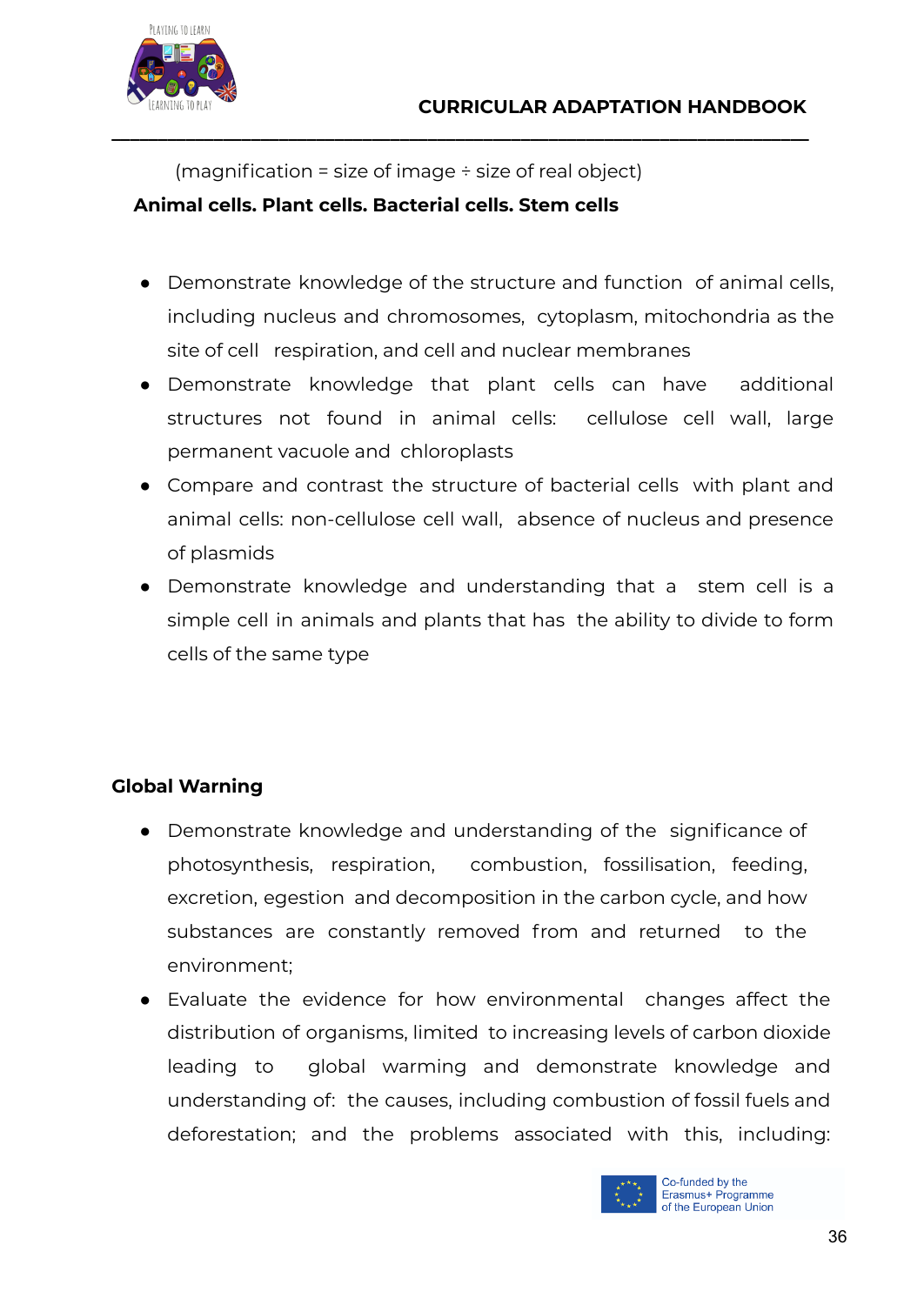

increasing temperatures (melting ice caps, rising sea levels or flooding);

• Increasing frequency of extreme weather (storms or drought)

**\_\_\_\_\_\_\_\_\_\_\_\_\_\_\_\_\_\_\_\_\_\_\_\_\_\_\_\_\_\_\_\_\_\_\_\_\_\_\_\_\_\_\_\_\_\_\_\_\_\_\_\_\_\_\_\_\_\_\_\_\_\_\_\_\_\_\_\_\_\_\_\_\_\_\_**

● Demonstrate knowledge and understanding of the role that microorganisms have in the nitrogen cycle, to include nitrogen fixation, nitrification, denitrification and decomposition (knowledge of the names of specific bacteria is not required) and apply this to aerobic and anaerobic conditions, for example waterlogging.

#### **Body Systems, Genetics, Microorganisms and Health**

- Demonstrate knowledge and understanding that plants use water for support, transport, transpiration and photosynthesis
- Explain the effects of exercise on the circulatory
- Demonstrate knowledge and understanding of the structure and function of the male reproductive system, including the testes, urethra, scrotum, penis, sperm tube and prostate gland
- Describe the genome as the entire genetic material of an organism
- Identify and describe chromosomes as genetic structures occurring in functional pairs in the nucleus of cells, except gametes and bacteria
- Demonstrate knowledge and understanding of the structure of DNA
- Demonstrate knowledge and understanding of meiosis as reduction division

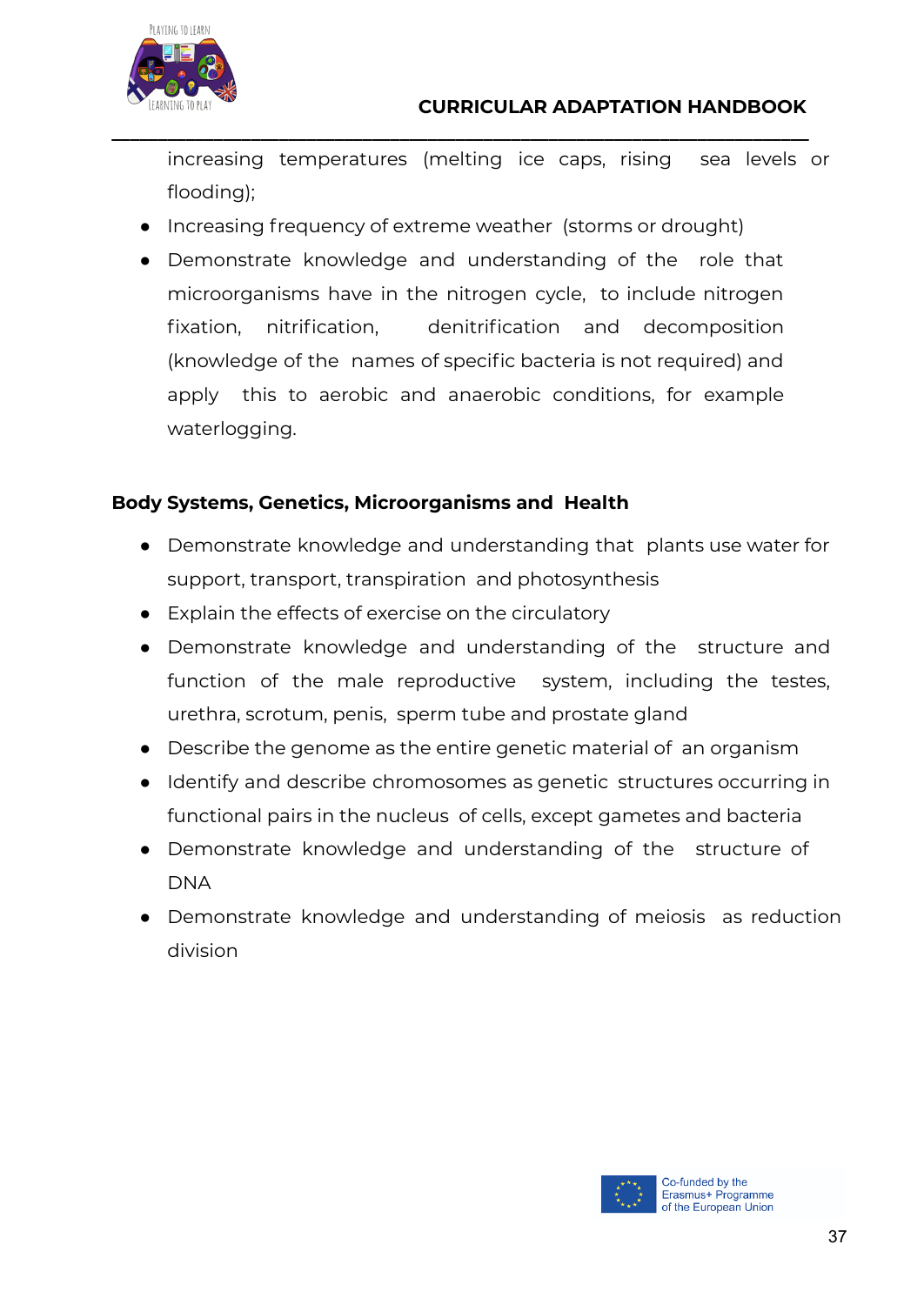

#### **CHEMISTRY**

## **Structures, Trends, Chemical Reactions, Quantitative Chemistry and Analysis**

• Demonstrate knowledge and understanding of how ideas about the atom changed over time, with reference to:

**\_\_\_\_\_\_\_\_\_\_\_\_\_\_\_\_\_\_\_\_\_\_\_\_\_\_\_\_\_\_\_\_\_\_\_\_\_\_\_\_\_\_\_\_\_\_\_\_\_\_\_\_\_\_\_\_\_\_\_\_\_\_\_\_\_\_\_\_\_\_\_\_\_\_\_**

- the Plum Pudding model:
- Rutherford's model of a nucleus surrounded by electrons; and
- the discovery of the neutron by Chadwick, leading to today's model of an atom;
- Describe the structure of an atom as a central positively charged nucleus containing protons and neutrons (most of the mass) surrounded by orbiting electrons in shells
- State the relative charges and approximate relative masses of protons, neutrons and electrons
- Define atomic number as the number of protons in an atom.
- Recognise symbols and names for common elements and recall the diatomic elements;
- Interpret chemical formulae by naming the elements and stating the number of each type of atom present
- Write chemical formulae of compounds
- Demonstrate understanding that chemical reactions use up reactants and produce new substances called products

## **Further Chemical Reactions, Rates and Equilibrium, Calculations and Organic Chemistry**

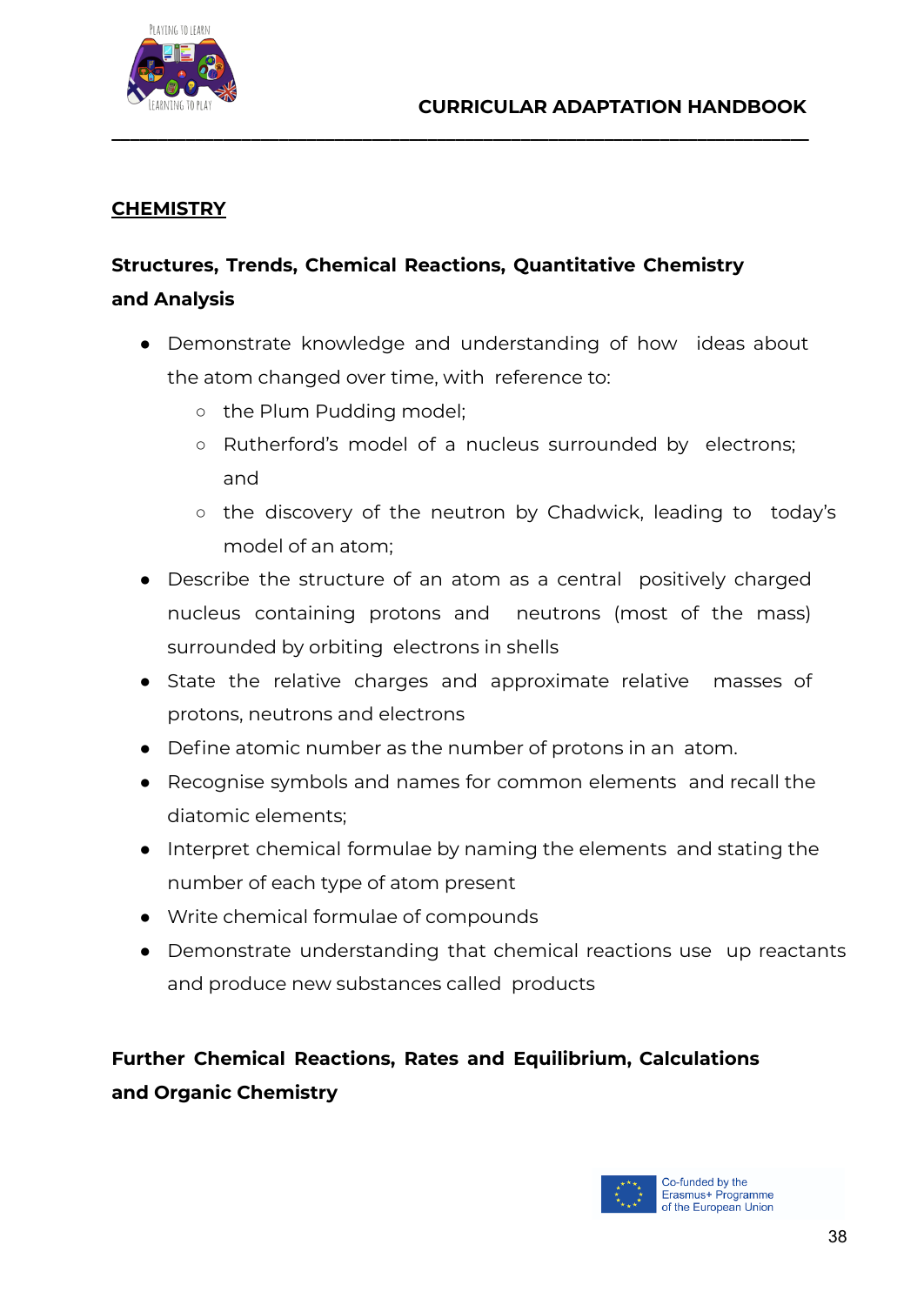

• Describe the reactions, if any, of the above metals with the following and describe how to collect the gas produced, where appropriate:

**\_\_\_\_\_\_\_\_\_\_\_\_\_\_\_\_\_\_\_\_\_\_\_\_\_\_\_\_\_\_\_\_\_\_\_\_\_\_\_\_\_\_\_\_\_\_\_\_\_\_\_\_\_\_\_\_\_\_\_\_\_\_\_\_\_\_\_\_\_\_\_\_\_\_\_**

- air
- water
- steam
- Explain how the reactivity of metals is related to the tendency of a metal to form its positive ion
- Explain and describe the displacement reactions of metals with other metal ions in solution
- Collect and/or analyse experimental data to predict where an unfamiliar element should be placed in the reactivity series or make predictions about how it will react;
- Examine the relationship between the extraction of a metal from its ore and its position in the reactivity series, for example:
	- aluminium, a reactive metal, is extracted by
	- electrolysis
	- iron, a less reactive metal, is extracted by chemical reduction

#### **PHYSICS**

## **Motion, Force, Density and Kinetic Theory, Energy, and Atomic and Nuclear Physics**

- Demonstrate an understanding that:
	- a vector is a quantity that depends on direction and scalar is a quantity that does not;
	- displacement is a vector and distance is a scalar but both are measured in metres (m);
	- velocity is a vector and speed is scalar but both are measured in metres per second (m/s); and

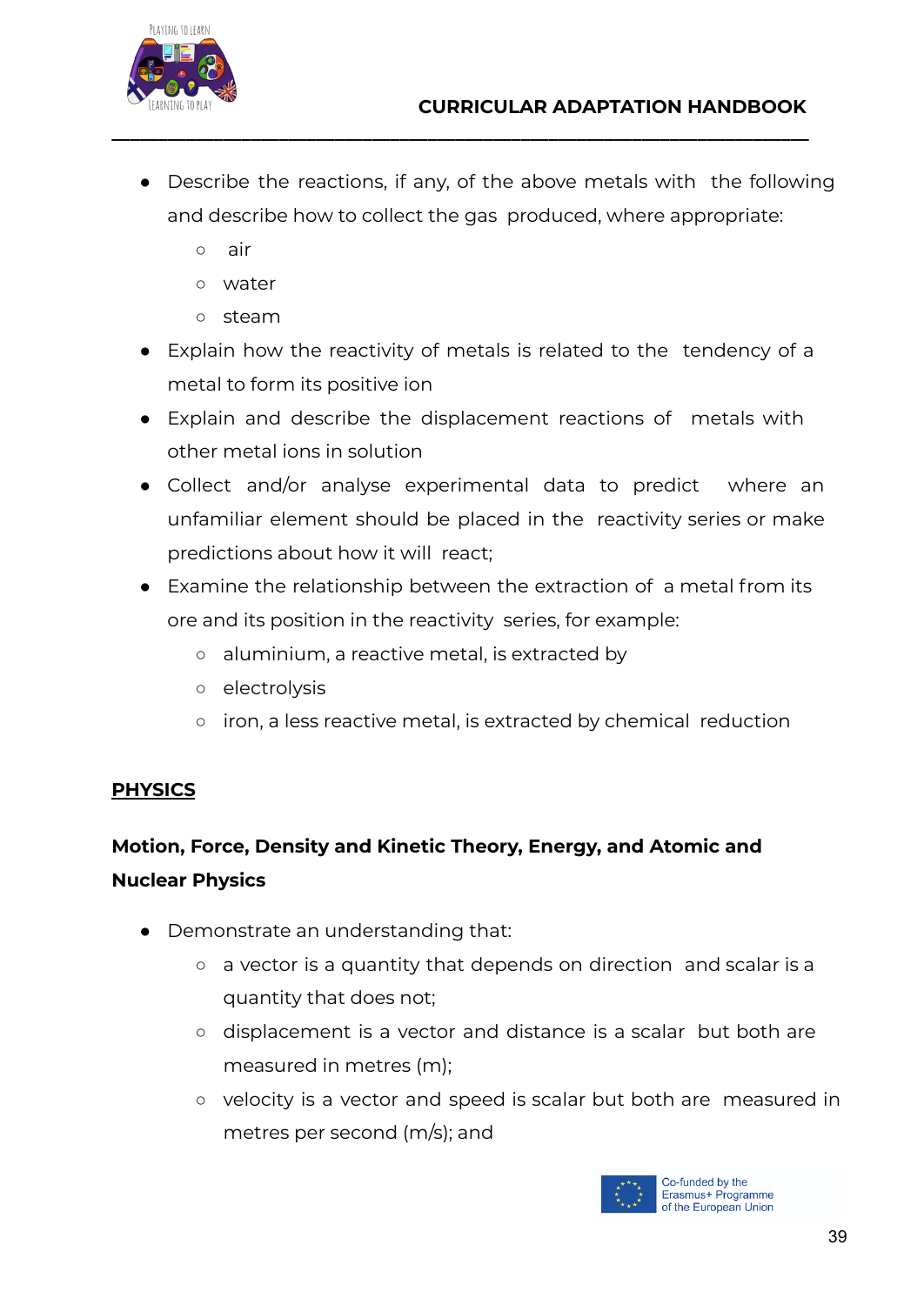- acceleration is a vector and rate of change of speed is a scalar but both are measured in metres per second squared (m/s<sup>2</sup>)
- Demonstrate understanding that forces arise between objects, that the forces on these objects are equal and opposite, and that friction is a force that always opposes motion

**\_\_\_\_\_\_\_\_\_\_\_\_\_\_\_\_\_\_\_\_\_\_\_\_\_\_\_\_\_\_\_\_\_\_\_\_\_\_\_\_\_\_\_\_\_\_\_\_\_\_\_\_\_\_\_\_\_\_\_\_\_\_\_\_\_\_\_\_\_\_\_\_\_\_\_**

- Demonstrate understanding that force is measured in newtons (N); and a force acting in one direction can be given a positive value and one acting in the opposite direction can be given a negative value
- Calculate the resultant of two one-dimensional forces
- Recall that Newton's first law states that in the absence of unbalanced forces an object will continue to move in a straight line at constant speed

## **Waves, Light, Electricity, Magnetism, Electromagnetism and Space Physics**

- Recall that waves transfer energy from one point to another through vibrations
- Distinguish between transverse and longitudinal waves in terms of the motion of the particles of the medium, recalling:
	- sound and ultrasound as examples of longitudinal waves
	- water waves and electromagnetic waves as examples of transverse waves;
- Explain the meaning of frequency, wavelength and amplitude of a wave, and extract details of these quantities from graphs of displacement of the
- particles against time and displacement of the particles against distance
- Demonstrate understanding of the difference between conductors and insulators in terms of free electrons

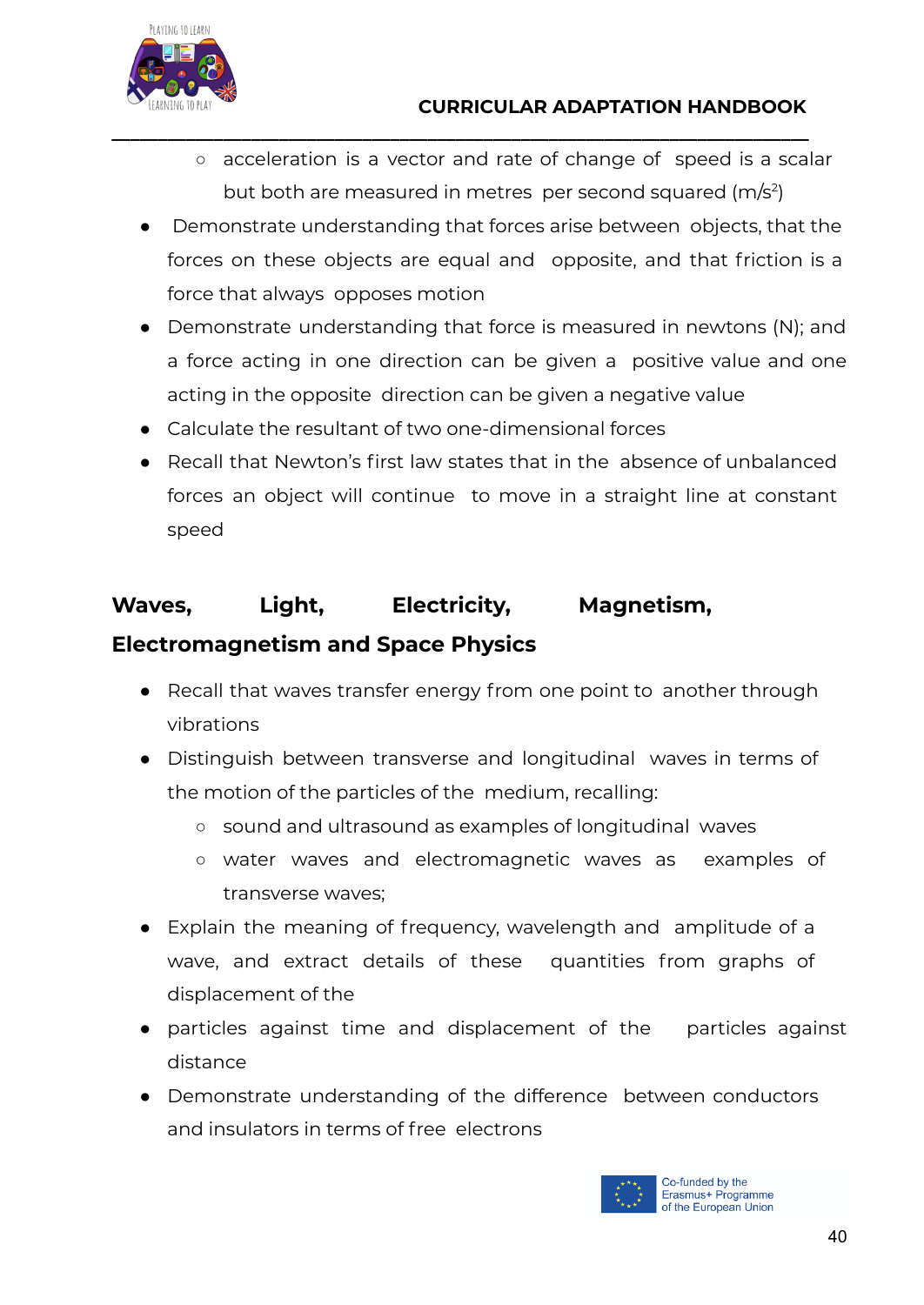Recall that an electric current in a metal is a flow of electrons and that the electrons move in the opposite direction to that of a conventional current

**\_\_\_\_\_\_\_\_\_\_\_\_\_\_\_\_\_\_\_\_\_\_\_\_\_\_\_\_\_\_\_\_\_\_\_\_\_\_\_\_\_\_\_\_\_\_\_\_\_\_\_\_\_\_\_\_\_\_\_\_\_\_\_\_\_\_\_\_\_\_\_\_\_\_\_**

- Demonstrate understanding of the role of conductors, insulators and switches in simple series and parallel circuits
- Solve simple problems using the knowledge that the resistance of a metal wire at constant temperature is proportional to its length

# <span id="page-40-0"></span>7. Methodology

## <span id="page-40-1"></span>7.1. How will the videogame be used in the classroom?

The main feature is the use of gamification in the classroom. Students will answer questions of the different subjects and for each correct answer they will receive a bonus. There is no set time to answer the question. Therefore, they can search for information on the internet or the teacher can use one of the questions to explain a new content. This favours the acquisition of new knowledge and consolidates those already obtained previously.

The video game offers a single game option and another in which they can compete against their peers. To motivate those students who may be at risk of exclusion or school failure, they can start using the video game next to a classmate, whom we will call a fellow tutor, who will help and guide you in first contact with the video game and in your own learning process. The self-esteem of both will be reinforced with this group of students.

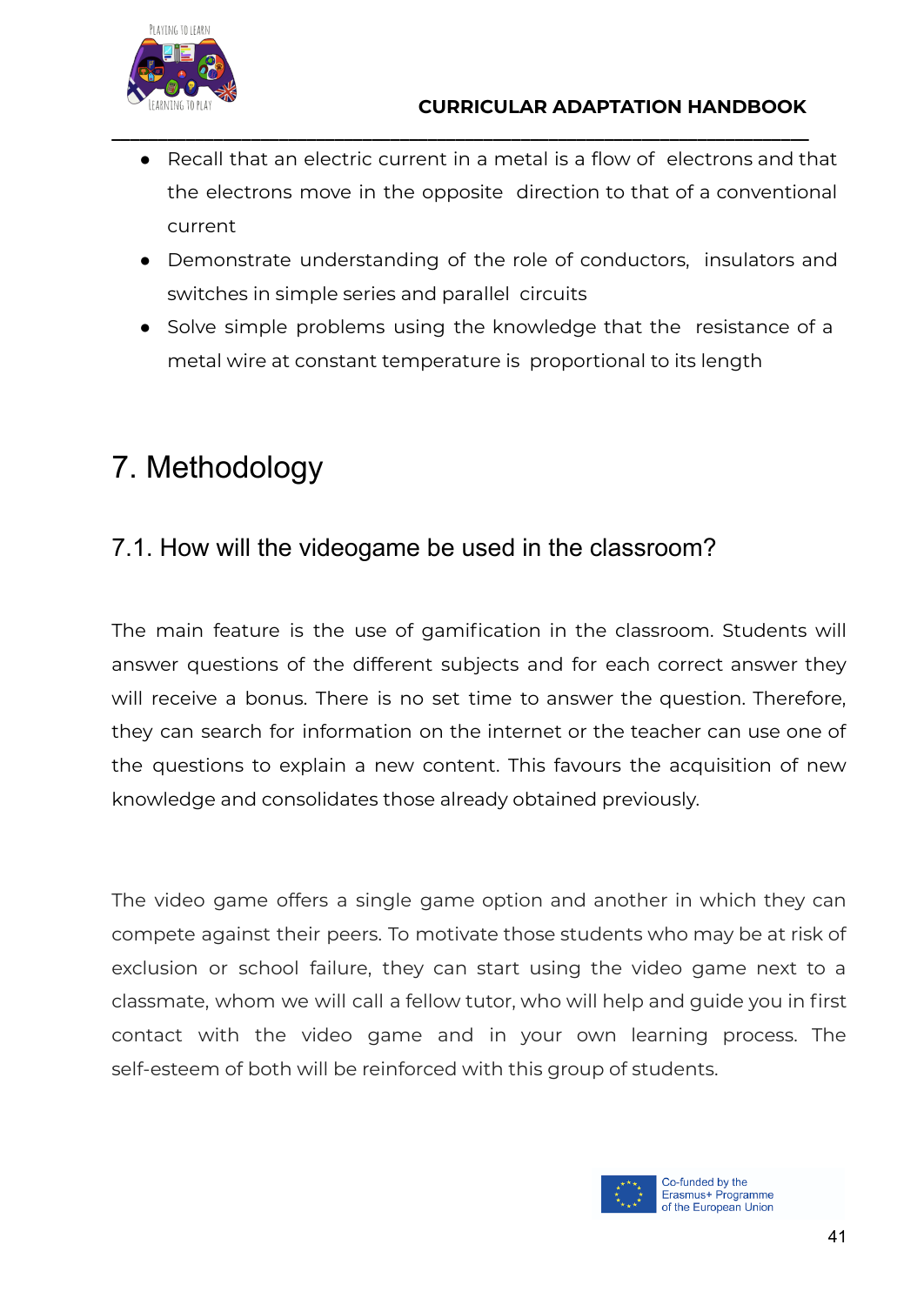

#### **CURRICULAR ADAPTATION HANDBOOK**

The methodological change posed by the use of video games in the classroom favours active learning, the student will have doubts as he/ she advances in the game and then it will be when he/she investigates, asks and finds the answer to the question that arises. Therefore, the student is the main protagonist of learning and the teacher becomes the guide on this path. This will improve the inclusive participation of all of them as the videogame adapts to each level of knowledge.

**\_\_\_\_\_\_\_\_\_\_\_\_\_\_\_\_\_\_\_\_\_\_\_\_\_\_\_\_\_\_\_\_\_\_\_\_\_\_\_\_\_\_\_\_\_\_\_\_\_\_\_\_\_\_\_\_\_\_\_\_\_\_\_\_\_\_\_\_\_\_\_\_\_\_\_**

#### **Moments of its use**

For a first approach to this video game, it is recommended that the teacher projects it and divides the class into 4 groups to compete with each other. When a question is failed the correct answer appears on the screen so the teacher can use it both to consolidate and to introduce new concepts by being able to explain them after answering .

To consolidate knowledge, you can play individually or 4 students per computer and compete among each other, they can be grouped by the same level of knowledge or different so that they can help each other.

- At the beginning of the school year it can be used as a diagnostic tool. Students will play it individually or in groups to introduce different contents of each subject in an attractive and motivating way.
- During the year, many different competitions will take place at specific times. For instance, at the end of every term, during the cultural week, European exchanges. Students will play at higher levels when they win.

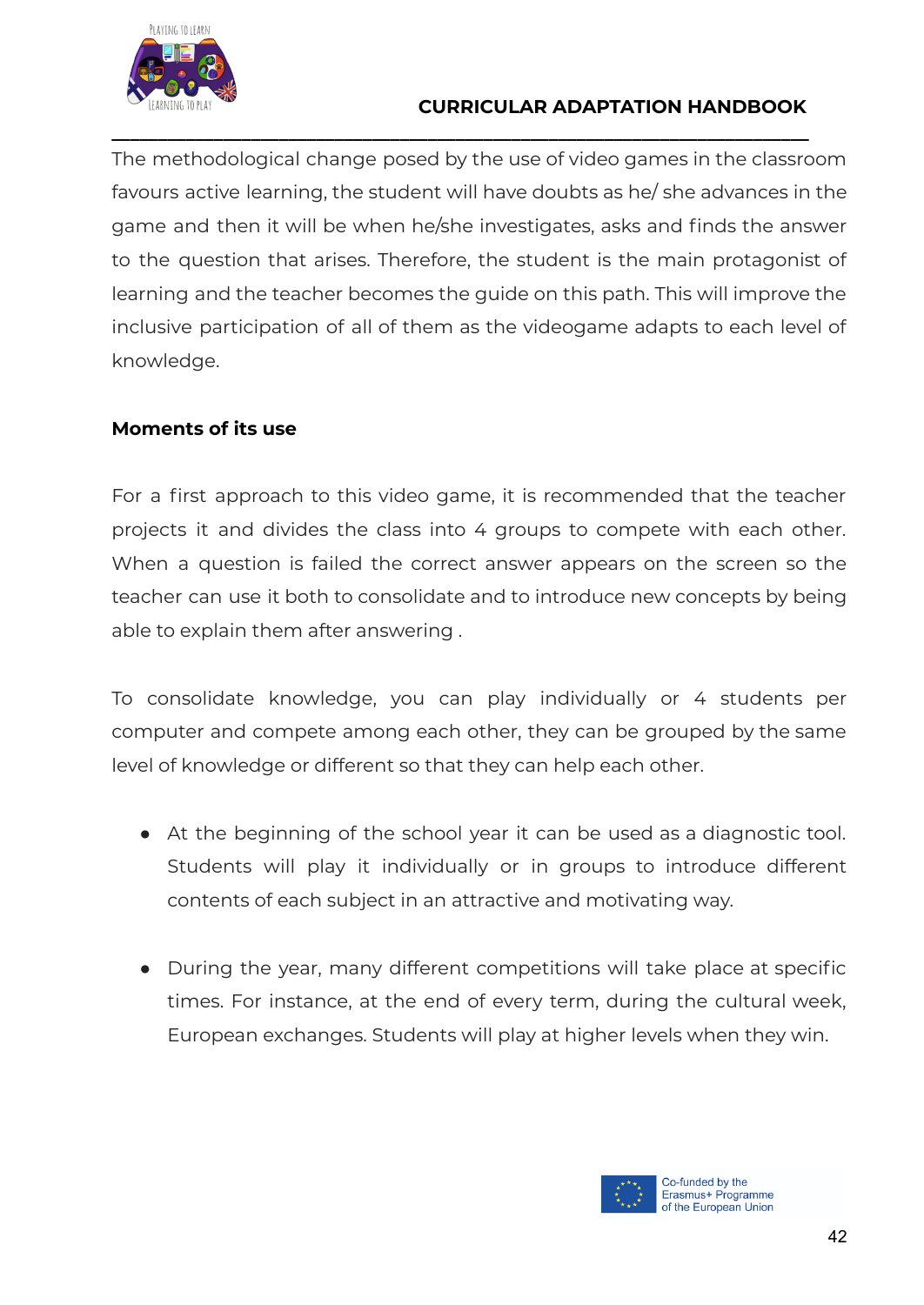

• At the end of the school year a previous competition will be done in all the subjects to select the students with the highest scores. They will participate in a final contest carried out by all the students of the school.

**\_\_\_\_\_\_\_\_\_\_\_\_\_\_\_\_\_\_\_\_\_\_\_\_\_\_\_\_\_\_\_\_\_\_\_\_\_\_\_\_\_\_\_\_\_\_\_\_\_\_\_\_\_\_\_\_\_\_\_\_\_\_\_\_\_\_\_\_\_\_\_\_\_\_\_**

#### **Subjects involved**

The video game can be used in all subject departments:

- **Language department:** Playing in English or German to work on scientific vocabulary.
- **Humanities department:** Selecting the European Culture questions and elaborating more questions for the video game.
- **Mathematics department:** Selecting the Mathematics questions and elaborating more questions for the video game.
- **Science department:** Selecting the questions of Biology, Chemistry, Physics and elaborating more questions for the video game.

Each department of the school has to create a bunch of new questions and has to play the video in every subject. The questions should be written by the students, for example one per student at the end of each unit and they can share it with the teacher per classroom or in a spreadsheet shared with the whole class. Each department will be in charge of collecting the questions, classifying them by levels and completing some spreadsheets to then be able to add the questions to the video game.

The Languages Department can ask students to translate the questions that they have previously done in the subjects.

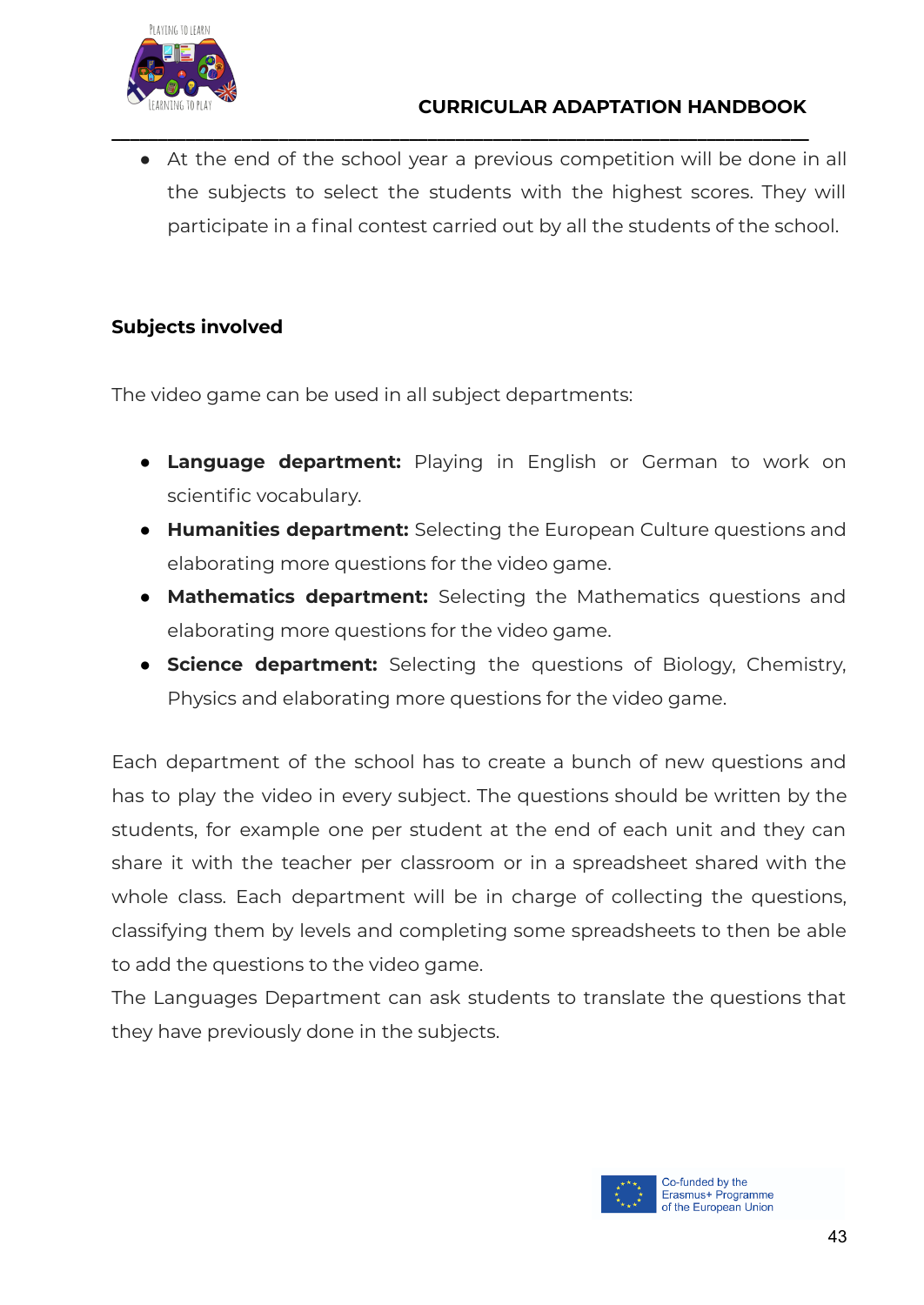

At the end of the course, all the questions will be added to the video game to reinstall it for the following course.

**\_\_\_\_\_\_\_\_\_\_\_\_\_\_\_\_\_\_\_\_\_\_\_\_\_\_\_\_\_\_\_\_\_\_\_\_\_\_\_\_\_\_\_\_\_\_\_\_\_\_\_\_\_\_\_\_\_\_\_\_\_\_\_\_\_\_\_\_\_\_\_\_\_\_\_**

# <span id="page-43-0"></span>7.2. Levels of difficulty

The video game is classified by different levels (easy, medium and hard) and divided into different subjects that make up the STEM methodology: Mathematics, Biology, Chemistry and Physics. In addition, to promote knowledge about Europe, a block of questions about European Culture has also been added. To promote linguistic competence, the option of choosing the language of the video game in the different languages of the participating countries has been included: Spanish, English, Italian, German, Hungarian and Finnish.

The level of the subjects corresponds to secondary education third-party curriculum (students between the ages of 14 and 16):

- Easy level: It shows the content so that students with difficulties consolidate their previous knowledge of each subject to acquire security and can gradually move up to the next level (category adapted to students with NE: educational needs)
- Medium level: questions corresponding to the year curriculum.
- Hard level: for those students who already master the previous two levels and want to be tested at a higher level.

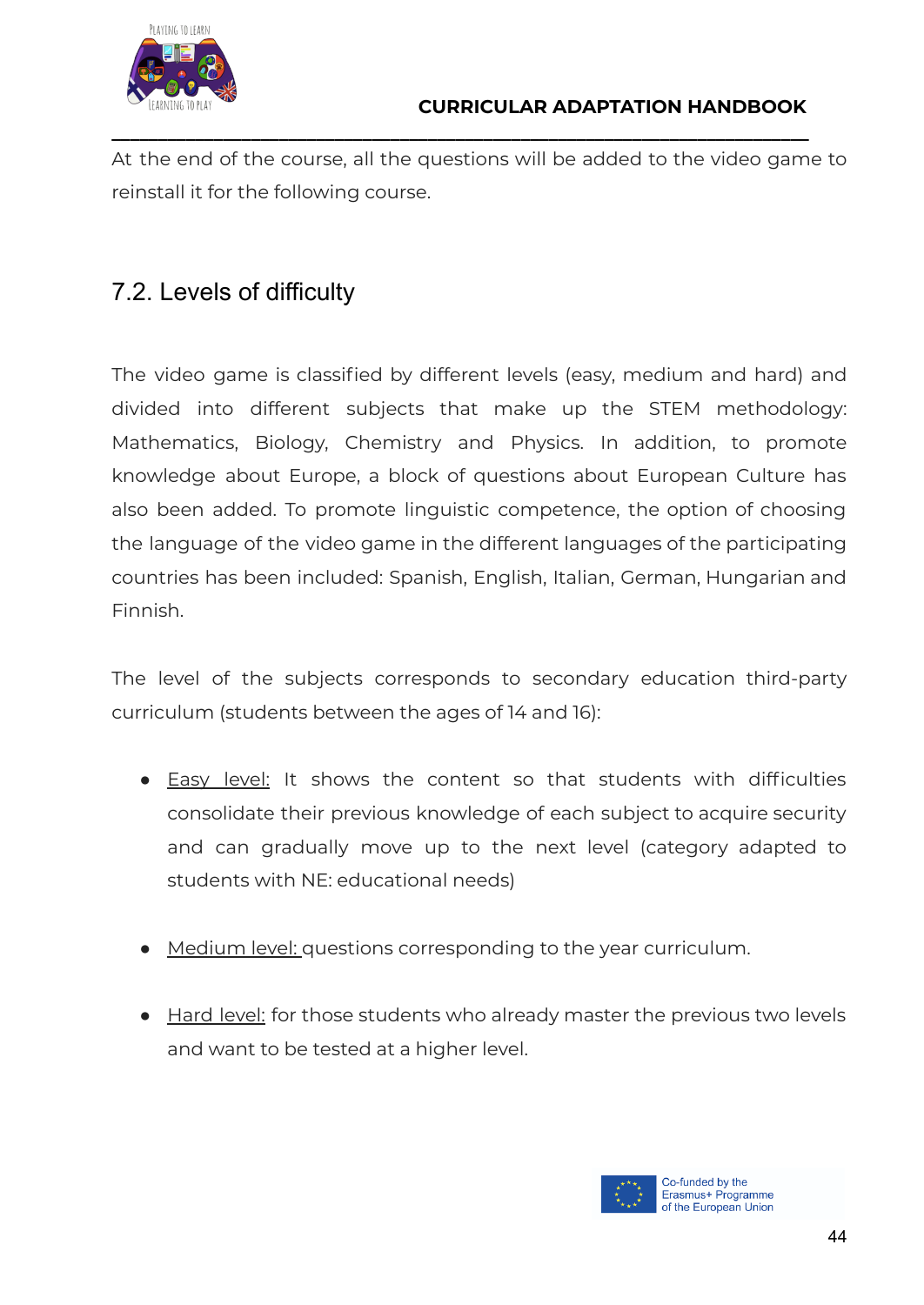

Transversally, the student who has successfully passed the difficult level can improve and expand his/ her knowledge of the subjects cited by choosing another European language.

**\_\_\_\_\_\_\_\_\_\_\_\_\_\_\_\_\_\_\_\_\_\_\_\_\_\_\_\_\_\_\_\_\_\_\_\_\_\_\_\_\_\_\_\_\_\_\_\_\_\_\_\_\_\_\_\_\_\_\_\_\_\_\_\_\_\_\_\_\_\_\_\_\_\_\_**

# <span id="page-44-0"></span>7.3 Moment of the use of video games in the teaching-learning process.

The video game is addressed to students from 14-16 years old (Secondary Education). Moreover, it can also be interesting to be used by those from previous courses who want to face challenges in STEM subjects.

The video game menu allows you to play with all the subjects at once or simply in one of them, for example in math class you can play only with questions of this subject. If a student has difficulties only in Chemistry, the video game will help him/her to improve in this subject gradually.

Students aged between 14-15 will start playing at the easy level at the beginning of the year and as they acquire the necessary knowledge and security they will be able to level up until they can play at a difficult level. Thus, it will be able to adapt to all the needs of students and guarantee the success of the teaching-learning process of its subjects.

Students aged 15-16 will be able to use the videogame to establish the previous knowledge bases that will allow them to achieve the complete acquisition of the new concepts and procedures of the year in which they are.